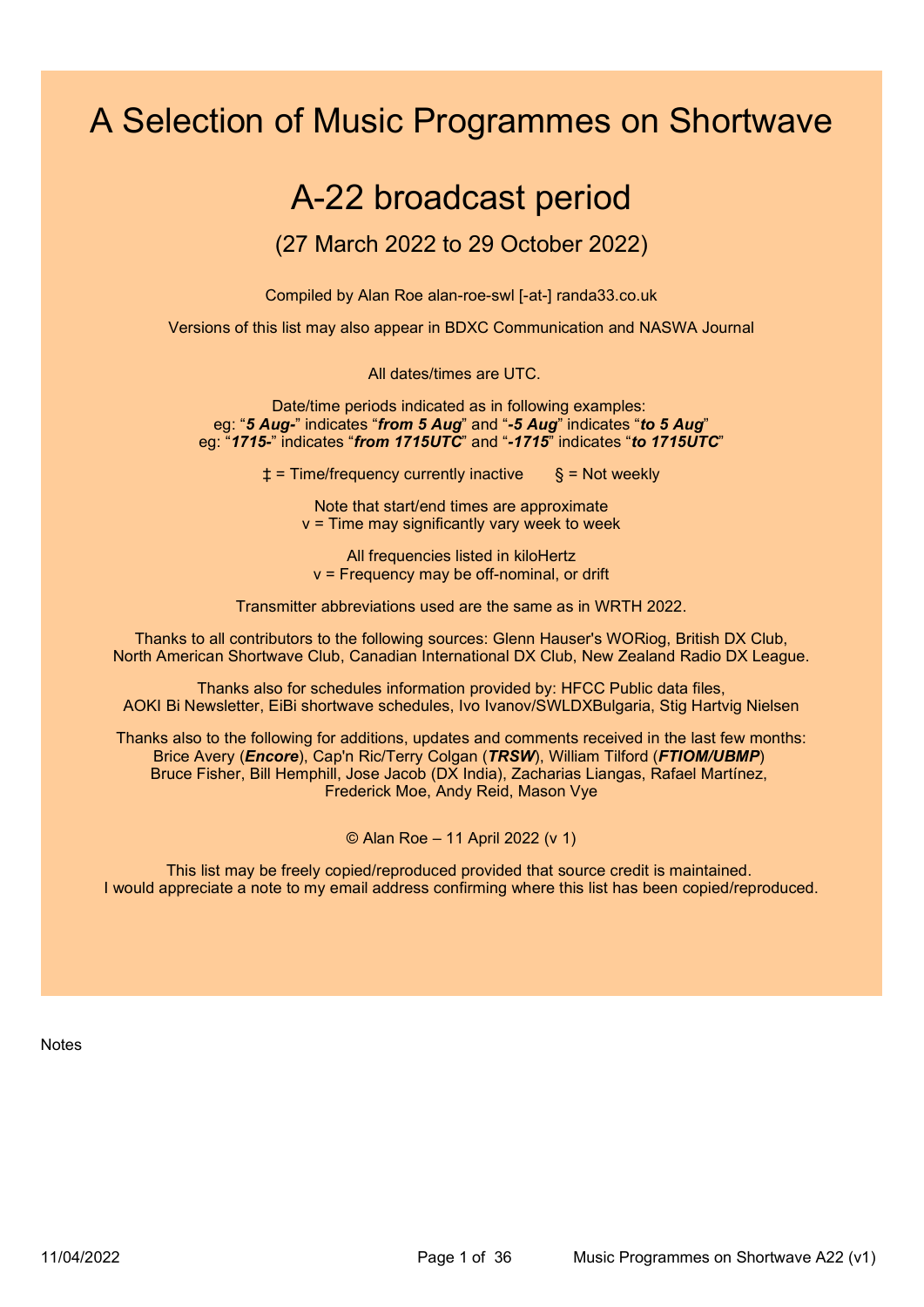| Start-Stop Days Station |       |  |
|-------------------------|-------|--|
|                         | Su-W- |  |
|                         | Sa    |  |

Lang Programme Title Frequencies

### $0000$

| $0000 - 0040$<br>$0000 - 0100$ | tu-su<br>su | R Educacion<br><b>Mighty KBC</b> | SP Varied music programme<br>EN Radio, But Not As We Know It           | 6185 (we-su: 0015-)<br>5960-nau (-24 Apr) 9925- |
|--------------------------------|-------------|----------------------------------|------------------------------------------------------------------------|-------------------------------------------------|
|                                |             |                                  |                                                                        | nau (1 May-)                                    |
| $0000 - 0100$                  | daily       | R Farda                          | FS ME mx (some West mx & talk)                                         | 5860-kwt                                        |
| $0000 - 0100$                  | daily       | R Rebelde                        | SP Often has Cuban music, incl:<br><i>su:</i> Música Viva              | 5025                                            |
| $0000 - 0100$                  | su          | R Romania Int                    | RO As We Like! (Hour 2) (Club/party)                                   | 7420 9730                                       |
| $0000 - 0100$                  | mo          | R Romania Int                    | RO Zi-le D-Alead-Ale Noastre (Folk mx)                                 | 7420 9730                                       |
| $0000 - 0100$                  | daily       | R Voz Missionária                | PT Talk and Brazilian/spiritual mx                                     | 5940v(irreg) 9665v                              |
| $0000 - 0100$                  | daily       | Radio 208                        | MX Progressive, classic rock 60-80's                                   | 5970-hvi (low power)                            |
| $0000 - 0100$                  | daily       | Radio 4KZ                        | <b>EN</b> Varied oldies/hits                                           | 5055 (low power)                                |
| $0000 - 0100$                  | sa $(S)$    |                                  | Scandinavian WE R Finn Varied schedule for each broadcast              | 5980 alt: 6170<br>11690 alt: 11720              |
| $0000 - 0100$                  | daily       | V of Türkiye (TSR)               | TU Often has Turkish music                                             | $(\S$ 4Jun, 2Jul, 3Sep, 1Oct)<br>7360           |
| $0000 - 0100$                  | daily       | <b>World Music R</b>             | MX Varied world music                                                  | 5930-brm 25800-mrs (low                         |
|                                |             |                                  |                                                                        | power)                                          |
| $0000 - 0100$                  | su          | <b>WRMI</b>                      | <b>EN Texas R Shortwave</b><br>10 Apr: HowdyNeighbor-Arkansas          | 5950-rmi                                        |
|                                |             |                                  | 17 Apr: HowdyNeighbor-Oklahoma                                         |                                                 |
|                                |             |                                  | 24 Apr:HowdyNeighbor-NewMexico                                         |                                                 |
|                                |             |                                  | 1 May: 50th KerrvilleFolkFest-Wk1                                      |                                                 |
|                                |             |                                  | 8 May: 50th KerrvilleFolkFest-Wk2<br>15 May: 2022Crossroads Fest-Wk1   |                                                 |
|                                |             |                                  | 22 May: 2022Crossroads Fest-Wk2                                        |                                                 |
|                                |             |                                  | 29 May: Meat Loaf                                                      |                                                 |
|                                |             |                                  | 5,12 June: Roger Miller                                                |                                                 |
|                                |             |                                  | 19,26 June: Texas Reggae                                               |                                                 |
|                                |             |                                  | 3,10 July: Luckenbach Dance Hall                                       |                                                 |
|                                |             |                                  | 17,24 July: 2022 RodeoHouston<br>31 July: Early Texas Rock             |                                                 |
|                                |             |                                  | 7 Aug: Deep Ellum Fest 2022-Wk1                                        |                                                 |
|                                |             |                                  | 14 Aug: Deep EllumFest2022-Wk2                                         |                                                 |
|                                |             |                                  | 21,28 Aug: 2022Viva Big Bend Fest                                      |                                                 |
|                                |             |                                  | 4,11 Sept: Vikki Carr Music Special                                    |                                                 |
|                                |             |                                  | 18,25 Sept: Texas Love Songs                                           |                                                 |
|                                |             |                                  | 2 Oct: Austin (ACL) Fest 2022-Wk1<br>9 Oct: Austin (ACL) Fest 2022-Wk2 |                                                 |
|                                |             |                                  | 16 Oct:Austin(ACL)Fest 2022-Wk3                                        |                                                 |
|                                |             |                                  | 23 Oct:Austin(ACL)Fest 2022-Wk4                                        |                                                 |
|                                |             |                                  | 30 Oct: Psychedelic Texas                                              |                                                 |
| $0000 - 0100$                  | su          | <b>WBCQ</b>                      | <b>EN</b> Grits Radio                                                  | 6160-bcq                                        |
| $0000 - 0100$                  |             | mo (§) WBCQ                      | EN R New York Int                                                      | 6160-bcq                                        |
|                                |             |                                  |                                                                        |                                                 |

(every other week)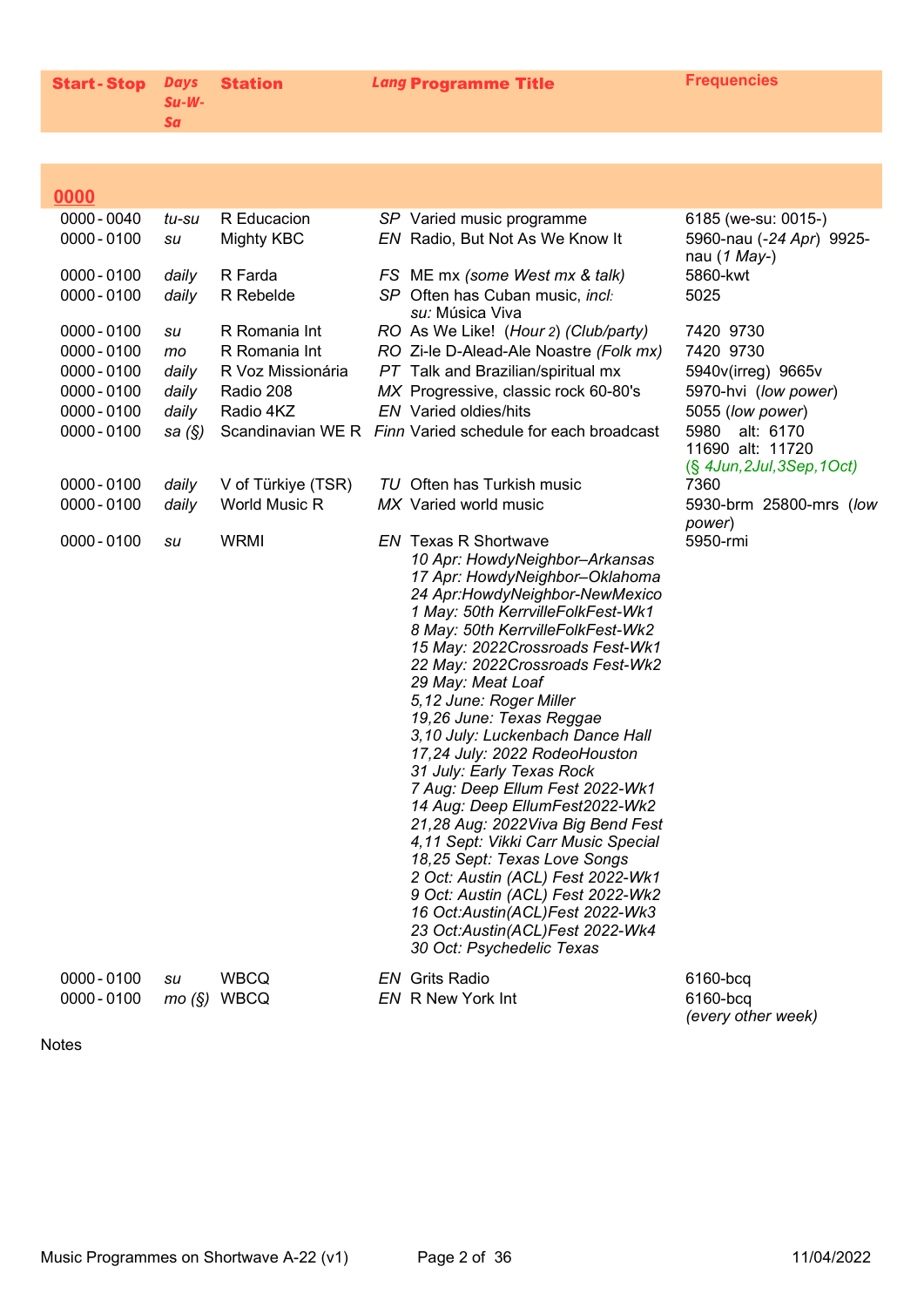| $0000 - 0100$<br>$0000 - 0100$ | tu<br>tu-fr | <b>WBCQ</b><br><b>WBCQ</b> |    | EN From the Isle of Music (Cuban mx)<br>$EN$ Area 61:                | 7490-bcq<br>6160-bcq                     |
|--------------------------------|-------------|----------------------------|----|----------------------------------------------------------------------|------------------------------------------|
|                                |             |                            |    | (Old-time radio shows from around<br>this date in the past) (Hour 2) |                                          |
| $0000 - 0100$                  | we          | <b>WRMI</b>                |    | EN Jazz From the Left                                                | 7780-rmi<br>9395-rmi 9455-rmi            |
| $0000 - 0100$                  | fr          | <b>WRMI</b>                |    | EN VORW R Int                                                        | 9395-rmi 9455-rmi                        |
| $0000 - 0100$                  | daily       | <b>WTWW</b>                |    | EN Music for Ukraine (Pop/Rock/oldies)                               | 9940-tww (irreg)                         |
| 0000 - 0100                    | mo          | <b>WWCR</b>                |    | <b>EN</b> Pat Boone Show                                             | 6115-wcr                                 |
| 0000-0100v su                  |             | <b>WTWW</b>                |    | (Chat & Christian pop/rock music)                                    | 5085-tww (may start early                |
|                                |             |                            |    | EN Bob Heil: Theatre Organ Under the<br>Arch                         | or late: variable 30-60 mins             |
|                                |             |                            |    |                                                                      | long)                                    |
| $0010 - 0100$                  | tu-sa       | R France Int               |    | <b>FR</b> Couleurs Tropicales                                        | 3965 (drm)                               |
| 0030 - 0040                    | su          | R Romania Int              |    | EN All That Jazz                                                     | 7375 9550                                |
| 0030 - 0040                    | mo          | R Romania Int              |    | <b>EN</b> Music Time                                                 | 7375 9550                                |
| 0030 - 0040                    | tu          | R Romania Int              |    | EN Your Music (Pop)                                                  | 7375 9550                                |
| 0030 - 0040                    | we, sa      | R Romania Int              |    | EN Truly Romanian (Trad/folk mx)                                     | 7375 9550                                |
| 0030 - 0040                    | th          | R Romania Int              |    | EN Music of Romania (Trad/folk mx)                                   | 7375 9550                                |
| 0030 - 0040                    | fr          | R Romania Int              |    | EN Music Highlights (Classical mx)                                   | 7375 9550                                |
| 0030 - 0100                    | daily       | R Progreso<br><b>WBCQ</b>  | EN | SP Mostly mx, some news<br>The Americana Music Show                  | 4765                                     |
| 0030 - 0100<br>0032 - 0057     | th<br>su    | R Havana Cuba              |    | EN The Jazz Place                                                    | 7490-bcq<br>6000 6165                    |
| 0045 - 0055                    | mo          | R Slovakia Int             |    | <b>EN</b> Slovak Music feature                                       | 5850-rmi 7730-rmi                        |
|                                |             |                            |    | (part of Listeners Tribune)                                          |                                          |
| $0050 - 0100$                  | we,th       | R Educacion                |    | SP Varied music programme                                            | 6185 (mo, tu, sa: 0010-;                 |
|                                |             |                            |    |                                                                      | $fr, sur. 0040-)$                        |
| 0052 - 0056                    | daily       | R Romania Int              |    | EN Simply Folk (A traditional folk song)                             | 7375 9550                                |
| 0100                           |             |                            |    |                                                                      |                                          |
| 0100-0130                      | mo          | <b>WRMI</b>                |    | <b>EN</b> Blues Radio International                                  | 9955-rmi                                 |
| 0100 - 0130                    | th          | <b>WRMI</b>                |    | EN R Northern Europe Int                                             | 5010-rmi                                 |
|                                |             |                            |    | (Music from Northern Europe)                                         | 5850-rmi 7730-rmi                        |
| 0100-0130                      | su          | <b>WWCR</b>                |    | <b>EN</b> Martha Garvin: Musical Memories                            | 3215-wcr                                 |
| 0100 - 0155                    | su          | V of Hope - KVOH           |    | EN Pat Conrad: Jazz Session                                          | 9975                                     |
| 0100 - 0155                    | tu-sa       | V of Hope - KVOH           |    | EN Night Watch (Music & talk)                                        | 9975                                     |
| 0100 - 0156                    | su          | R Romania Int              |    | RO Radio Concert Season (Classical)                                  | 7420 9730                                |
| 0100 - 0156                    | sa          | R Romania Int              |    | RO Verba Manent (Hour 1)                                             | 7420 9730                                |
| 0100 - 0156                    | daily       | V of Türkiye (TSR)         |    | TU Often has Turkish music                                           | 7360                                     |
| 0100 - 0157                    | mo          | <b>KBS World R</b>         |    | SP Melodías de Corea                                                 | 9870                                     |
| 0100 - 0200                    | daily       | <b>HCJB</b>                |    | var Ecuadorian mx & spiritual talk                                   | 6050                                     |
| 0100 - 0200                    | su          | Mighty KBC                 |    | EN The Giant Jukebox                                                 | 5960-nau (-24 Apr) 9925-<br>nau (1 May-) |
| 0100 - 0200                    | daily       | R Educacion                |    | SP Varied music programme                                            | 6185                                     |
| 0100 - 0200                    | daily       | R Farda                    |    | FS ME mx (some West mx & talk)                                       | 5860-kwt                                 |
| $0100 - 0200$                  | daily       | R Progreso                 |    | SP Mostly mx, some news                                              | 4765                                     |
| 0100 - 0200                    | daily       | R Rebelde                  |    | SP Often has Cuban music, incl:<br>su: Música Viva                   | 5025                                     |
| 0100 - 0200                    | daily       | R Voz Missionária          |    | PT Talk and Brazilian/spiritual mx                                   | 5940v(irreg) 9665v                       |
| 0100 - 0200                    | daily       | Radio 208                  |    | MX Progressive, classic rock 60-80's                                 | 5970-hvi (low power)                     |
|                                |             |                            |    |                                                                      |                                          |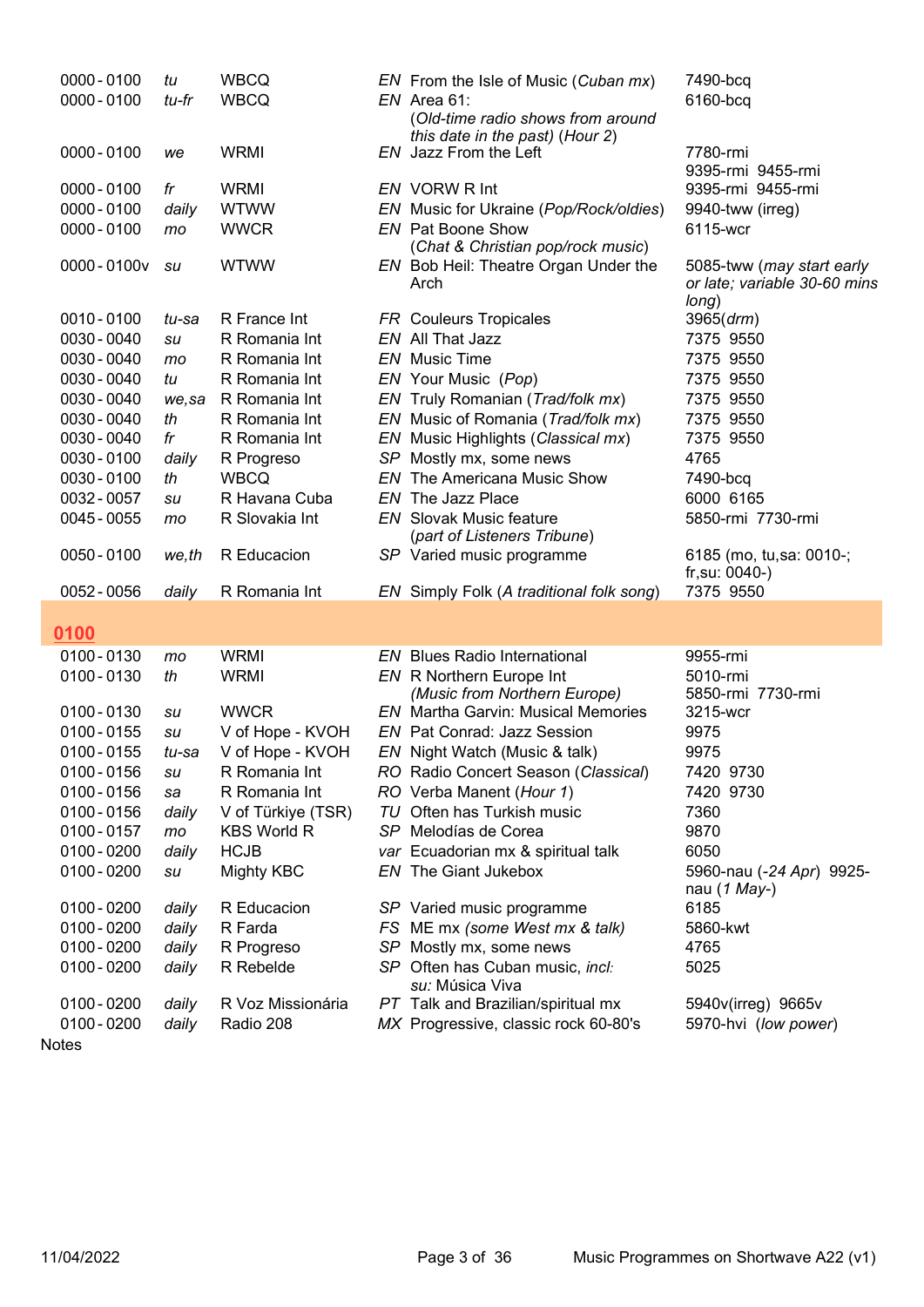| $0100 - 0200$<br>$0100 - 0200$ | daily<br>sa $(\S)$ | Radio 4KZ                  | EN Varied oldies/hits<br>Scandinavian WE R Finn Varied schedule for each broadcast                                                                                                                                                                                                                                                                                                                                                                                                                                                                                                                                                                               | 5055 (low power)<br>5980 alt: 6170<br>11690 alt: 11720<br>$(\S$ 4Jun, 2Jul, 3Sep, 1Oct) |
|--------------------------------|--------------------|----------------------------|------------------------------------------------------------------------------------------------------------------------------------------------------------------------------------------------------------------------------------------------------------------------------------------------------------------------------------------------------------------------------------------------------------------------------------------------------------------------------------------------------------------------------------------------------------------------------------------------------------------------------------------------------------------|-----------------------------------------------------------------------------------------|
| $0100 - 0200$<br>$0100 - 0200$ | su<br>mo(S)        | <b>WBCQ</b><br><b>WBCQ</b> | EN The Lumpy Gravy Radio Show<br>EN R New York Int                                                                                                                                                                                                                                                                                                                                                                                                                                                                                                                                                                                                               | 6160-bcq<br>6160-bcq<br>(every other week)                                              |
| $0100 - 0200$                  | sa                 | <b>WBCQ</b>                | EN Rock Wave (Rock music)                                                                                                                                                                                                                                                                                                                                                                                                                                                                                                                                                                                                                                        | 4790-bcq                                                                                |
| $0100 - 0200$                  | daily              | World Music R              | MX Varied world music                                                                                                                                                                                                                                                                                                                                                                                                                                                                                                                                                                                                                                            | 5930-brm 25800-mrs (low<br>power)                                                       |
| $0100 - 0200$<br>$0100 - 0200$ | su<br>su           | <b>WRMI</b><br><b>WRMI</b> | <b>EN</b> Encore Classical Music<br><b>EN</b> Texas R Shortwave<br>10,17,24 Apr: Jerry Jeff Walker<br>1,8 May: (Dixie) Chicks Music<br>15,22 May: Roy Orbison (Encore)<br>29 May: ZZ Top Music (5th Sun Spl)<br>5,12 Jun:BobWills+TexasPlayboys<br>19,26 Jun: Buddy Holly (Encore)<br>3,10 July: Clarence"G'mouth"Brown<br>17,24 July: Johnny Winter (Encore)<br>31 Jul: Asleep At The Wheel (5th su)<br>7,14 Aug: Lightnin' Hopkins<br>21,28 Aug: Doug Sahn (Encore)<br>4,11 Sept: Tanya Tucker Music Spl<br>18,25 Sept: Willie Nelson (Encore)<br>2,9 Oct: Robert Earl Keen Special<br>16,23Oct:TexasMxOutlaws(Encore)<br>30 Oct: "Old 97's" (5th Sun Special) | 5850-rmi 7730-rmi<br>5950-rmi                                                           |
| $0100 - 0200$                  | mo                 | <b>WRMI</b>                | EN Alt Universe Top 40                                                                                                                                                                                                                                                                                                                                                                                                                                                                                                                                                                                                                                           | 9395-rmi                                                                                |
| $0100 - 0200$                  | mo                 | <b>WRMI</b>                | EN Pop Shop R Show                                                                                                                                                                                                                                                                                                                                                                                                                                                                                                                                                                                                                                               | 5950-rmi                                                                                |
| $0100 - 0200$                  | fr                 | <b>WRMI</b>                | EN VORW R Int                                                                                                                                                                                                                                                                                                                                                                                                                                                                                                                                                                                                                                                    | 5010-rmi                                                                                |
| $0100 - 0200$                  | daily              | <b>WTWW</b>                | EN Greatest Hits of all Time<br>- su: Jeff Laurence<br>- mo: 'Big' Jim Edwards<br>- tu: Steve Taylor<br>- we: Dave Mason<br>- th: Ted Randall<br><i>- fr:</i> Dan Collins<br>- sa: Steve Hunter                                                                                                                                                                                                                                                                                                                                                                                                                                                                  | 5085-tww<br>9940-tww (irreg)                                                            |
| $0106 - 0200$                  | sa                 | R NewZealand Int           | EN Music 101 with Charlotte Ryan<br>(Hour 2)                                                                                                                                                                                                                                                                                                                                                                                                                                                                                                                                                                                                                     | 15720                                                                                   |
| 0110 - 0150                    | daily              | V of Türkiye               | SP Music (& short feature pgms)                                                                                                                                                                                                                                                                                                                                                                                                                                                                                                                                                                                                                                  | 7260 9870                                                                               |
| 0110 - 0200                    | $su$ , mo          | R France Int               | FR Musiques du monde                                                                                                                                                                                                                                                                                                                                                                                                                                                                                                                                                                                                                                             | 3965 (drm)                                                                              |
| 0130 - 0145                    | su                 | R Romania Int              | FR Musique traditionnelle roumaine                                                                                                                                                                                                                                                                                                                                                                                                                                                                                                                                                                                                                               | 7375 9550                                                                               |
| 0130 - 0145                    | mo                 | R Romania Int              | FR Les tubes du moment                                                                                                                                                                                                                                                                                                                                                                                                                                                                                                                                                                                                                                           | 7375 9550                                                                               |
| 0130 - 0145                    | tu                 | R Romania Int              | FR Les tubes du moment                                                                                                                                                                                                                                                                                                                                                                                                                                                                                                                                                                                                                                           | 7375 9550                                                                               |
| 0130 - 0145                    | we                 | R Romania Int              | FR Musique traditionnelle roumaine                                                                                                                                                                                                                                                                                                                                                                                                                                                                                                                                                                                                                               | 7375 9550                                                                               |
| 0130 - 0145                    | th                 | R Romania Int              | FR Musique classique roumaine                                                                                                                                                                                                                                                                                                                                                                                                                                                                                                                                                                                                                                    | 7375 9550                                                                               |
| 0130 - 0145                    | sa                 | R Romania Int              | FR Programme musical                                                                                                                                                                                                                                                                                                                                                                                                                                                                                                                                                                                                                                             | 7375 9550                                                                               |
| 0130 - 0157                    | mo                 | R Havana Cuba              | <b>EN</b> Cuban Music and Musicians                                                                                                                                                                                                                                                                                                                                                                                                                                                                                                                                                                                                                              | 6000 6165                                                                               |

Notes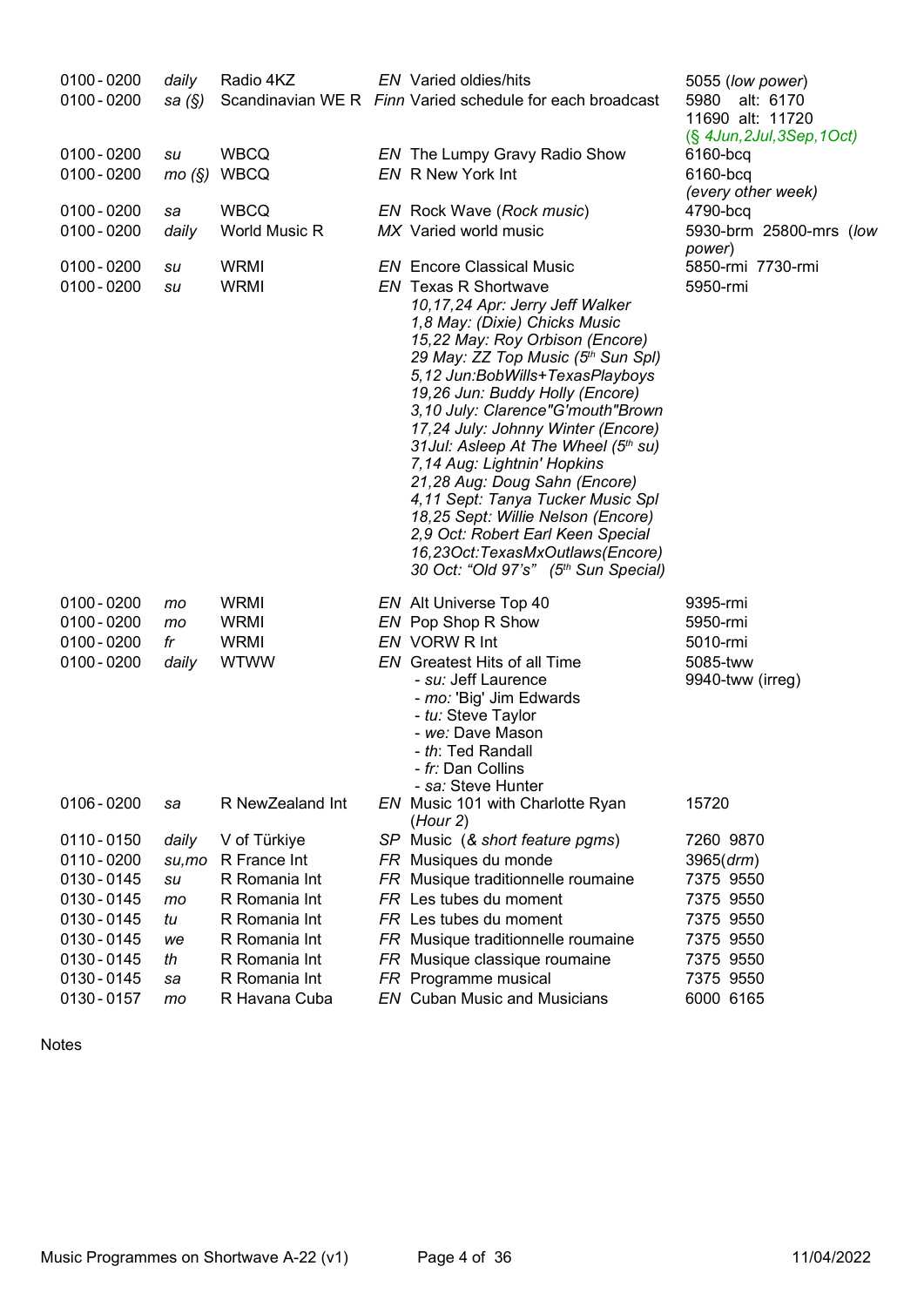| 0130 - 0200   |                | su, mo R Marti     | SP Arte Express (Art, culture, music)                           | 6030-grv 7335-grv<br>7365-grv        |
|---------------|----------------|--------------------|-----------------------------------------------------------------|--------------------------------------|
| 0130 - 0200   | mo             | <b>WRMI</b>        | <b>EN</b> Mike's Bluegrass Gospel                               | 5850-rmi 7730-rmi                    |
| 0130 - 0200   | mo             | <b>WRMI</b>        | $EN$ Mike's Gospel music – may be                               | 5850-rmi 7730-rmi                    |
|               |                |                    | replaced by Oldies music                                        |                                      |
| 0130 - 0200   | th             | <b>WRMI</b>        | EN R Northern Europe Int xtra                                   | 5010-rmi                             |
|               |                |                    | -xx30: Mamas Mest Metal                                         | 5850-rmi 7730-rmi                    |
|               |                |                    |                                                                 |                                      |
| 0130 - 0200   | fr             | <b>WRMI</b>        | -xx45: Stephen's Feature<br><b>EN</b> Blues Radio International | 9955-rmi                             |
|               |                |                    |                                                                 |                                      |
| 0140 - 0157   | su             | R Havana Cuba      | EN Music with a Message                                         | 6000 6165                            |
| 0145 - 0157   | tu             | R Havana Cuba      | EN Focus on Africa (Music of Cuba)                              | 6000 6165                            |
|               |                |                    |                                                                 |                                      |
| 0200          |                |                    |                                                                 |                                      |
| 0200 - 0230   | daily          | <b>HCJB</b>        | var Ecuadorian mx & spiritual talk                              | 6050                                 |
| 0200 - 0230   | fr             | WBCQ (R Angela)    | EN Pirate Joe Literary Half-Hour                                | 4790-bcq                             |
|               |                |                    | (serialised readings)                                           |                                      |
| $0200 - 0257$ | mo             | <b>KBS World R</b> | SP Melodías de Corea                                            | 15575                                |
| 0200 - 0300   | su             | <b>KBS World R</b> | <b>EN4 Saturday Playlist</b>                                    | 9580                                 |
| 0200 - 0300   | mo             | <b>KBS World R</b> | EN4 Sunday Selection (chat/mx)                                  | 9580                                 |
|               |                |                    |                                                                 |                                      |
| 0200 - 0300   | daily          | R Farda            | FS ME mx (some West mx & talk)                                  | 5860-kwt                             |
|               |                |                    |                                                                 | 13860-udo(0230-)<br>15690-udo(0230-) |
| 0200 - 0300   |                | su, mo R Marti     | SP Postmoderno                                                  |                                      |
|               |                |                    |                                                                 | 6030-grv 7335-grv<br>7365-grv        |
| 0200 - 0300   |                | R NewZealand Int   |                                                                 | 15720                                |
|               | sa             |                    | EN Music 101 with Charlotte Ryan                                |                                      |
| 0200 - 0300   |                |                    | (Hour 3)                                                        |                                      |
|               | daily          | R Progreso         | SP Mostly mx, some news                                         | 4765                                 |
| 0200 - 0300   | daily          | R Rebelde          | SP Often has Cuban music, incl:                                 | 5025                                 |
|               |                |                    | su: Música Viva (-0230)                                         |                                      |
| 0200 - 0300   | daily          | R Voz Missionária  | su: Todo Música (0230-)<br>PT Talk and Brazilian/spiritual mx   | 5940v(irreg) 9665v                   |
|               |                |                    |                                                                 |                                      |
| 0200 - 0300   | daily          | Radio 208          | MX Progressive, classic rock 60-80's                            | 5970-hvi (low power)                 |
| 0200 - 0300   | daily          | Radio 4KZ          | <b>EN</b> Varied oldies/hits                                    | 5055 (low power)                     |
| 0200 - 0300   | sa (§)         |                    | Scandinavian WE R Finn Varied schedule for each broadcast       | 5980 alt: 6170                       |
|               |                |                    |                                                                 | 11690 alt: 11720                     |
|               |                |                    |                                                                 | $(\S$ 4Jun, 2Jul, 3Sep, 1Oct)        |
| 0200 - 0300   | su (irr) WBCQ  |                    | <b>EN</b> Lost Discs Radio Show                                 | 6160-bcq (irreg)                     |
| 0200 - 0300   | su (§)    WBCQ |                    | EN Texas R Shortwave $(4th su)$                                 | 6160-bcq                             |
|               |                |                    | 24 Apr: Jerry Jeff Walker                                       | (§ 24 Apr, 22 May,                   |
|               |                |                    | 22 May: (Dixie) Chicks Music                                    | 26 June, 24 July,                    |
|               |                |                    | 26 June: Bob Wills+Texas Playboys                               | 28 Aug, 25 Sept,                     |
|               |                |                    | 24 July: Clarence "Gatemouth"                                   | 23 Oct)                              |
|               |                |                    | Brown                                                           |                                      |
|               |                |                    | 28 Aug: Lightnin' Hopkins                                       |                                      |
|               |                |                    | 25 Sept: Tanya Tucker<br>23 Oct: Robert Earl Keen               |                                      |
|               |                |                    |                                                                 |                                      |
| 0200 - 0300   |                | $mo(S)$ WBCQ       | EN R New York Int                                               | 6160-bcq (every other                |
|               |                |                    |                                                                 | week)                                |
| 0200 - 0300   | sa             | <b>WBCQ</b>        | EN Rock Wave (Rock music)                                       | 6160-bcq                             |
|               |                |                    |                                                                 |                                      |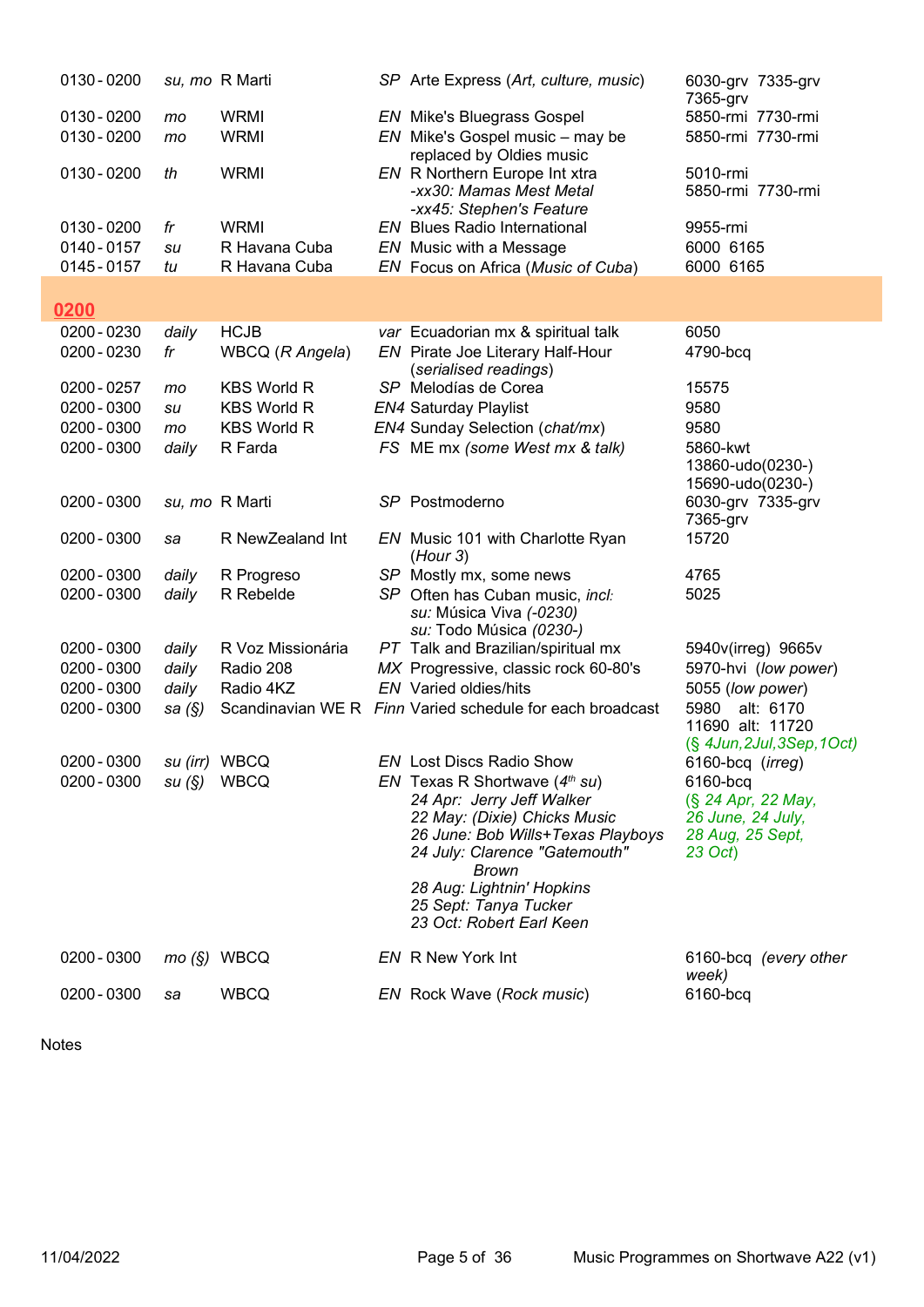| 0200 - 0300 | su           | WBCQ (R Angela)  |    | EN Ginga Brasil ("Jeengah") (Music from<br>Brazil)                                                                                                       | 4790-bcq                             |
|-------------|--------------|------------------|----|----------------------------------------------------------------------------------------------------------------------------------------------------------|--------------------------------------|
| 0200 - 0300 | mo           | WBCQ (R Angela)  |    | EN WBCQ Concert Hall (Hour 1) (Long<br>form classical, opera, etc)                                                                                       | 4790-bcq                             |
| 0200 - 0300 | tu           | WBCQ (R Angela)  |    | EN Marion's Attic (Late 19th-early 20th<br>Century recordings)                                                                                           | 4790-bcq                             |
| 0200 - 0300 | we           | WBCQ (R Angela)  |    | EN Behavior Night (Wks 1,2,3,4)<br>(Early 20thC.US Jazz and Swing)                                                                                       | 4790-bcq                             |
| 0200 - 0300 | we           | WBCQ (R Angela)  |    | EN WBCQ Open Mic (Wk 5)<br>(varied content)                                                                                                              | 4790-bcq                             |
| 0200 - 0300 | th           | WBCQ (R Angela)  |    | EN Scorched Earth Radio (Wks1,3)<br>(New recordings, multiple genres)                                                                                    | 4790-bcq                             |
| 0200 - 0300 | th           | WBCQ (R Angela)  |    | EN Tom Call Theater (Wk2) (R.Plays)                                                                                                                      | 4790-bcq                             |
| 0200 - 0300 | th           | WBCQ (R Angela)  |    | EN Radio New Music (Wk4) (New<br>original music)                                                                                                         | 4790-bcq                             |
| 0200 - 0300 | th           | WBCQ (R Angela)  |    | EN WBCQ Open Mic (Wk5)<br>(varied content)                                                                                                               | 4790-bcq                             |
| 0200 - 0300 | sa           | WBCQ (R Angela)  |    | EN Repeats of programmes first aired<br>Thu 0300                                                                                                         | 4790-bcq                             |
| 0200 - 0300 | tu-su        | <b>WEWN</b>      |    | SP Fe hecha canción                                                                                                                                      | 5970                                 |
| 0200 - 0300 | daily        | World Music R    |    | MX Varied world music                                                                                                                                    | 5930-brm 25800-mrs (low              |
|             |              |                  |    |                                                                                                                                                          | power)                               |
| 0200 - 0300 | su           | <b>WRMI</b>      |    | EN Alt Universe Top 40                                                                                                                                   | 5950-rmi                             |
| 0200 - 0300 | fr-mo        | <b>WRMI</b>      |    | EN VORW R Int                                                                                                                                            | 5850-rmi                             |
| 0200 - 0300 | tu-su        | <b>WRMI</b>      |    | EN Oldies (Bob Biermann)                                                                                                                                 | 9395-rmi                             |
| 0200 - 0300 | mo           | <b>WRMI</b>      |    | <b>EN</b> Encore Classical Music                                                                                                                         | 5950-rmi                             |
| 0200 - 0300 | mo           | <b>WRMI</b>      |    | EN Jazz From the Left                                                                                                                                    | 9395-rmi                             |
| 0200 - 0300 | 6 May        | <b>WRMI</b>      |    | <b>EN</b> Texas R Shortwave                                                                                                                              |                                      |
|             | 20Jun        |                  |    | 6 May: Cinco de Mayo (Encore)                                                                                                                            | 5800-rmi-(§ 6 May only)              |
| 0200 - 0300 | th           | <b>WRMI</b>      |    | 20 June: Juneteenth (Encore)<br>EN This is a Music Show                                                                                                  | 9395-rmi-(§ 20 Jun only)<br>5850-rmi |
| 0200 - 0300 |              | <b>WRMI</b>      |    | EN VORW R Int                                                                                                                                            | 5800-rmi                             |
| 0200 - 0300 | sa           | <b>WTWW</b>      |    | <b>EN</b> Greatest Hits of all Time                                                                                                                      | 5085-tww                             |
|             | daily        |                  |    | - su: Jeff Laurence<br>- mo: 'Big' Jim Edwards<br>- tu: Steve Taylor<br>- we: Dave Mason<br>- th: Ted Randall<br>- fr: Dan Collins<br>- sa: Steve Hunter | 9940-tww (irreg)                     |
| 0215 - 0225 | su           | R Romania Int    |    | SP Top Musical (pop)                                                                                                                                     | 9440 9700 11780 11945                |
| 0220 - 0228 | tu,th,fr RAE |                  |    | EN Argentina to the World<br>(includes Argentine mx)<br>(may start a few mins early or late)                                                             | 5800-rmi(th)<br>9395-rmi(tu,fr)      |
| 0220 - 0230 | fr           | R Romania Int    |    | SP Programa musical                                                                                                                                      | 9440 9700 11780 11945                |
| 0230 - 0240 | we           | R Romania Int    |    | SP Programa musical folclórico (Folk mx)                                                                                                                 | 9440 9700 11780 11945                |
| 0230 - 0240 | th           | R Romania Int    | SP | Música sinfónica rumana                                                                                                                                  | 9440 9700 11780 11945                |
| 0230 - 0240 | sa           | R Romania Int    | SP | Música folclórica rumana (Folk mx)                                                                                                                       | 9440 9700 11780 11945                |
| 0230 - 0255 | we-sa        | V of Hope - KVOH | EN | Music & Ministry                                                                                                                                         | 9975                                 |
| 0230 - 0300 | daily        | Denge Welat      |    | VV Often has Kurdish music                                                                                                                               | 9525-iss                             |
| 0230 - 0300 | daily        | R Educacion      |    | SP Varied music programme                                                                                                                                | 6185                                 |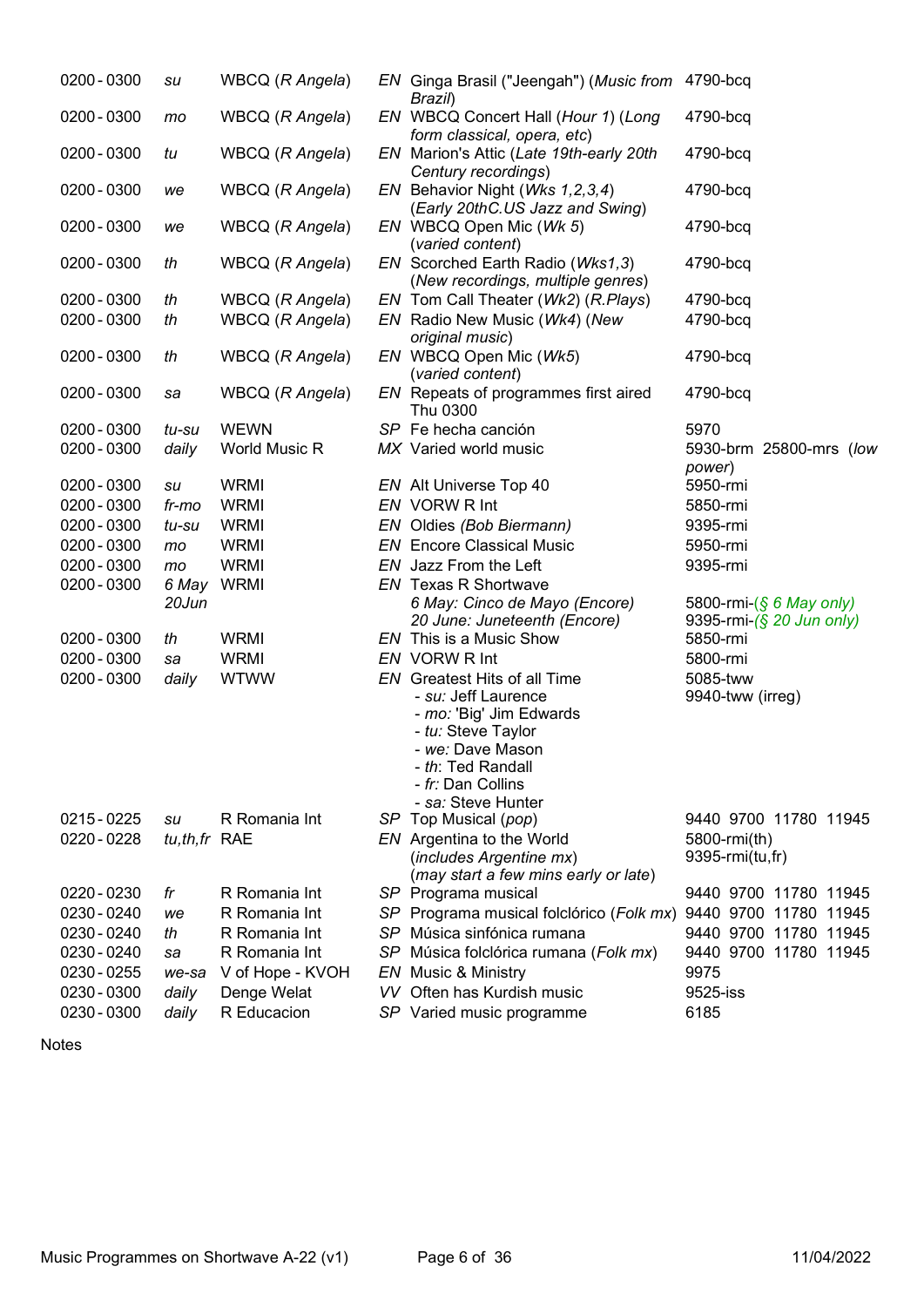| 0230 - 0300<br>0230 - 0300 | mo     | R France Int       | FR L'épopée des musiques noires                                                                  | 3965 (drm)<br>4790-bcq                   |
|----------------------------|--------|--------------------|--------------------------------------------------------------------------------------------------|------------------------------------------|
|                            | fr     | WBCQ (R Angela)    | EN The Plain Old Doug Show (mostly<br>early string band music)                                   |                                          |
| 0230 - 0300                | we     | <b>WRMI</b>        | EN Hobart R Int (DX px also inc mx)                                                              | 9955-rmi                                 |
| 0232 - 0257                | su     | R Havana Cuba      | EN The Jazz Place                                                                                | 6000 6165                                |
|                            |        |                    |                                                                                                  |                                          |
| 0300                       |        |                    |                                                                                                  |                                          |
| 0300 - 0330                | mo     | R Prague Int       | <b>EN</b> Sunday Music Show                                                                      | 9955-rmi                                 |
| 0300 - 0335                | daily  | R Educacion        | SP Varied music programme                                                                        | 6185                                     |
| 0300 - 0350                | su     | <b>KBS World R</b> | KO Kim Hyung Joong's Music World                                                                 | 11810                                    |
| 0300 - 0400                | daily  | Denge Welat        | VV Often has Kurdish music                                                                       | 9525-iss                                 |
| 0300 - 0400                | daily  | R Brasil Central   | PO mo-fr: Madrugada Musical<br>sa-su: Dawn Musical                                               | 11815                                    |
| 0300 - 0400                | daily  | R Farda            | FS ME mx (some West mx & talk)                                                                   | 5860-kwt 9370-lam<br>13860-udo 15690-udo |
| 0300 - 0400                | sa     | R NewZealand Int   | EN Music 101 with Charlotte Ryan<br>(Hour 4)                                                     | 15720                                    |
| 0300 - 0400                | daily  | R Progreso         | SP Mostly mx, some news                                                                          | 4765                                     |
| 0300 - 0400                | daily  | R Rebelde          | SP Often has Cuban music, incl:<br>su: Todo Música                                               | 5025                                     |
| 0300 - 0400                | daily  | R Voz Missionária  | PT Talk and Brazilian/spiritual mx                                                               | 5940v(irreg) 9665v                       |
| 0300 - 0400                | daily  | Radio 208          | MX Progressive, classic rock 60-80's                                                             | 5970-hvi (low power)                     |
| 0300 - 0400                | daily  | Radio 4KZ          | <b>EN</b> Varied oldies/hits                                                                     | 5055 (low power)                         |
| 0300 - 0400                | sa (§) |                    | Scandinavian WE R Finn Varied schedule for each broadcast                                        | alt: 6170<br>5980<br>11690 alt: 11720    |
|                            |        |                    |                                                                                                  | $(\S$ 4Jun, 2Jul, 3Sep, 1Oct)            |
| 0300 - 0400                | su     | WBCQ (R Angela)    | EN Uncle Bill's Melting Pot (Music &<br>comedy from different countries)                         | 4790-bcq                                 |
| 0300 - 0400                | mo     | WBCQ (R Angela)    | EN WBCQ Concert Hall (Hour 2)                                                                    | 4790-bcq                                 |
|                            |        |                    | (Long form classical, opera, etc)                                                                |                                          |
| 0300 - 0400                | tu     | WBCQ (R Angela)    | EN Bluegrass State of Mind (Wks1,3)<br>(WBCQ Archival)                                           | 4790-bcq                                 |
| 0300 - 0400                | tu     | WBCQ (R Angela)    | EN Roots of Country (Wks 2,4,5)<br>(Bluegrass music)                                             | 4790-bcq                                 |
| 0300 - 0400                | we     | WBCQ (R Angela)    | EN Jetzt Geht's Los! (Here We Go!)<br>(Early 20thC.German Jazz, Swing)                           | 4790-bcq                                 |
| 0300 - 0400                | th     | WBCQ (R Angela)    | EN Canadian Content R (Wk1)<br>(Canadian bands & other music<br>with a Canadian connection)      | 4790-bcq                                 |
| 0300 - 0400                | th     | WBCQ (R Angela)    | EN Far Out East (Wk2) (Funk, Fusion,<br>Jazz, Rock: E. Europe to Japan)                          | 4790-bcq                                 |
| 0300 - 0400                | th     | WBCQ (R Angela)    | SP Maria Bonita (Wk3) (In Spanish:<br>music from all over Mexico)                                | 4790-bcq                                 |
| 0300 - 0400                | th     | WBCQ (R Angela)    | EN Finn Folk (Wk4) (Trad. &<br>contemporary folk from Finland &<br>occasionally elsewhere)       | 4790-bcq                                 |
| 0300 - 0400                | th     | WBCQ (R Angela)    | EN WBCQ Polka Party (Wk5) (Polka,<br>waltzes, etc)                                               | 4790-bcq                                 |
| 0300 - 0400                | fr     | WBCQ (R Angela)    | EN Scorched Earth Radio (Wks 1,3)<br>(repeat from Thu 0200)<br>(New recordings, multiple genres) | 4790-bcq                                 |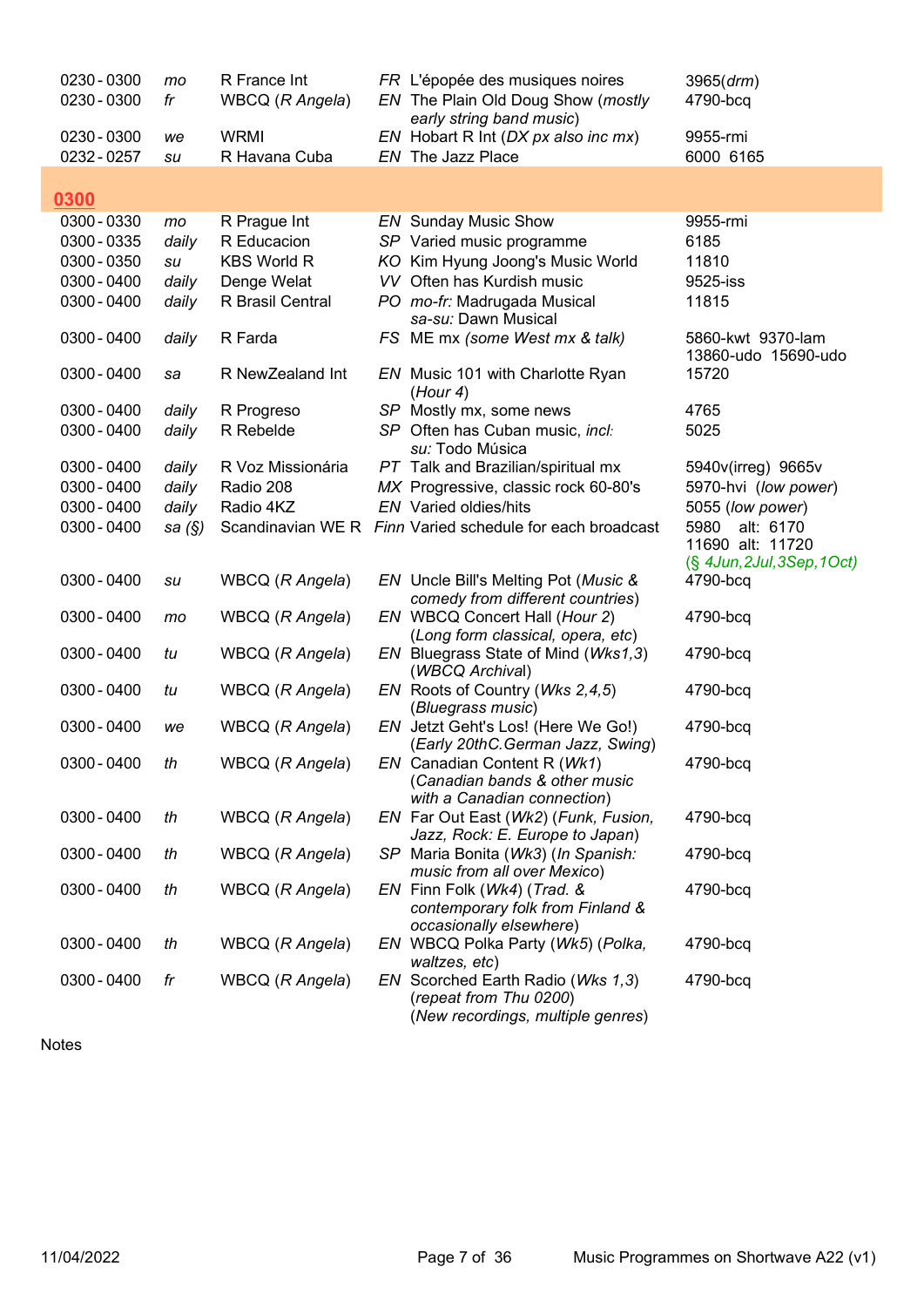| 0300 - 0400   | fr    | WBCQ (R Angela)    | EN Columbia All Music (Wk2)<br>(The kaleidoscope of Columbian<br>music genres)                                                                                                                           | 4790-bcq                       |
|---------------|-------|--------------------|----------------------------------------------------------------------------------------------------------------------------------------------------------------------------------------------------------|--------------------------------|
| 0300 - 0400   | fr    | WBCQ (R Angela)    | EN Watch This Space (Wk4,5)<br>27 May: Texas Radio Shortwave<br>(Other weeks: Repeats of other<br>shows, with priority to any broadcasts<br>from the prior week that had poor<br>propagation conditions) | 4790-bcq                       |
| $0300 - 0400$ | sa    | WBCQ (R Angela)    | EN From the Isle of Music (Cuban mx)                                                                                                                                                                     | 4790-bcq                       |
| 0300 - 0400   | daily | World Music R      | MX Varied world music                                                                                                                                                                                    | 5930-brm 25800-mrs (low        |
| 0300 - 0400   | su    | <b>WRMI</b>        | <b>EN</b> Cruisin' The Decades                                                                                                                                                                           | power)<br>5950-rmi             |
| 0300 - 0400   | daily | <b>WTWW</b>        | <b>EN</b> Greatest Hits of all Time                                                                                                                                                                      | 5085-tww                       |
|               |       |                    | - su: Jeff Laurence<br>- mo: 'Big' Jim Edwards<br>- tu: Steve Taylor<br>- we: Dave Mason<br>- th: Ted Randall<br>- fr: Dan Collins<br>- sa: Steve Hunter                                                 | 9940-tww (irreg)               |
| 0310 - 0350   | daily | V of Türkiye       | EN Music (& short feature pgms)                                                                                                                                                                          | 6165 7275                      |
| 0315 - 0325   | mo    | R Slovakia Int     | <b>EN</b> Slovak Music feature                                                                                                                                                                           | 7730-rmi                       |
|               |       |                    | (part of Listeners Tribune)                                                                                                                                                                              |                                |
| 0330 - 0340   | su    | R Romania Int      | EN All That Jazz                                                                                                                                                                                         | 7375 9850 11825                |
|               |       |                    |                                                                                                                                                                                                          | 15330 (drm)                    |
| 0330 - 0340   | mo    | R Romania Int      | <b>EN</b> Music Time                                                                                                                                                                                     | 7375 9850 11825                |
| 0330 - 0340   | tu    | R Romania Int      | EN Your Music (Pop)                                                                                                                                                                                      | 15330 (drm)<br>7375 9850 11825 |
|               |       |                    |                                                                                                                                                                                                          | 15330 (drm)                    |
| 0330 - 0340   | we,sa | R Romania Int      | EN Truly Romanian (Trad/folk mx)                                                                                                                                                                         | 7375 9850 11825                |
|               |       |                    |                                                                                                                                                                                                          | 15330 (drm)                    |
| 0330 - 0340   | th    | R Romania Int      | EN Music of Romania (Trad/folk mx)                                                                                                                                                                       | 7375 9850 11825                |
|               |       |                    |                                                                                                                                                                                                          | 15330 (drm)                    |
| 0330 - 0340   | fr    | R Romania Int      | EN Music Highlights (Classical mx)                                                                                                                                                                       | 7375 9850 11825                |
| 0330 - 0350   | th    | <b>KBS World R</b> | KO All right - Our Song                                                                                                                                                                                  | 15330 (drm)<br>11810           |
| 0330 - 0357   | mo    | R Havana Cuba      | <b>EN</b> Cuban Music and Musicians                                                                                                                                                                      | 6000 6165                      |
| 0330 - 0400   | mo    | R Prague Int       | <b>FR</b> Dimanche Musicale                                                                                                                                                                              | 9955-rmi                       |
| 0330 - 0400   | mo    | <b>WBCQ</b>        | EN Hobart R Int (DX px also inc mx)                                                                                                                                                                      | 6160-bcq                       |
| 0335 - 0359   | tu    | R Taiwan Int       | EN Jukebox Republic                                                                                                                                                                                      | 15320                          |
| 0335 - 0359   | th    | R Taiwan Int       | <b>EN</b> Behind the Beats                                                                                                                                                                               | 15320                          |
| 0340 - 0357   | su    | R Havana Cuba      | EN Music with a Message                                                                                                                                                                                  | 6000 6165                      |
| 0340 - 0400   | th    | R Educacion        | SP Varied music programme                                                                                                                                                                                | 6185                           |
| 0345 - 0357   | tu    | R Havana Cuba      | EN Focus on Africa (Music of Cuba)                                                                                                                                                                       | 6000 6165                      |
| 0352 - 0356   | daily | R Romania Int      | EN Simply Folk (A traditional folk song)                                                                                                                                                                 | 7375 9850 11825<br>15330 (drm) |
|               |       |                    |                                                                                                                                                                                                          |                                |

#### 0400

 $\frac{0400 - 0415}{0400 - 0415}$  tu V of Hope - Africa EN Music<br>0400 - 0430 mo-fr R Educacion SP Varied music programme 6185 (tu: 0410-) SP Varied music programme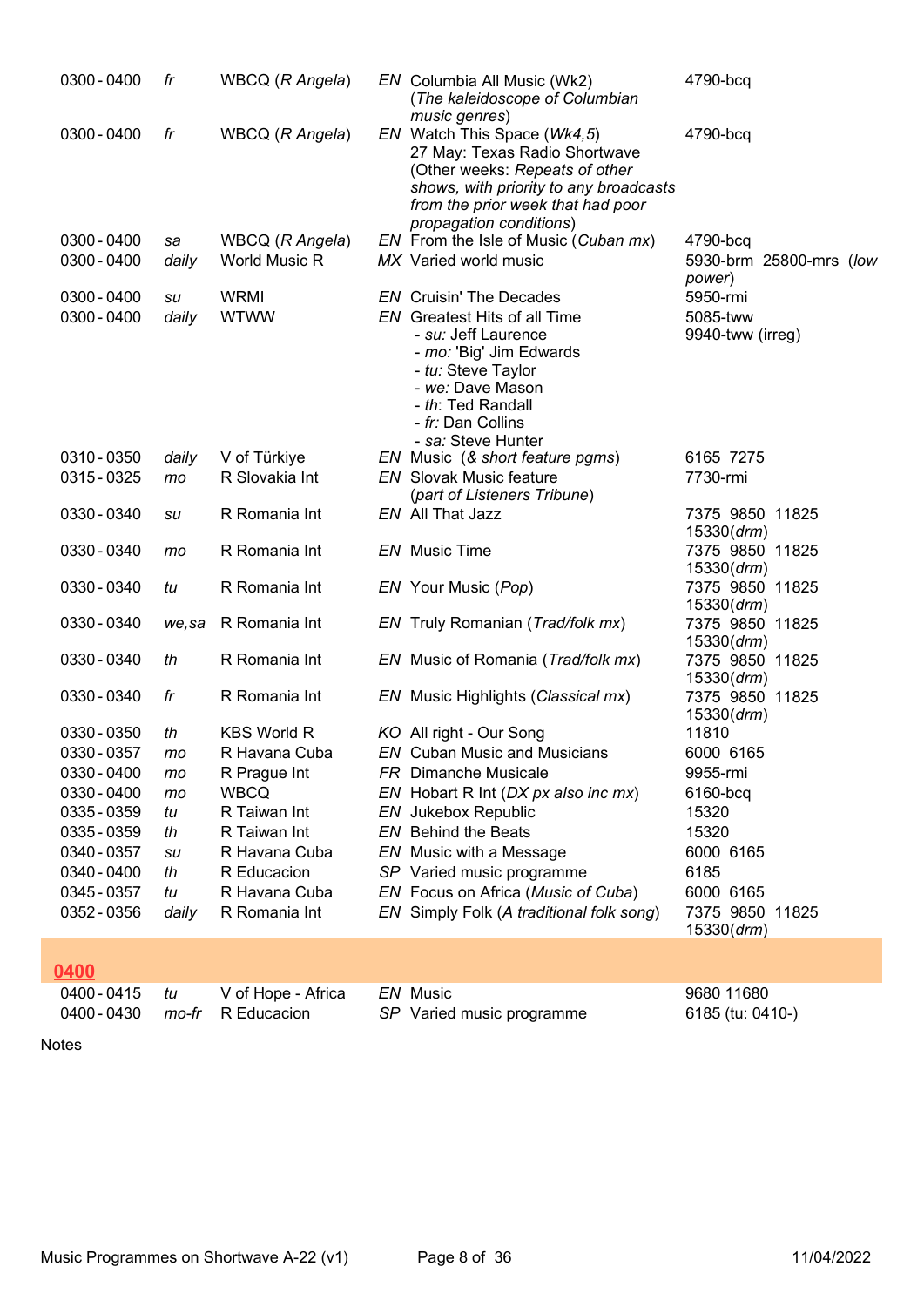| 0400 - 0430                 | mo             | R Prague Int                           | <b>EN</b> Sunday Music Show                                                                                                                                                                     | 5800-rmi                                                         |
|-----------------------------|----------------|----------------------------------------|-------------------------------------------------------------------------------------------------------------------------------------------------------------------------------------------------|------------------------------------------------------------------|
| 0400 - 0456                 | daily          | R Romania Int                          | RO Magazine (Talk & Music)                                                                                                                                                                      | 6015 7325                                                        |
| 0400 - 0500                 | daily          | Denge Welat                            | VV Often has Kurdish music                                                                                                                                                                      | 7285-sof 9525-iss                                                |
| 0400 - 0500                 | daily          | R Brasil Central                       | PO mo-fr: Madrugada Musical<br>sa-su: Dawn Musical                                                                                                                                              | 11815                                                            |
| 0400 - 0500                 | daily          | R Farda                                | FS ME mx (some West mx & talk)                                                                                                                                                                  | 5860-kwt 9370-lam<br>13860-udo 15690-udo                         |
| 0400 - 0500                 | su             | R Marti                                | SP Interferencia                                                                                                                                                                                | 6030-grv 7335-grv<br>7435-grv                                    |
| 0400 - 0500                 | sa             | R NewZealand Int                       | EN Music 101 with Charlotte Ryan<br>(Hour 5)                                                                                                                                                    | 15720                                                            |
| 0400 - 0500                 | daily          | R Rebelde                              | SP Often has Cuban music, incl:<br>su: Todo Música                                                                                                                                              | 5025                                                             |
| 0400 - 0500                 | daily          | R Voz Missionária                      | PT Talk and Brazilian/spiritual mx                                                                                                                                                              | 5940v(irreg) 9665v                                               |
| 0400 - 0500                 | daily          | Radio 208                              | MX Progressive, classic rock 60-80's                                                                                                                                                            | 5970-hvi (low power)                                             |
| 0400 - 0500                 | daily          | Radio 4KZ                              | <b>EN</b> Varied oldies/hits                                                                                                                                                                    | 5055 (low power)                                                 |
| 0400 - 0500                 | sa (§)         |                                        | Scandinavian WE R Finn Varied schedule for each broadcast                                                                                                                                       | 5980 alt: 6170<br>11690 alt: 11720<br>(§ 4Jun, 2Jul, 3Sep, 1Oct) |
| 0400 - 0500                 | sa             | Unique R                               | EN John Farmery Decades (Hour 1)                                                                                                                                                                | 5035USB (alt 3210)<br>(low power)                                |
| 0400 - 0500                 | sa, su         | V of Hope - Africa                     | EN Music                                                                                                                                                                                        | 9680 11680                                                       |
| 0400 - 0500                 | daily          | V of Türkiye (TSR)                     | TU Often has Turkish music                                                                                                                                                                      | 6040 9770                                                        |
| 0400 - 0500                 | daily          | World Music R                          | MX Varied world music                                                                                                                                                                           | 5930-brm 25800-mrs (low<br>power)                                |
| 0400 - 0500                 | daily          | <b>WTWW</b>                            | <b>EN</b> Greatest Hits of all Time<br>- su: Jeff Laurence<br>- mo: 'Big' Jim Edwards<br>- tu: Steve Taylor<br>- we: Dave Mason<br>- th: Ted Randall<br>- fr: Dan Collins<br>- sa: Steve Hunter | 5085-tww<br>9940-tww (irreg)                                     |
| 0400 - 0500                 | su             | <b>WWCR</b>                            | <b>EN</b> Pat Boone Show                                                                                                                                                                        | 3215-wcr                                                         |
|                             |                |                                        | (Chat & Christian pop/rock music)                                                                                                                                                               |                                                                  |
| 0400 - 0500                 | mo             | <b>WWCR</b>                            | EN VORW R Int                                                                                                                                                                                   | 4840-wcr                                                         |
| 0400 - 0500‡                | daily          | Sunlite                                | DU Non-stop soft pop/easy listening mx                                                                                                                                                          | 5955-icn $\pm$ (Temp off air)                                    |
| 0430 - 0500                 |                | sa-m, w R Educacion                    | SP Varied music programme                                                                                                                                                                       | 6185 (su, mo: 0440 -;<br>We: -0440)                              |
| 0430 - 0500                 | sa             | V of America                           | EN Music Alley (different genres weekly)                                                                                                                                                        | 4930-bot 4960-sao 5925-<br>bot 6080-sao 7375-wof                 |
| 0430 - 0500‡<br>0432 - 0457 | daily<br>su    | R Northern Star<br>R Havana Cuba       | NO Classic Euro/NAm Pop/Rock<br>EN The Jazz Place                                                                                                                                               | 5895-erd (low power) $\ddagger$<br>6000 6165                     |
| 0500                        |                |                                        |                                                                                                                                                                                                 |                                                                  |
| 0500 - 0545                 | mo-fr          | V of Hope - Africa                     | EN Joyce Mwanza: Breakfast with                                                                                                                                                                 | 9680 11680                                                       |
| 0500 - 0556<br>0500 - 0557  | daily<br>tu-su | V of Türkiye (TSR)<br>V of Hope - KVOH | Joyce (Live)<br>TU Often has Turkish music<br>EN Scott Martin: Song in the Night                                                                                                                | 6040 9770<br>9975                                                |
|                             |                |                                        |                                                                                                                                                                                                 |                                                                  |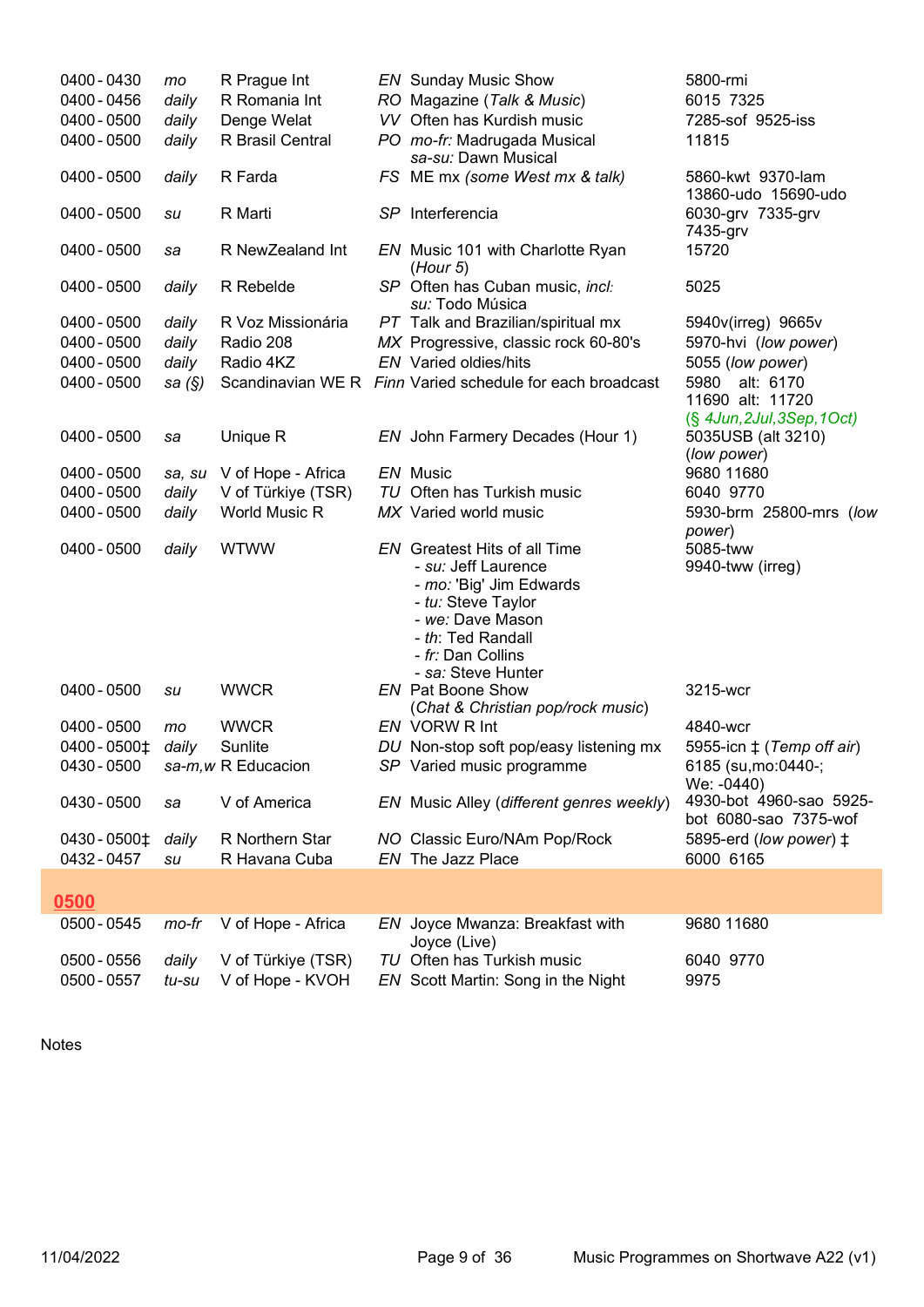| 0500 - 0600  | daily    | Denge Welat                    | VV Often has Kurdish music                                                            | 7285-sof<br>9525-iss(-0530)<br>11530-kch(0530-)                      |
|--------------|----------|--------------------------------|---------------------------------------------------------------------------------------|----------------------------------------------------------------------|
| 0500 - 0600  | daily    | R Brasil Central               | PO mo-fr: Madrugada Musical<br>sa-su: Dawn Musical                                    | 11815                                                                |
| 0500 - 0600  | daily    | R Farda                        | FS ME mx (some West mx & talk)                                                        | 5860-kwt 9370-lam 13860-<br>udo 15690-udo(-0530)<br>15690-bib(0530-) |
| 0500 - 0600  | daily    | R Kuwait                       | EN Features and Western music                                                         | 11970 (drm)<br>15530 (this freq drifting<br>down as far as 15420)    |
| 0500 - 0600  | su       | R Marti                        | SP Postmoderno                                                                        | 6030-grv 7335-grv<br>7435-grv                                        |
| 0500 - 0600  | daily    | R Rebelde                      | SP Often has Cuban music, incl:<br>mo-sa: Nosotros (trad Cuban mx)<br>su: Todo Música | 5025                                                                 |
| 0500 - 0600  | daily    | R Voz Missionária              | PT Talk and Brazilian/spiritual mx                                                    | 5940v(irreg) 9665v                                                   |
| 0500 - 0600  | daily    | Radio 208                      | MX Progressive, classic rock 60-80's                                                  | 5970-hvi (low power)                                                 |
| 0500 - 0600  | daily    | Radio 4KZ                      | <b>EN</b> Varied oldies/hits                                                          | 5055 (low power)                                                     |
| 0500 - 0600  | sa $(S)$ |                                | Scandinavian WE R Finn Varied schedule for each broadcast                             | 5980 alt: 6170<br>11690 alt: 11720<br>(§ 4Jun, 2Jul, 3Sep, 1Oct)     |
| 0500 - 0600  | sa       | Unique R                       | EN John Farmery Decades (Hour 2)                                                      | 5035USB (alt 3210)<br>(low power)                                    |
| 0500 - 0600  | daily    | World Music R                  | MX Varied world music                                                                 | 5930-brm 25800-mrs (low<br>power)                                    |
| 0500 - 0600‡ | daily    | R Northern Star                | NO Classic Euro/NAm Pop/Rock                                                          | 5895-erd (low power) ‡                                               |
| 0500 - 0600‡ | daily    | Sunlite                        | DU Non-stop soft pop/easy listening mx                                                | 5955-icn $\pm$ (Temp off air)                                        |
| 0505 - 0559  | su       | OE1 Austria                    | <b>GM</b> Usually Classical music                                                     | 6155                                                                 |
| 0510 - 0530  | sa       | NHK R Japan                    | EN J-MELO (irreg)                                                                     | 7355-iss                                                             |
| 0530 - 0545  | su       | V of Hope - Africa             | EN Music                                                                              | 9680 11680                                                           |
| 0530 - 0552  | daily    | OE1 Austria                    | <b>GM</b> Usually Classical music                                                     | 6155                                                                 |
| 0530 - 0557  | mo       | R Havana Cuba                  | <b>EN</b> Cuban Music and Musicians                                                   | 5040 6000 6060 6100<br>6165 (11760?)                                 |
| 0530 - 0600  | su       | <b>CGTN R</b><br>(China R Int) | <b>EN</b> Music Talks                                                                 | 11895 15350 15465 17510<br>17540 17730 17855                         |
| 0530 - 0600  | daily    | RTV du Mali                    | VV Often includes local African music                                                 | 5995 (irreg)                                                         |
| 0540 - 0557  | su       | R Havana Cuba                  | EN Music with a Message                                                               | 5040 6000 6060 6100<br>6165 (11760?)                                 |
| 0545 - 0557  | tu       | R Havana Cuba                  | EN Focus on Africa (Music of Cuba)                                                    | 5040 6000 6060 6100<br>6165 (11760?)                                 |
| 0600         |          |                                |                                                                                       |                                                                      |

| 0600 - 0645 |       | mo-fr V of Hope - Africa | EN Joyce Mwanza: Breakfast with<br>Joyce (Live)    | 9680 11680                 |
|-------------|-------|--------------------------|----------------------------------------------------|----------------------------|
| 0600 - 0700 | SU    | Channel 292              | FR R Waves Int                                     | 6070-roh                   |
| 0600 - 0700 |       | 18Apr Channel 292        | FR R Waves Int                                     | 6070-roh $(\S$ 18Apr only) |
| 0600 - 0700 | sa    | Channel 292              | <b>GM RNI Goldrausch</b>                           | 6070-roh                   |
| 0600 - 0700 | daily | Denge Welat              | VV Often has Kurdish music                         | 7285-sof 11530-kch         |
| 0600 - 0700 | daily | R Brasil Central         | PO mo-fr: Madrugada Musical<br>sa-su: Dawn Musical | 11815                      |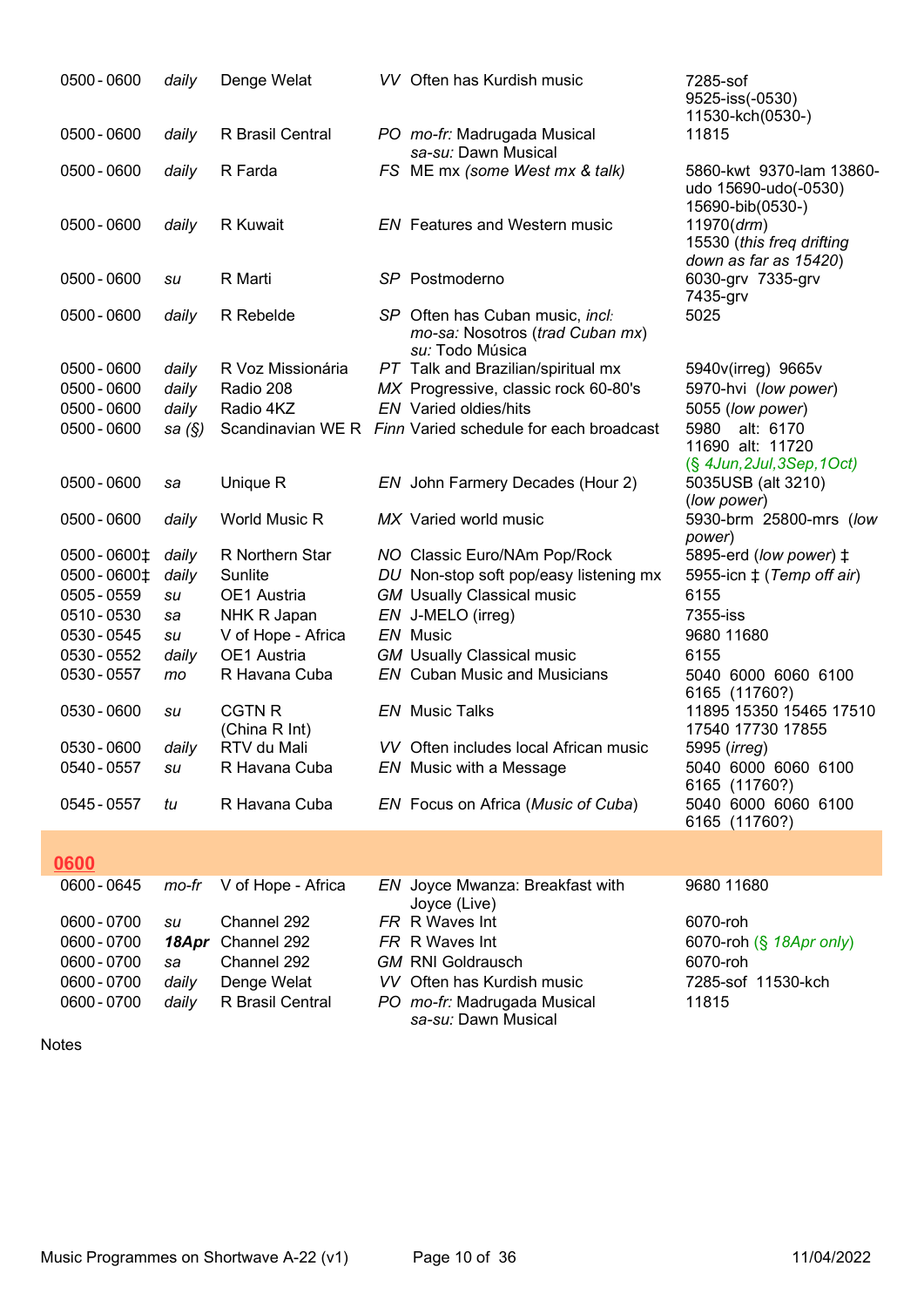| 0600 - 0700   | daily  | R Farda            |    | FS ME mx (some West mx & talk)                                      | 5860-kwt 9370-lam(-0630)<br>9370-kwt(0630-)<br>13860-udo 15690-bib     |
|---------------|--------|--------------------|----|---------------------------------------------------------------------|------------------------------------------------------------------------|
| 0600 - 0700   | daily  | R Guinee           |    | FR Often includes local African music                               | 9650 (irreg?)                                                          |
| 0600 - 0700   | daily  | R Kuwait           |    | <b>EN</b> Features and Western music                                | 11970 (drm)<br>15530 (this freq drifting<br>down as far as 15420)      |
| 0600 - 0700   | daily  | R Rebelde          |    | SP Often has Cuban music, incl:<br>su: Todo Música                  | 5025                                                                   |
| 0600 - 0700   | daily  | R Voz Missionária  |    | PT Talk and Brazilian/spiritual mx                                  | 5940v(irreg) 9665v                                                     |
| 0600 - 0700   | daily  | Radio 208          |    | MX Progressive, classic rock 60-80's                                | 5970-hvi (low power)                                                   |
| 0600 - 0700   | daily  | Radio 4KZ          |    | <b>EN</b> Varied oldies/hits                                        | 5055 (low power)                                                       |
| 0600 - 0700   | daily  | RTV du Mali        |    | VV Often includes local African music                               | 5995                                                                   |
| 0600 - 0700   | sa (§) |                    |    | Scandinavian WE R Finn Varied schedule for each broadcast           | 5980<br>alt: 6170<br>11690 alt: 11720<br>$(\S$ 4Jun, 2Jul, 3Sep, 1Oct) |
| 0600 - 0700   | su     | Unique R           |    | EN Kenny Tosh: Radio Ship Revival<br>Show (60s & 70s hits) (Hour 1) | 5035USB (alt 3210)<br>(low power)                                      |
| 0600 - 0700   | we     | Unique R           |    | EN John Farmery: Seventies (Hour 1)                                 | 5035USB (alt 3210)<br>(low power)                                      |
| 0600 - 0700   | sa     | Unique R           |    | EN John Farmery Decades (Hour 3)                                    | 5035USB (alt 3210)<br>(low power)                                      |
| 0600 - 0700   | daily  | V of Türkiye (TSR) |    | TU Often has Turkish music                                          | 11675 11750 13635                                                      |
| 0600 - 0700   | tu-sa  | <b>WEWN</b>        |    | SP Fe hecha canción                                                 | 5970                                                                   |
| 0600 - 0700   | daily  | World Music R      |    | MX Varied world music                                               | 5930-brm 25800-mrs (low<br>power)                                      |
| 0600 - 0700   | su     | R Delta Int        | EN | DU/ Good Morning Europe (oldies)                                    | 6020-elb (alt:7340-elb) (low<br>power)                                 |
| 0600 - 0700‡  | daily  | R Northern Star    |    | NO Classic Euro/NAm Pop/Rock                                        | 5895-erd (low power) ‡                                                 |
| 0600 - 0700 ± | daily  | Sunlite            |    | DU Non-stop soft pop/easy listening mx                              | 5955-icn $\pm$ (Temp off air)                                          |
| 0605 - 0700   | sa, su | V of America       |    | EN VOA1: The Hits                                                   | 6080-sao 15580-bot                                                     |
| 0610 - 0627   | th-tu  | R Tirana           |    | EN Modern or traditional music                                      | 7730-rmi                                                               |
| 0632 - 0657   | su     | R Havana Cuba      |    | EN The Jazz Place                                                   | 6060 6100 6165                                                         |
|               |        |                    |    |                                                                     |                                                                        |
| 0700          |        |                    |    |                                                                     |                                                                        |
| 0700 - 0800   | su     | Channel 292        |    | EN Crusader R (Christian mx)                                        | 9670-roh                                                               |
| 0700 - 0800   | su     | Channel 292        |    | EN SuperClan R                                                      | 6070-roh                                                               |
| 0700 - 0800   |        | 18Apr Channel 292  |    | FR R Waves Int                                                      | 9670-roh (§ 18Apr only)                                                |
| 0700 - 0800   | 18Apr  | Channel 292        |    | EN SuperClan R                                                      | 6070-roh (§ 18Apr only)                                                |
| 0700 - 0800   | sa     | Channel 292        |    | FR R Waves Int                                                      | 6070-roh                                                               |
| 0700 - 0800   | daily  | Denge Welat        |    | VV Often has Kurdish music                                          | 11530-kch 11775-sof                                                    |
| 0700 - 0800   | daily  | Europa 24          |    | <b>GM</b> Mostly oldies                                             | 6150-dat                                                               |
| 0700 - 0800   | su     | PBS Xizang         |    | EN Holy Tibet: Music Shangri La                                     | 4905 4920 6025 6110<br>6130 6200 9490 9580                             |
| 0700 - 0800   | daily  | R (Jong) Europe    |    | DU Pop and oldies                                                   | 6175-aar (low power)                                                   |
| 0700 - 0800   | daily  | R Brasil Central   |    | PO mo-fr: Madrugada Musical<br>sa-su: Dawn Musical                  | (irreg)<br>11815                                                       |

I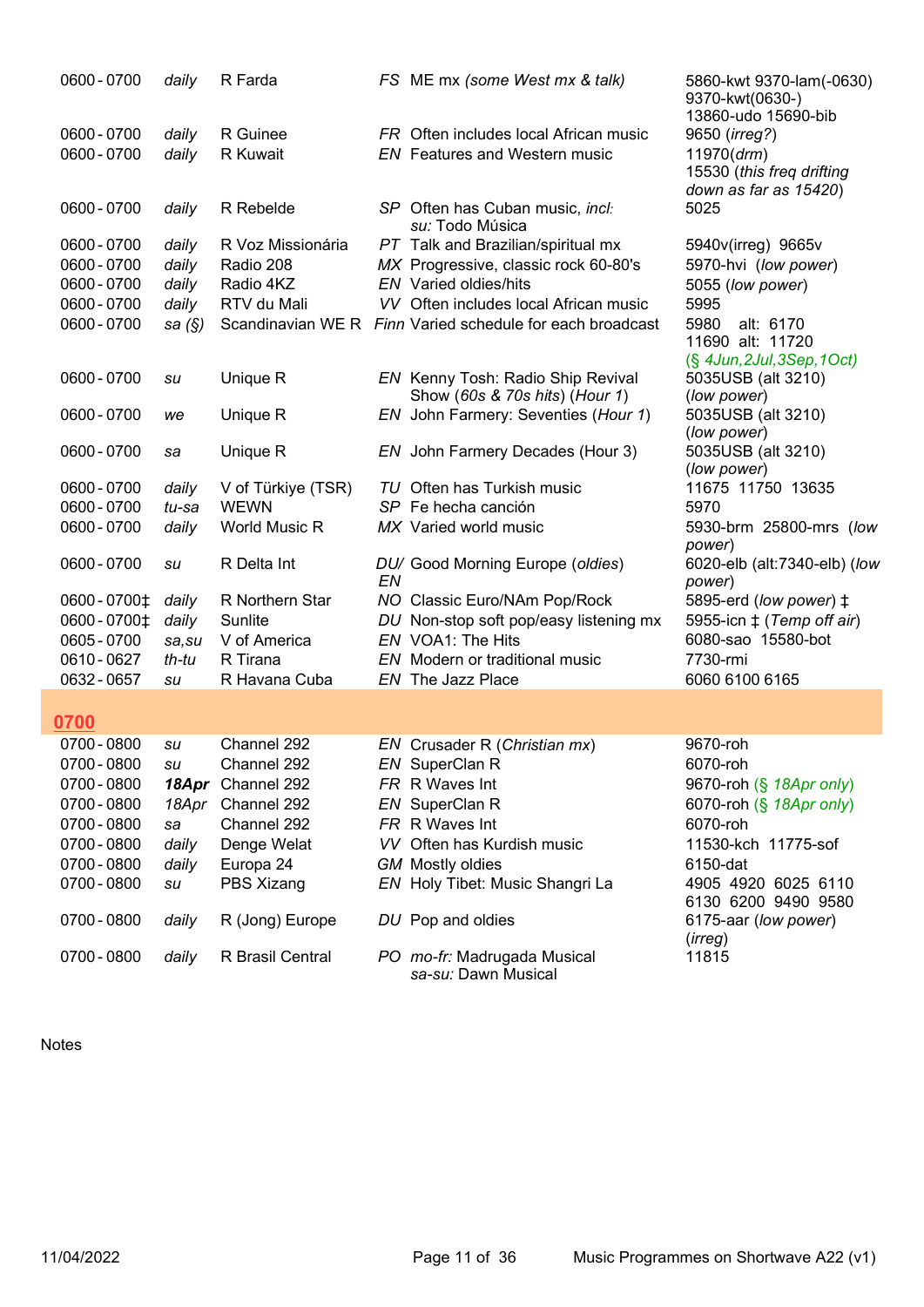| 0700 - 0800              |          | su (§) R Classic Sunday                  |      | DU/ Jan Staphorst - Oldies (usually last<br>$EN \, su)$                                       | 6185-zwo (low power)<br>(§ 24Apr, 29May*, 26Jun*,<br>31Jul*, 28Aug*, 25Sep*)<br>(*=unconfirmed) |
|--------------------------|----------|------------------------------------------|------|-----------------------------------------------------------------------------------------------|-------------------------------------------------------------------------------------------------|
| 0700 - 0800              | su       | R Delta Int                              | Finn | DU/ Finnish Requests                                                                          | 6020-elb (alt:7340-elb) (low<br>power)                                                          |
| 0700 - 0800              | daily    | R Farda                                  |      | FS ME mx (some West mx & talk)                                                                | 5860-kwt 9370-kwt<br>13860-udo 15690-bib                                                        |
| 0700 - 0800              | daily    | R Guinee                                 |      | FR Often includes local African music                                                         | 9650 ( <i>irreg?</i> )                                                                          |
| 0700 - 0800              | daily    | R Kuwait                                 |      | <b>EN</b> Features and Western music                                                          | 11970(drm)<br>15530 (this freq drifting<br>down as far as 15420)                                |
| 0700 - 0800              | su       | R Mi Amigo Int                           |      | MX Mi Amigo Musical Memories                                                                  | 6085-kll                                                                                        |
| 0700 - 0800              | $mo$ -fr | R Mi Amigo Int                           |      | MX Golden Era of Offshore Radio                                                               | 6085-kll                                                                                        |
| 0700 - 0800              | sa       | R Mi Amigo Int                           |      | FR Bruno Hantson: Retro Hit Box                                                               | 6085-kll                                                                                        |
| 0700 - 0800              | daily    | R Onda                                   | PT   | FR/ Pop oldies & Brazilian music                                                              | 6140-mrg (low power)<br>( <i>irreg</i> )                                                        |
| 0700 - 0800              | daily    | R PopEXPRESS                             |      | GM Pop & Europop music                                                                        | 3985-kll                                                                                        |
| 0700 - 0800              | daily    | Radio 208                                |      | MX Progressive, classic rock 60-80's                                                          | 5970-hvi (low power)                                                                            |
| 0700 - 0800              | daily    | Radio 4KZ                                |      | <b>EN</b> Varied oldies/hits                                                                  | 5055 (low power)                                                                                |
| 0700 - 0800              | daily    | RTV du Mali                              |      | VV Often includes local African music                                                         | 5995                                                                                            |
| 0700 - 0800              | sa (§)   |                                          |      | Scandinavian WE R Finn Varied schedule for each broadcast                                     | 5980<br>alt: 6170<br>11690 alt: 11720<br>$(\S$ 4Jun, 2Jul, 3Sep, 1Oct)                          |
| 0700 - 0800              | daily    | Shortwave Radio                          |      | EN Various progs including Andy Walker<br>or Prog Milll or Stafford's World or<br>DX/media px | 6160-win                                                                                        |
| 0700 - 0800              | su       | Unique R                                 |      | EN Kenny Tosh: Radio Ship Revival<br>Show (60s & 70s hits) (Hour 2)                           | 5035USB (alt 3210)<br>(low power)                                                               |
| 0700 - 0800              | we       | Unique R                                 |      | EN John Farmery: Seventies (Hour 2)                                                           | 5035USB (alt 3210)<br>(low power)                                                               |
| 0700 - 0800              | th       | Unique R                                 |      | <b>EN</b> John Farmery: Sixties                                                               | 5035USB (alt 3210)<br>(low power)                                                               |
| 0700 - 0800              | fr       | Unique R                                 |      | EN Sandy M: Pop Decades                                                                       | 5035USB (alt 3210)<br>(low power)                                                               |
| 0700 - 0800              | mo-fr    | V of Hope - Africa                       |      | EN Joyce Mwanza: Breakfast with<br>Joyce (Live)                                               | 9680 11680                                                                                      |
| 0700 - 0800              |          | daily V of Türkiye (TSR)                 |      | TU Often has Turkish music                                                                    | 11675 11750 13635                                                                               |
| 0700 - 0800              | daily    | World Music R                            |      | MX Varied world music                                                                         | 5930-brm 15790-rnd(sa-<br>su) 25800-mrs<br>(low power)                                          |
| 0700 - 0800 ±            | daily    | R Northern Star                          |      | NO Classic Euro/NAm Pop/Rock                                                                  | 5895-erd (low power) ‡                                                                          |
| 0700 - 0800 ±            | daily    | Sunlite                                  |      | DU Non-stop soft pop/easy listening mx                                                        | 5955-icn $\pm$ (Temp off air)                                                                   |
| 0706 - 0800              | sa       | R NewZealand Int                         |      | EN Saturday Night with Phil O'Brien<br>(Hour 1)                                               | 11725                                                                                           |
| 0710-0759<br>0730 - 0759 | su<br>th | <b>KBS World R</b><br><b>KBS World R</b> |      | KO Kim Hyung Joong's Music World<br>KO All right - Our Song                                   | 11620-wof<br>11620-wof                                                                          |
| 0800                     |          |                                          |      |                                                                                               |                                                                                                 |
| 0800 - 0900              | su       | Channel 292                              |      | <b>GM RNI Goldrausch</b>                                                                      | 6070-roh                                                                                        |
| 0800 - 0900              | su       | Channel 292                              |      | EN SuperClan R                                                                                | 9670-roh                                                                                        |
|                          |          |                                          |      |                                                                                               |                                                                                                 |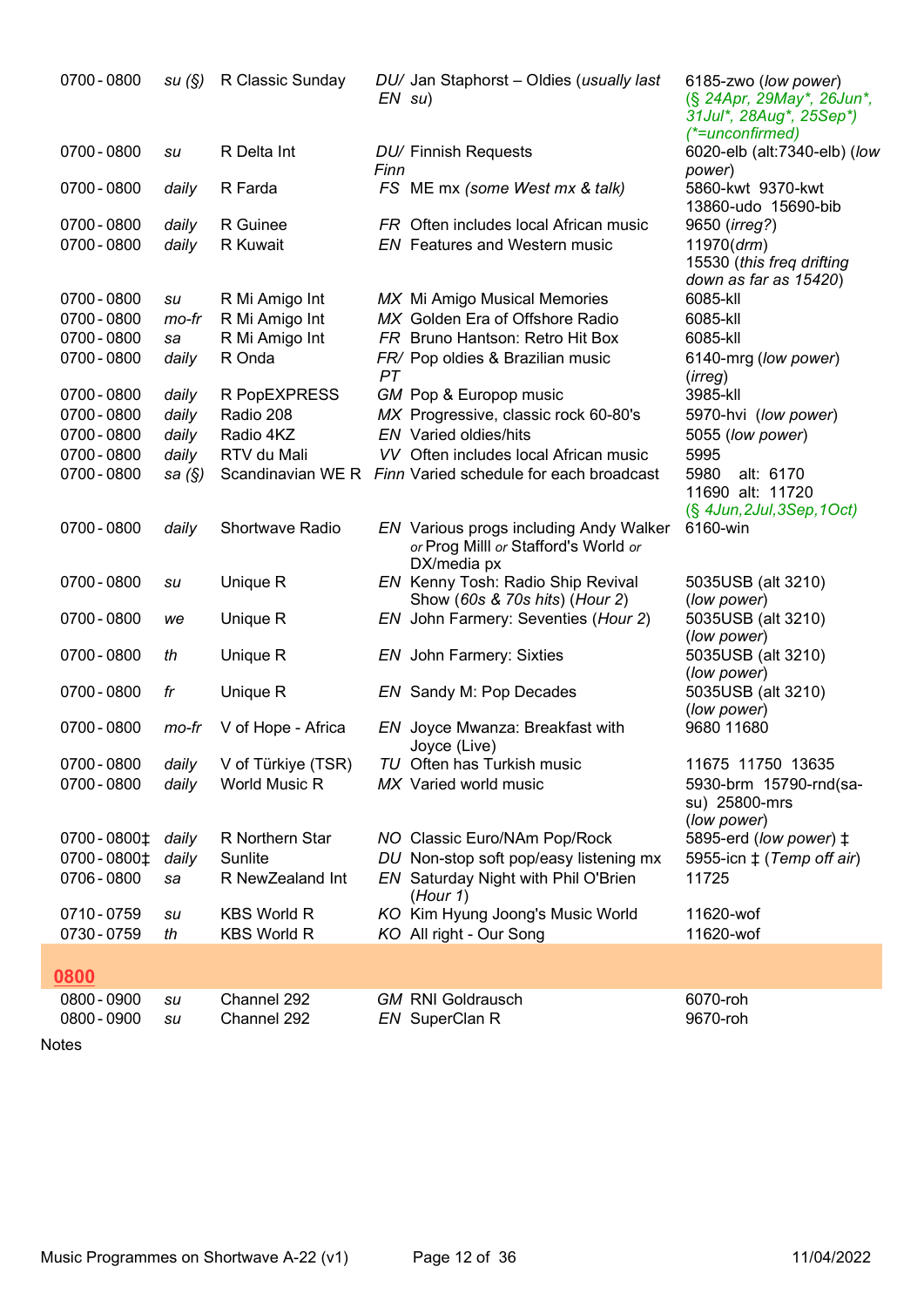| 0800 - 0900 | 18Apr     | Channel 292        |    | EN SuperClan R                                                                 | 9670-roh (§ 18Apr only)                     |
|-------------|-----------|--------------------|----|--------------------------------------------------------------------------------|---------------------------------------------|
| 0800 - 0900 | sa $(\S)$ | Channel 292        |    | FR Atlantic 2000 (irreg - usually $2^{nd}$ sa)                                 | 6070-roh 9670-roh                           |
|             |           |                    |    |                                                                                | $(S$ 14May*, 11Jun*)                        |
|             |           |                    |    |                                                                                | $(* = unconfirmed)$                         |
| 0800 - 0900 | su(S)     | Channel 292        |    | GM R Klein Paris (3rd sa) (irreg)                                              | 6070-roh (§ 16Apr)                          |
| 0800 - 0900 | sa (§)    | Channel 292        |    | EN Jake FM (Hour 1)                                                            | 6070-roh (§ 30Apr,                          |
|             |           |                    |    | (sat after 4 <sup>th</sup> or last sun of month)                               | 4Jun*, 2Jul*, 6Aug*, 3Sep*                  |
|             |           |                    |    |                                                                                | 1Oct*)(*or prev week)                       |
| 0800 - 0900 | sa $(S)$  | Channel 292        |    | EN R City $(4th$ sa)                                                           | 6070-roh (§ 23Apr,                          |
|             |           |                    |    |                                                                                | 28May, 25Jun, 22Jul,                        |
| 0800 - 0900 |           |                    |    | VV Often has Kurdish music                                                     | 26Aug, 24Sep, 22Oct)<br>11530-kch 11775-sof |
| 0800 - 0900 | daily     | Denge Welat        |    |                                                                                | 6150-dat                                    |
|             | daily     | Europa 24          |    | <b>GM</b> Mostly oldies                                                        |                                             |
| 0800 - 0900 | sa        | <b>IRRS</b>        |    | EN Radio City (wkly, new edn: 3rd sa)                                          | 9510                                        |
| 0800 - 0900 | daily     | R (Jong) Europe    |    | DU Pop and oldies                                                              | 6175-aar (low power)<br>(irreg)             |
| 0800 - 0900 | su(S)     | R Classic Sunday   |    | DU/ Mart Walther - Oldies (usually last su)                                    | 6185-zwo (low power)                        |
|             |           |                    | EN |                                                                                | (§ 24Apr, 29May*, 26Jun*,                   |
|             |           |                    |    |                                                                                | 31 Jul*, 28 Aug*, 25 Sep*)                  |
|             |           |                    |    |                                                                                | (*=unconfirmed)                             |
| 0800 - 0900 | daily     | R Farda            |    | FS ME mx (some West mx & talk)                                                 | 5860-kwt 9370-kwt                           |
|             |           |                    |    |                                                                                | 13860-udo 15690-bib                         |
|             |           |                    |    |                                                                                | 17830-lam(0830-)                            |
| 0800 - 0900 | daily     | R Guinee           |    | FR Often includes local African music                                          | 9650 (irreg?)                               |
| 0800 - 0900 | su        | R Mi Amigo Int     |    | EN Paul Graham: Mi Amigo Lounge                                                | 6085-kll                                    |
| 0800 - 0900 | mo-fr     | R Mi Amigo Int     |    | MX Golden Era of Offshore Radio                                                | 6085-kll                                    |
| 0800 - 0900 | sa        | R Mi Amigo Int     |    | EN Ron O'Quinn: Ron's Rewind<br>(Hour 1)                                       | 6085-kll                                    |
| 0800 - 0900 | sa        | R NewZealand Int   |    | EN Saturday Night with Phil O'Brien<br>(Hour 2)                                | 9700(?)                                     |
| 0800 - 0900 | daily     | R Onda             |    | FR/ Pop oldies & Brazilian music                                               | 6140-mrg (low power)                        |
|             |           |                    | PT |                                                                                | (irreg)                                     |
| 0800 - 0900 | fr-su     | R Piepzender       |    | DU Varied pop (irreg)                                                          | 5940/6185/7425/7445-zwo                     |
|             |           |                    |    |                                                                                | (low power) irreg                           |
| 0800 - 0900 | daily     | R PopEXPRESS       |    | GM Pop & Europop music                                                         | 3985-kll                                    |
| 0800 - 0900 | daily     | Radio 208          |    | MX Progressive, classic rock 60-80's                                           | 5970-hvi (low power)                        |
| 0800 - 0900 | daily     | Radio 4KZ          |    | <b>EN</b> Varied oldies/hits                                                   | 5055 (low power)                            |
| 0800 - 0900 |           | dly-irregRockPower |    | DU Rock/pop & "Offshore-era" oldies                                            | 7260-njm (low power)                        |
|             |           |                    |    |                                                                                | (irreg)                                     |
| 0800 - 0900 | daily     | RTV du Mali        |    | VV Often includes local African music                                          | 9635                                        |
| 0800 - 0900 | sa $(S)$  |                    |    | Scandinavian WE R Finn Varied schedule for each broadcast                      | 5980<br>alt: 6170                           |
|             |           |                    |    |                                                                                | 11690 alt: 11720                            |
|             |           |                    |    |                                                                                | $(\S$ 4Jun, 2Jul, 3Sep, 1Oct)               |
| 0800 - 0900 | daily     | Shortwave Radio    |    | EN Various progs including Andy Walker<br>or Prog Milll or Stafford's World or | 6160-win                                    |
|             |           |                    |    | DX/media px                                                                    |                                             |
| 0800 - 0900 | su        | Unique R           |    | EN Melvin Jordan: Gospel Vibrations                                            | 5035USB (alt 3210)                          |
|             |           |                    |    | (Gospel & inspirational mx) (Hr 1)                                             | (low power)                                 |
| 0800 - 0900 | we        | Unique R           |    | EN Kenny Tosh: Radio Ship Revival                                              | 5035USB (alt 3210)                          |
|             |           |                    |    | Show (60s & 70s hits) (Hour 1)                                                 | (low power)                                 |
| 0800 - 0900 | th        | Unique R           |    | EN Danny Sun: Unique Show                                                      | 5035USB (alt 3210)                          |
|             |           |                    |    |                                                                                | (low power)                                 |

Notes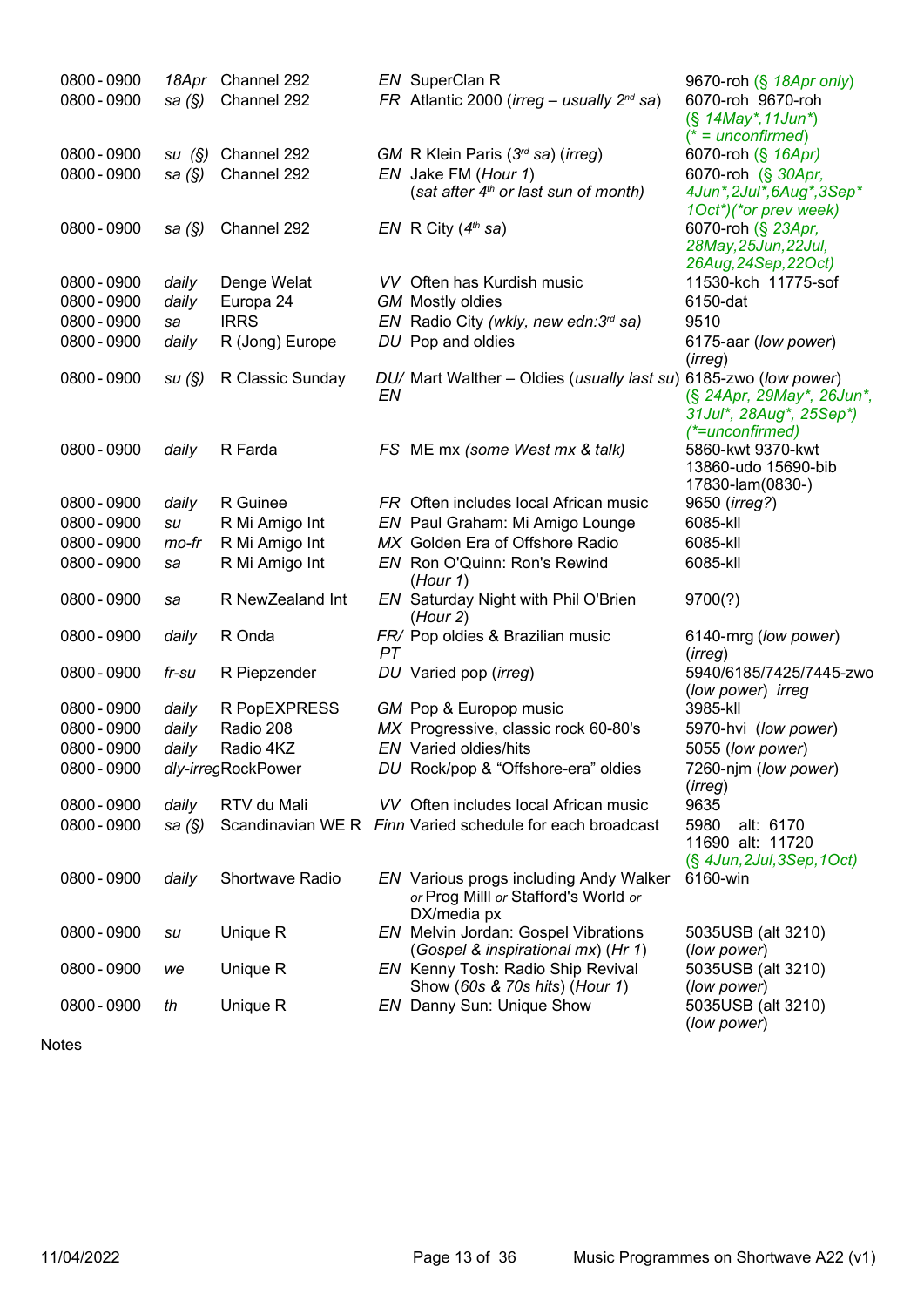| 0800 - 0900   | fr        | Unique R                   | EN John Farmery: Eighties                                       | 5035USB (alt 3210)<br>(low power)       |
|---------------|-----------|----------------------------|-----------------------------------------------------------------|-----------------------------------------|
| 0800 - 0900   | daily     | V of Türkiye (TSR)         | TU Often has Turkish music                                      | 11675 11750(-0856) 13635                |
| 0800 - 0900   | daily     | World Music R              | MX Varied world music                                           | 5930-brm 15790-rnd(sa-                  |
|               |           |                            |                                                                 | su) 25800-mrs                           |
|               |           |                            |                                                                 | (low power)                             |
| 0800 - 0900   | tu        | <b>WRMI</b>                | EN VORW R Int                                                   | 5850-rmi 7780-rmi                       |
| 0800 - 0900   | su        | R Delta Int                | DU/ Hits from Germany (Schlagers and                            | 6020-elb (alt:7340-elb) (low            |
|               |           |                            | EN German popsongs)                                             | power)                                  |
| 0800 - 0900‡  | daily     | R Northern Star            | NO Classic Euro/NAm Pop/Rock                                    | 5895-erd (low power) ‡                  |
| 0800 - 0900‡  | daily     | Sunlite                    | DU Non-stop soft pop/easy listening mx                          | 5955-icn $\ddagger$ (Temp off air)      |
| 0800 - 0900 + | sa        | R Delta Int                | DU/ Live on the Shelf (Requests & new<br>EN songs) (Hour 1)     | +6020-elb (alt:7340-elb)<br>(low power) |
| 0806 - 0900   | su        | R NewZealand Int           | EN Sunday Night Retro Show with                                 | 9700(?)                                 |
|               |           |                            | Phil O'Brien (Hour 1)                                           |                                         |
| 0810 - 0859   | su        | <b>KBS World R</b>         | KO Kim Hyung Joong's Music World                                | 9570                                    |
| 0810 - 0900   | su        | <b>KBS World R</b>         | EN1 Sunday Selection (Hour 1) (chat/mx)                         | 9770                                    |
| 0810 - 0900   | mo-fr     | <b>KBS World R</b>         | EN1 Lena Park: One Fine Day (Hour 1)                            | 9770                                    |
| 0810 - 0900   | sa        | <b>KBS World R</b>         | EN1 Saturday Playlist (Hour 1)                                  | 9770                                    |
| 0830 - 0859   | th        | <b>KBS World R</b>         | KO All right - Our Song                                         | 9570                                    |
| 0830 - 0900   | th        | <b>WRMI</b>                | EN Hobart R Int (DX px also inc mx)                             | 5850-rmi 7780-rmi                       |
|               |           |                            |                                                                 |                                         |
| 0900          |           |                            |                                                                 |                                         |
| 0900 - 0930   | fr        | Unique R                   | EN R Northern Europe Int (Music from                            | 5035USB (alt 3210)                      |
|               |           |                            | Northern Europe)                                                | (low power)                             |
| 0900 - 0930   | su        | V of Mongolia              | <b>EN</b> Sunday Music Programme                                | 12085                                   |
| 0900 - 1000   | su        | Channel 292                | GM DARC (DX px includes mx)                                     | 6070-mos(100kW)                         |
|               |           |                            |                                                                 | 9670-roh                                |
| 0900 - 1000   | mo(S)     | Channel 292<br>Channel 292 | GM Radio Rock AM (irreg)<br>EN Jazz AM                          | 6070-roh (§ <i>irreg)</i>               |
| 0900 - 1000   | sa        |                            |                                                                 | 9670-roh<br>6070-roh                    |
| 0900 - 1000   | sa $(\S)$ | Channel 292                | EN Texas R Shortwave $(3^{rd}$ sa)<br>16 Apr: Jerry Jeff Walker | (§ 16 Apr, 21 May,                      |
|               |           |                            | 21 May: (Dixie) Chicks Music                                    | 18 Jun, 16 July,                        |
|               |           |                            | 18 Jun: Bob Wills+TexasPlayboys                                 | 20 Aug, 17 Sept, 15 Oct)                |
|               |           |                            | 16 July: Clarence "Gatemouth"                                   |                                         |
|               |           |                            | <b>Brown</b>                                                    |                                         |
|               |           |                            | 20 Aug: Lightnin' Hopkins                                       |                                         |
|               |           |                            | 17 Sep: Tanya Tucker                                            |                                         |
|               |           |                            | 15 Oct: Robert Earl Keen                                        |                                         |
| 0900 - 1000   | sa $(\S)$ | Channel 292                | EN Jake FM (Hour 2)                                             | 6070-roh (§ 30Apr,                      |
|               |           |                            | (sat after 4 <sup>th</sup> or last sun of month)                | 4Jun*, 2Jul*, 6Aug*, 3Sep*              |
|               |           |                            |                                                                 | 1Oct*)(*or prev week)                   |
| 0900 - 1000   | daily     | Denge Welat                | VV Often has Kurdish music                                      | 11530-kch 11775-sof                     |
| 0900 - 1000   | daily     | Europa 24                  | <b>GM</b> Mostly oldies                                         | 6150-dat                                |
| 0900 - 1000   | su        | <b>KBS World R</b>         | EN1 Sunday Selection (Hour 2) (chat/mx)                         | 9770                                    |
| 0900 - 1000   | mo-fr     | <b>KBS World R</b>         | EN1 Lena Park: One Fine Day (Hour 2)                            | 9770                                    |
| 0900 - 1000   | sa        | <b>KBS World R</b>         | EN1 Saturday Playlist (Hour 2)                                  | 9770                                    |
| 0900 - 1000   | daily     | R (Jong) Europe            | DU Pop and oldies                                               | 6175-aar (low power)                    |
|               |           |                            |                                                                 | (irreg)                                 |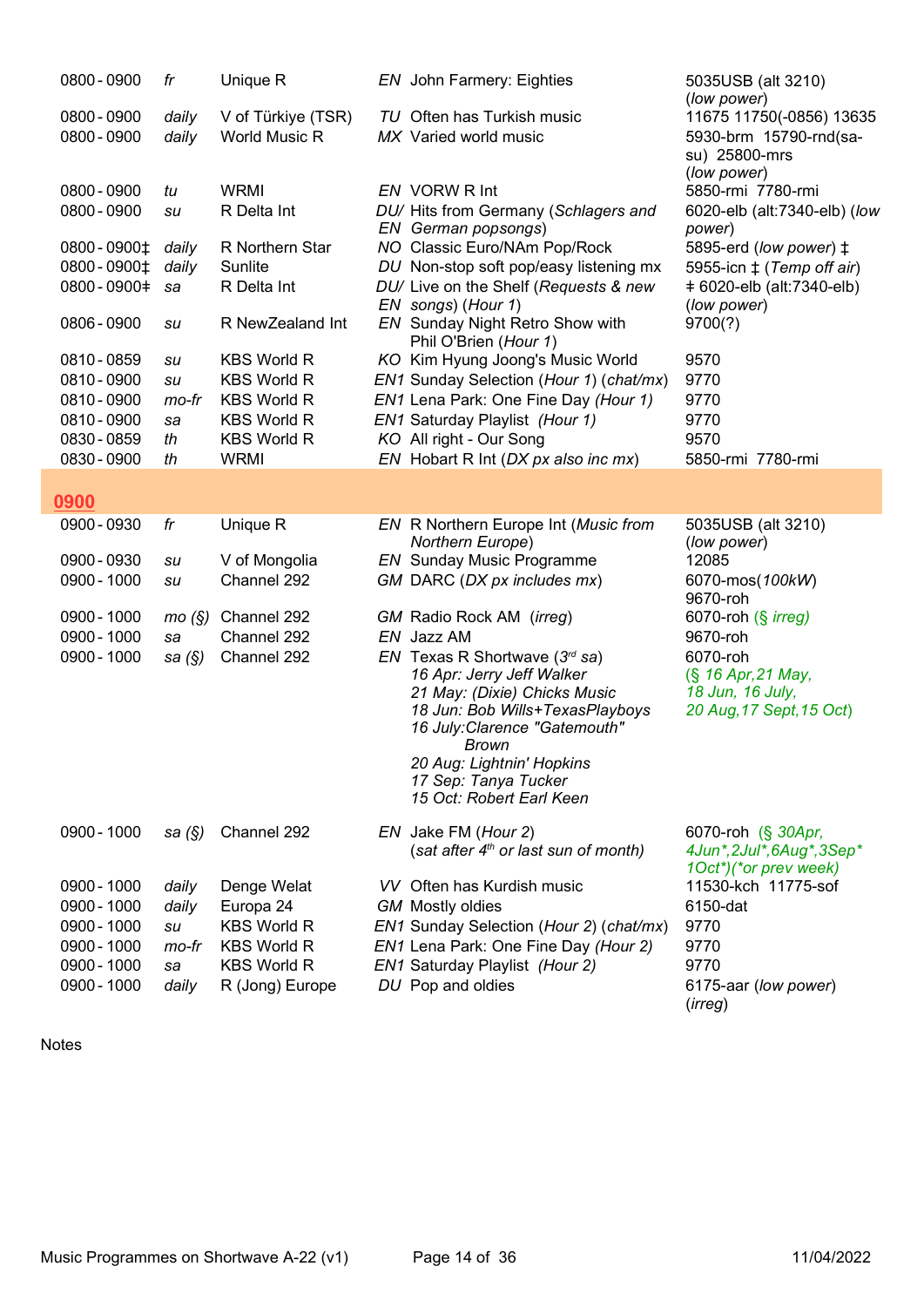| 0900 - 1000   | su(S)     | R Classic Sunday   |    | DU/ René van Elst - Oldies (usually last<br>$EN \, su)$                                       | 6185-zwo (low power)<br>(§ 24Apr, 29May*, 26Jun*,<br>31Jul*, 28Aug*, 25Sep*)<br>$(*=unconframe)$ |
|---------------|-----------|--------------------|----|-----------------------------------------------------------------------------------------------|--------------------------------------------------------------------------------------------------|
| 0900 - 1000   | daily     | R Farda            |    | FS ME mx (some West mx & talk)                                                                | 5860-kwt 9370-kwt<br>13860-udo(-0830)<br>15690-bib 17830-lam                                     |
| 0900 - 1000   | daily     | R Guinee           |    | FR Often includes local African music                                                         | 9650 ( <i>irreg?</i> )                                                                           |
| 0900 - 1000   | su        | R Mi Amigo Int     |    | EN Johnny Lewis: Offshore R. Diaries                                                          | 6085-kll                                                                                         |
| 0900 - 1000   | mo-fr     | R Mi Amigo Int     |    | MX Golden Era of Offshore Radio                                                               | 6085-kll                                                                                         |
| 0900 - 1000   | sa        | R Mi Amigo Int     |    | EN Ron O'Quinn: Ron's Rewind<br>(Hour 2)                                                      | 6085-kll                                                                                         |
| 0900 - 1000   | su        | R NewZealand Int   |    | EN Sunday Night Retro Show with<br>Phil O'Brien (Hour 2)                                      | 9700(?)                                                                                          |
| 0900 - 1000   | sa        | R NewZealand Int   |    | EN Saturday Night with Phil O'Brien<br>(Hour 3)                                               | 9700(?)                                                                                          |
| 0900 - 1000   | daily     | R Onda             | PТ | FR/ Pop oldies & Brazilian music                                                              | 6140-mrg (low power)<br>(irreg)                                                                  |
| 0900 - 1000   | fr-su     | R Piepzender       |    | DU Varied pop (irreg)                                                                         | 5940/6185/7425/7445-zwo<br>(low power) irreg                                                     |
| 0900 - 1000   | daily     | R PopEXPRESS       |    | GM Pop & Europop music                                                                        | 3985-kll                                                                                         |
| 0900 - 1000   | daily     | Radio 208          |    | MX Progressive, classic rock 60-80's                                                          | 5970-hvi (low power)                                                                             |
| 0900 - 1000   | daily     | Radio 4KZ          |    | <b>EN</b> Varied oldies/hits                                                                  | 5055 (low power)                                                                                 |
| 0900 - 1000   |           | dly-irregRockPower |    | DU Rock/pop & "Offshore-era" oldies                                                           | 7260-njm (low power)<br>(irreg)                                                                  |
| 0900 - 1000   | daily     | RTV du Mali        |    | VV Often includes local African music                                                         | 9635                                                                                             |
| 0900 - 1000   | sa $(\S)$ |                    |    | Scandinavian WE R Finn Varied schedule for each broadcast                                     | 5980<br>alt: 6170<br>11690 alt: 11720<br>$(\S$ 4Jun, 2Jul, 3Sep, 1Oct)                           |
| 0900 - 1000   | daily     | Shortwave Radio    |    | EN Various progs including Andy Walker<br>or Prog Milll or Stafford's World or<br>DX/media px | 6160-win                                                                                         |
| 0900 - 1000   | su        | Unique R           |    | EN Melvin Jordan: Gospel Vibrations<br>(Gospel & inspirational mx) (Hr2)                      | 5035USB (alt 3210)<br>(low power)                                                                |
| 0900 - 1000   | we        | Unique R           |    | EN Kenny Tosh: Radio Ship Revival<br>Show (60s & 70s hits) (Hour 2)                           | 5035USB (alt 3210)<br>(low power)                                                                |
| 0900 - 1000   | th        | Unique R           |    | <b>EN</b> Dave Marley's Simply Series<br>(Mx from random year 1960-1999                       | 5035USB (alt 3210)<br>(low power)                                                                |
| 0900 - 1000   | sa        | Unique R           |    | EN Melvin Jordan: The Heavystorm<br>$(R&B)$ (Hour 1)                                          | 5035USB (alt 3210)<br>(low power)                                                                |
| 0900 - 1000   | daily     | V of Türkiye (TSR) |    | TU Often has Turkish music                                                                    | 11675 13635                                                                                      |
| 0900 - 1000   | daily     | World Music R      |    | MX Varied world music                                                                         | 5930-brm 15790-rnd(sa-<br>su) 25800-mrs<br>(low power)                                           |
| 0900 - 1000   | su        | R Delta Int        | EN | DU/ Pure Dutch (Dutch pop & blues)                                                            | 6020-elb (alt:7340-elb) (low<br>power)                                                           |
| 0900 - 1000‡  | daily     | R Northern Star    |    | NO Classic Euro/NAm Pop/Rock                                                                  | 5895-erd (low power) ‡                                                                           |
| 0900 - 1000‡  | daily     | Sunlite            |    | DU Non-stop soft pop/easy listening mx                                                        | 5955-icn $\pm$ (Temp off air)                                                                    |
| 0900 - 1000 + | sa        | R Delta Int        |    | DU/ Live on the Shelf (Requests & new<br>EN songs) (Hour 2)                                   | +6020-elb (alt:7340-elb)<br>(low power)                                                          |
| 0910 - 0959   | su        | <b>KBS World R</b> |    | KO Kim Hyung Joong's Music World                                                              | 7275 9570 15160                                                                                  |

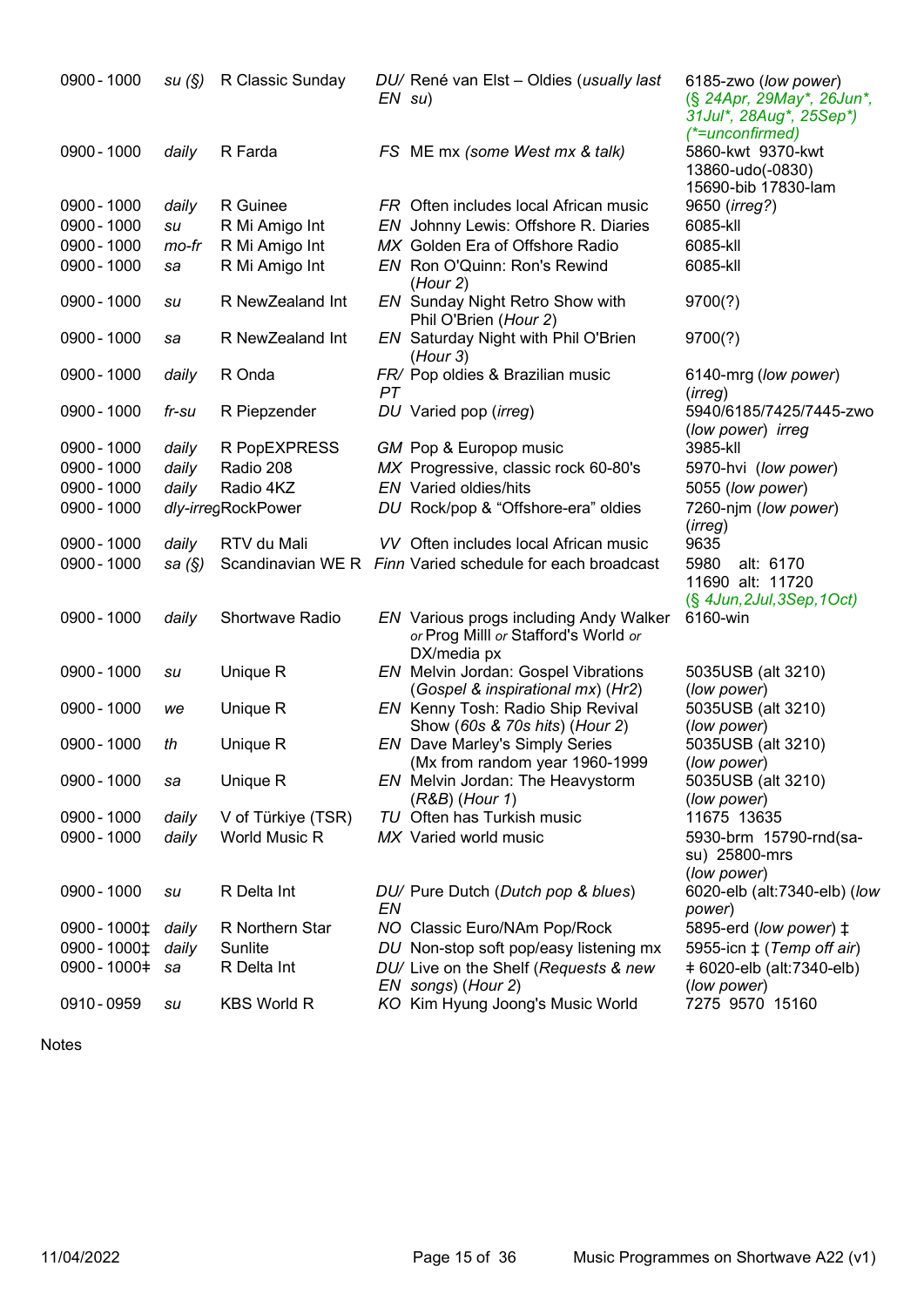| 0915 - 0925 | mo         | R Slovakia Int     |    | <b>EN</b> Slovak Music feature<br>(part of Listeners Tribune) | 6005-kll                                     |
|-------------|------------|--------------------|----|---------------------------------------------------------------|----------------------------------------------|
| 0930 - 0959 | th         | <b>KBS World R</b> |    | KO All right - Our Song                                       | 7275 9570 15160                              |
| 0930 - 1000 | mo         | R Prague Int       |    | <b>GM MusikCzech</b>                                          | 6005-kll                                     |
| 0930 - 1000 | fr         | Unique R           |    | EN Hobart R Int (DX px also inc mx)                           | 5035USB (alt 3210)<br>(low power)            |
| 0950 - 0958 | we, sa RAE |                    |    | EN Argentina to the World<br>(includes Argentine mx)          | 9455-rmi                                     |
|             |            |                    |    | (may start a few mins early or late)                          |                                              |
| 1000        |            |                    |    |                                                               |                                              |
|             |            | <b>KBS World R</b> |    |                                                               |                                              |
| 1000 - 1010 | su         |                    |    | EN1 Sunday Selection (Hour 3) (chat/mx)                       | 9770                                         |
| 1000 - 1010 | mo-fr      | <b>KBS World R</b> |    | EN1 Lena Park: One Fine Day (Hour 3)                          | 9770                                         |
| 1000 - 1010 | sa         | <b>KBS World R</b> |    | EN1 Saturday Playlist (Hour 3)                                | 9770                                         |
| 1000 - 1030 | tu         | <b>WRMI</b>        |    | EN Blues Radio International                                  | 5850-rmi                                     |
| 1000 - 1100 | su         | Channel 292        |    | EN Valley FM                                                  | 6070-roh 9670-roh                            |
| 1000 - 1100 | th         | Channel 292        |    | EN Alt Universe Top 40                                        | 6070-roh                                     |
| 1000 - 1100 | sa         | Channel 292        |    | <b>EN</b> Encore Classical Music                              | 6070-roh 9670-roh                            |
| 1000 - 1100 | daily      | Denge Welat        |    | VV Often has Kurdish music                                    | 11530-kch 11775-sof                          |
| 1000 - 1100 | daily      | Europa 24          |    | <b>GM</b> Mostly oldies                                       | 6150-dat                                     |
| 1000 - 1100 | daily      | R (Jong) Europe    |    | DU Pop and oldies                                             | 6175-aar (low power)<br>(irreg)              |
| 1000 - 1100 | su         | R Delta Int        | EN | DU/ DX Show (letters & music)                                 | 6020-elb (alt:7340-elb) (low<br>power)       |
| 1000 - 1100 | daily      | R Farda            |    | FS ME mx (some West mx & talk)                                | 5860-kwt 9370-kwt<br>15690-bib 17830-lam     |
| 1000 - 1100 | daily      | R Guinee           |    | FR Often includes local African music                         | 9650 ( <i>irreg?</i> )                       |
| 1000 - 1100 | su(S)      | R Joystick         |    | GM Charlie Prince show (pop/dance)                            | 7330-mos                                     |
|             |            |                    |    | $(1^{st}$ SU)                                                 | (§ 1May, 5Jun, 3Jul,<br>7Aug, 4Sep, 2Oct)    |
| 1000 - 1100 | su         | R Mi Amigo Int     |    | <b>EN</b> Paul Newman: Radio Shack                            | 6085-kll                                     |
| 1000 - 1100 | mo-th      | R Mi Amigo Int     |    | MX Golden Era of Offshore Radio                               | 6085-kll                                     |
| 1000 - 1100 | fr         | R Mi Amigo Int     |    | <b>GM</b> Andy Gordon: Oldiethek                              | 6085-kll                                     |
| 1000 - 1100 | sa         | R Mi Amigo Int     |    | DU Johan Vermeer: Soundtrack of 70s                           | 6085-kll                                     |
| 1000 - 1100 | sa         | R NewZealand Int   |    | EN Saturday Night with Phil O'Brien<br>(Hour 4)               | 9700(?)                                      |
| 1000 - 1100 | daily      | R Onda             | PТ | FR/ Pop oldies & Brazilian music                              | 6140-mrg (low power)<br>(irreg)              |
| 1000 - 1100 | $fr$ -su   | R Piepzender       |    | DU Varied pop ( <i>irreg</i> )                                | 5940/6185/7425/7445-zwo<br>(low power) irreg |
| 1000 - 1100 | daily      | R PopEXPRESS       |    | GM Pop & Europop music                                        | 3985-kll                                     |
| 1000 - 1100 | su         | R Rebelde          |    | SP Memorias (Cuban music history)                             | 5025                                         |
| 1000 - 1100 | daily      | Radio 208          |    | MX Progressive, classic rock 60-80's                          | 5970-hvi (low power)                         |
| 1000 - 1100 | daily      | Radio 4KZ          |    | <b>EN</b> Varied oldies/hits                                  | 5055 (low power)                             |
| 1000 - 1100 |            | dly-irregRockPower |    | DU Rock/pop & "Offshore-era" oldies                           | 7260-njm (low power)                         |
|             |            |                    |    |                                                               | (irreg)                                      |
| 1000 - 1100 | daily      | RTV du Mali        |    | VV Often includes local African music                         | 9635                                         |
| 1000 - 1100 | sa $(\S)$  |                    |    | Scandinavian WE R Finn Varied schedule for each broadcast     | 5980<br>alt: 6170<br>11690 alt: 11720        |

(§ 4Jun,2Jul,3Sep,1Oct)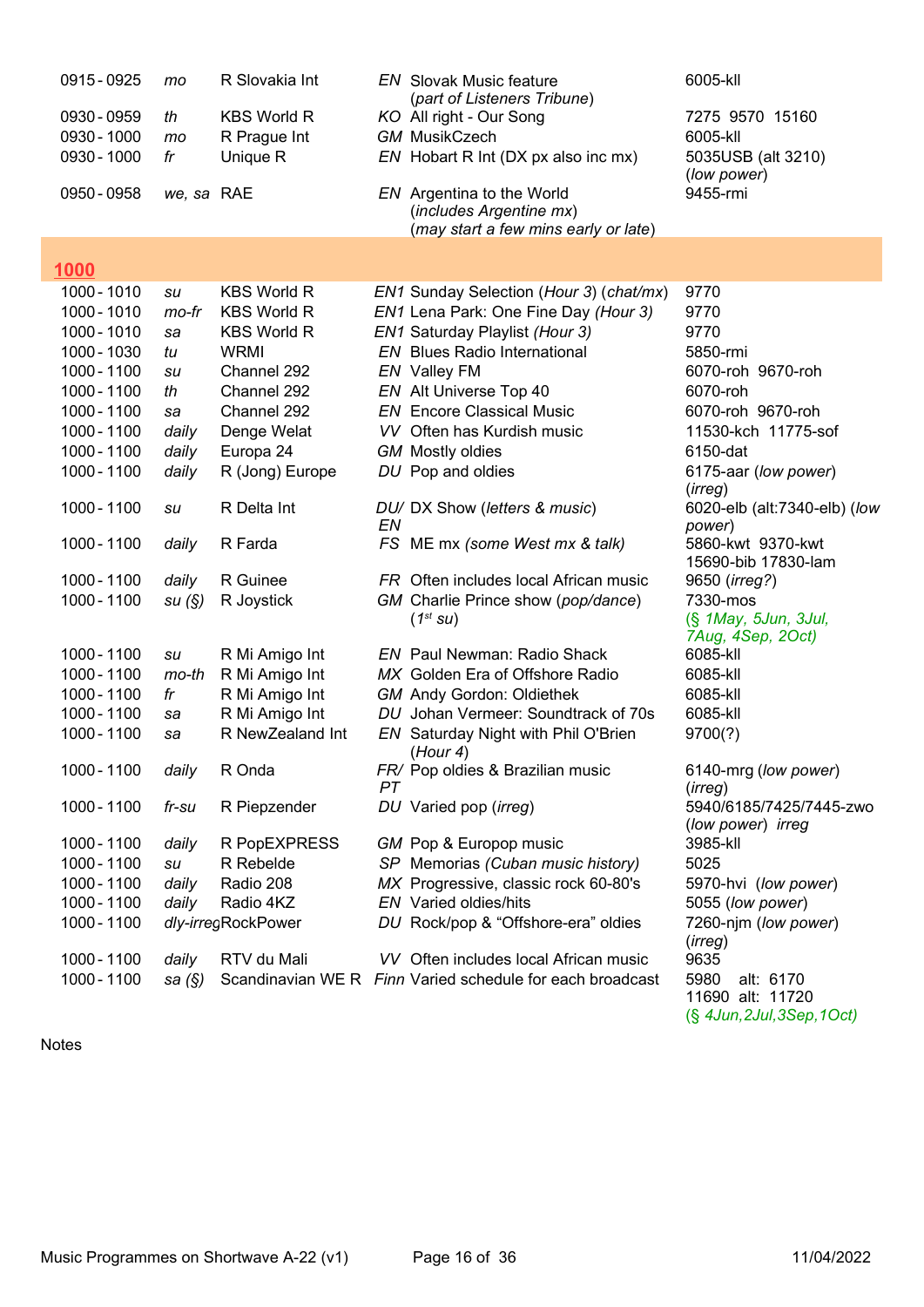| 1000 - 1100            | daily | <b>Shortwave Radio</b> | <b>EN</b> Various progs including Andy Walker<br>or Prog Milll or Stafford's World or<br>DX/media px | 6160-win                                               |
|------------------------|-------|------------------------|------------------------------------------------------------------------------------------------------|--------------------------------------------------------|
| 1000 - 1100            | su    | Unique R               | EN Emperor Rosko: LA Connection<br>(Hour 1)                                                          | 5035USB (alt 3210)<br>(low power)                      |
| 1000 - 1100            | fr    | Unique R               | EN DJ Key: On This Day 80's<br>(Music from 1980s) (Hour 1)                                           | 5035USB (alt 3210)<br>(low power)                      |
| 1000 - 1100            | sa    | Unique R               | EN Melvin Jordan: The Heavystorm<br>$(R&B)$ (Hour 2)                                                 | 5035USB (alt 3210)<br>(low power)                      |
| 1000 - 1100            | daily | V of Türkiye (TSR)     | TU Often has Turkish music                                                                           | 11675 13635                                            |
| 1000 - 1100            | daily | World Music R          | MX Varied world music                                                                                | 5930-brm 15790-rnd(sa-<br>su) 25800-mrs<br>(low power) |
| 1000 - 1100            | th    | <b>WRMI</b>            | EN VORW R Int                                                                                        | 5850-rmi                                               |
| 1000 - 1100 ±          | daily | R Northern Star        | NO Classic Euro/NAm Pop/Rock                                                                         | 5895-erd (low power) ‡                                 |
| 1000 - 1100 $\ddagger$ | daily | Sunlite                | DU Non-stop soft pop/easy listening mx                                                               | 5955-icn $\ddagger$ (Temp off air)                     |
| 1000 - 1100 +          | sa    | R Delta Int            | DU/ Live on the Shelf (Requests & new<br>EN songs) (Hour 3)                                          | +6020-elb (alt:7340-elb)<br>(low power)                |
| 1010 - 1025            |       | su,th,f KBS World R    | EN1 Sounds of Korea                                                                                  | 9770                                                   |
| 1015 - 1025            | su    | V of Vietnam           | <b>EN</b> Vietnamese Contemporary Music                                                              | 9840 12020                                             |
| 1015 - 1025            | sa    | V of Vietnam           | <b>EN</b> Weekend Music                                                                              | 9840 12020                                             |
| 1015 - 1100            | mo-fr | R NewZealand Int       | EN Lately with Karyn Hay<br>(News & music)                                                           | 9700                                                   |
| 1030 - 1045            | su    | R Romania Int          | $FR$ Programme musical - jazz                                                                        | 11650 13790 15130 15150                                |
| 1030 - 1045            | mo    | R Romania Int          | FR Les tubes du moment                                                                               | 11650 13790 15130 15150                                |
| 1030 - 1045            | tu    | R Romania Int          | FR Musique traditionnelle roumaine                                                                   | 11650 13790 15130 15150                                |
| 1030 - 1045            | we    | R Romania Int          | FR Musique classique roumaine                                                                        | 11650 13790 15130 15150                                |
| 1030 - 1045            | fr    | R Romania Int          | FR Programme musical                                                                                 | 11650 13790 15130 15150                                |
| 1030 - 1045            | sa    | R Romania Int          | FR Musique traditionnelle roumaine                                                                   | 11650 13790 15130 15150                                |
| 1030 - 1100            | sa    | <b>CGTN R</b>          | <b>EN</b> Music Talks                                                                                | 11635 11895 11905 13570                                |
|                        |       | (China R Int)          |                                                                                                      | 13580 13590 13720 15350                                |
|                        |       |                        |                                                                                                      | 17490 17750                                            |
| 1100                   |       |                        |                                                                                                      |                                                        |
| 1100 - 1130            | su(S) | Channel 292            | EN R Northern Europe Int $(1^{st} su)$                                                               | 6070-roh (§ 1May, 5Jun,                                |
| 1100 - 1130            |       | Channel 292            | (Music from Northern Europe)<br>EN R Northern Europe Int $(2^{nd} su)$                               | 3Jul, 7Aug, 4Sep, 2Oct)<br>9670-roh (§ 8May,           |
|                        | su(S) |                        | (Music from Northern Europe)                                                                         | 12Jun, 10Jul, 14Aug,                                   |
|                        |       |                        |                                                                                                      | 11Sep, 9Oct)                                           |
| 1100 - 1130            | su(S) | Channel 292            | EN This is Music Show Express ( $2^{nd}su$ )                                                         | 9670-roh (§ 8May,                                      |
|                        |       |                        | (Music from Northern Europe)                                                                         | 12Jun, 10Jul, 14Aug,                                   |
|                        |       |                        |                                                                                                      | 11Sep, 9Oct)                                           |
| 1100 - 1157            | su    | <b>KBS World R</b>     | SP Melodías de Corea                                                                                 | 11795                                                  |
| 1100 - 1200            | su(S) | Channel 292            | $EN$ Radio Six ( $1^{st}$ su)                                                                        | 3955-roh 9670-roh                                      |
|                        |       |                        |                                                                                                      | $(\S$ 1 May, 5 Jun, 3 Jul,<br>7Aug, 4Sep, 2Oct)        |
| 1100 - 1200            | su(S) | Channel 292            | GM SM R Dessau $(2^{nd}$ su)                                                                         | 6070-mos(100kW) or 6070-                               |
|                        |       |                        |                                                                                                      | roh (§ 8May, 12Jun, 10Jul,                             |

14Aug,11Sep,9Oct)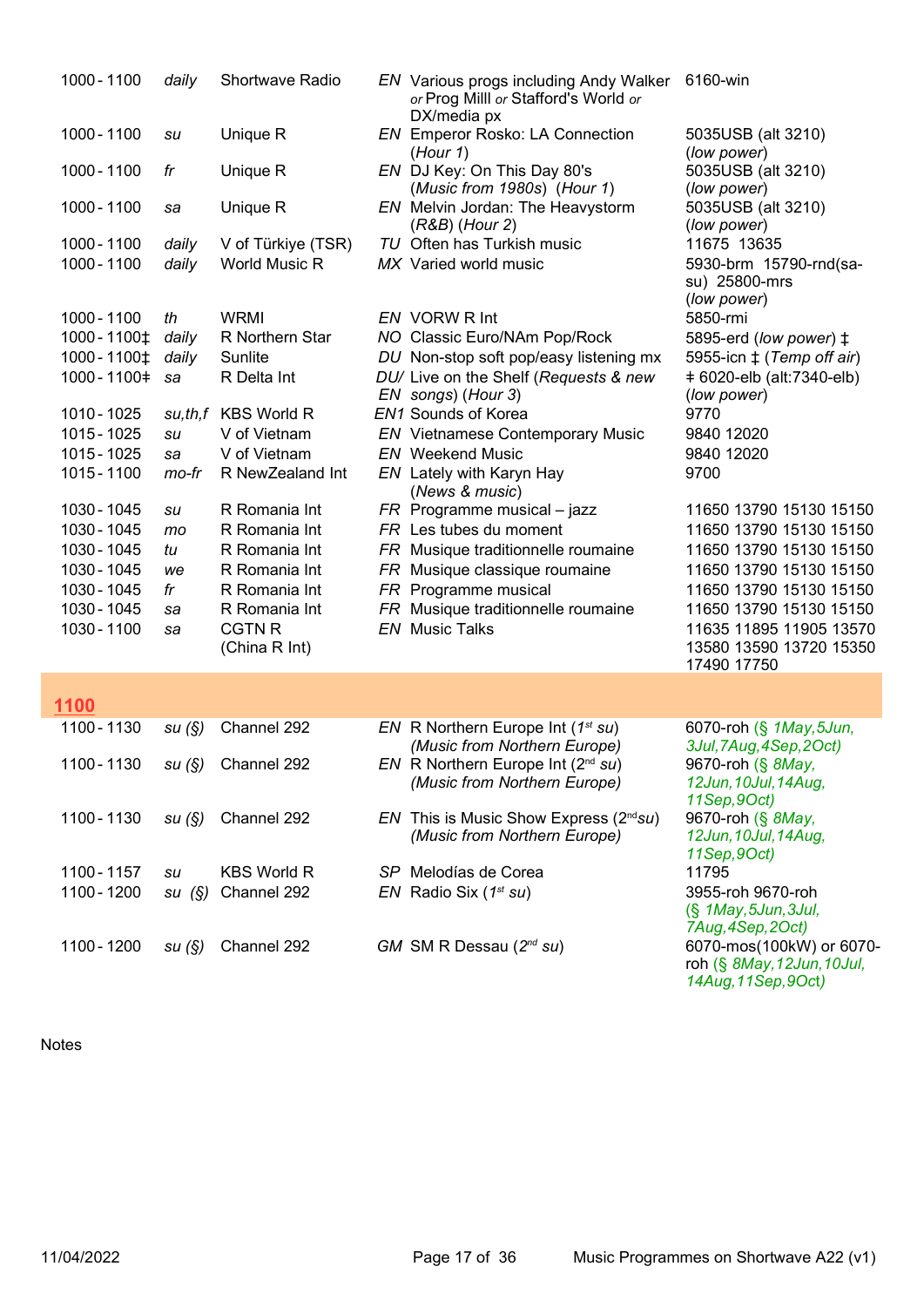| 1100 - 1200 | su(S)  | Channel 292        |    | GM Welle 370 Radiotag $(4th su)$<br>(Media talk & some music)                                        | 6070-roh (§ 24Apr,<br>22May, 26Jun, 24Jul,<br>28Aug, 24Oct)    |
|-------------|--------|--------------------|----|------------------------------------------------------------------------------------------------------|----------------------------------------------------------------|
| 1100 - 1200 | su(S)  | Channel 292        |    | GM R Klein Paris $(3rd su)$ (irreg)                                                                  | 6070-roh (§ 17Apr)                                             |
| 1100 - 1200 | sa     | Channel 292        |    | EN Alt Universe Top 40                                                                               | 6070-roh 9670-roh                                              |
| 1100 - 1200 | daily  | Denge Welat        |    | VV Often has Kurdish music                                                                           | 11530-kch 11775-sof                                            |
| 1100 - 1200 | daily  | Europa 24          |    | <b>GM</b> Mostly oldies                                                                              | 6150-dat                                                       |
| 1100 - 1200 | daily  | R (Jong) Europe    |    | DU Pop and oldies                                                                                    | 6175-aar (low power)                                           |
| 1100 - 1200 | su     | R Delta Int        |    | DU/ Music from 6020 (varied music mix)                                                               | (irreg)<br>6020-elb (alt:7340-elb) (low                        |
|             |        |                    |    | EN (Hour 1)                                                                                          | power)                                                         |
| 1100 - 1200 | daily  | R Farda            |    | FS ME mx (some West mx & talk)                                                                       | 5860-kwt 7435-kwt<br>9370-lam 12005-lam<br>15690-bib 17830-lam |
| 1100 - 1200 | daily  | R Guinee           |    | FR Often includes local African music                                                                | 9650 ( <i>irreg?</i> )                                         |
| 1100 - 1200 | sa     | R Marti            |    | SP Postmoderno                                                                                       | 6030-grv 7335-grv<br>9805-grv                                  |
| 1100 - 1200 | su     | R Mi Amigo Int     |    | DU Lion Keezer: Hello to the World                                                                   | 6085-kll                                                       |
| 1100 - 1200 | mo-th  | R Mi Amigo Int     |    | MX Golden Era of Offshore Radio                                                                      | 6085-kll                                                       |
| 1100 - 1200 | fr     | R Mi Amigo Int     |    | FR Bruno Hantson: Retro Hit Box                                                                      | 6085-kll                                                       |
| 1100 - 1200 | sa     | R Mi Amigo Int     |    | DU Lion Keezer: Hello to the World                                                                   | 6085-kll                                                       |
| 1100 - 1200 | sa     | R NewZealand Int   |    | EN Saturday Night with Phil O'Brien<br>(Hour 5)                                                      | 9700                                                           |
| 1100 - 1200 | daily  | R Onda             | PT | FR/ Pop oldies & Brazilian music                                                                     | 6140-mrg (low power)<br>(irreg)                                |
| 1100 - 1200 | sa, su | R OZ-Viola         |    | Dan Oldies/pop                                                                                       | 6055-hil (low power)                                           |
| 1100 - 1200 | fr-su  | R Piepzender       |    | DU Varied pop (irreg)                                                                                | 5940/6185/7425/7445-zwo<br>(low power) irreg                   |
| 1100 - 1200 | daily  | R PopEXPRESS       |    | GM Pop & Europop music                                                                               | 3985-kll                                                       |
| 1100 - 1200 | su     | R Rebelde          |    | SP Memorias (Cuban music history)                                                                    | 5025                                                           |
| 1100 - 1200 | daily  | Radio 208          |    | MX Progressive, classic rock 60-80's                                                                 | 5970-hvi (low power)                                           |
| 1100 - 1200 | daily  | Radio 4KZ          |    | EN Varied oldies/hits                                                                                | 5055 (low power)                                               |
| 1100 - 1200 |        | dly-irregRockPower |    | DU Rock/pop & "Offshore-era" oldies                                                                  | 7260-njm (low power)<br>(irreg)                                |
| 1100 - 1200 | daily  | RTV du Mali        |    | VV Often includes local African music                                                                | 9635                                                           |
| 1100 - 1200 | sa (§) |                    |    | Scandinavian WE R Finn Varied schedule for each broadcast                                            | 5980<br>alt: 6170                                              |
|             |        |                    |    |                                                                                                      | 11690 alt: 11720<br>(§ 4Jun, 2Jul, 3Sep, 1Oct)                 |
| 1100 - 1200 | daily  | Shortwave Radio    |    | <b>EN</b> Various progs including Andy Walker<br>or Prog Milll or Stafford's World or<br>DX/media px | 6160-win                                                       |
| 1100 - 1200 | su     | Unique R           |    | EN Emperor Rosko: LA Connection<br>(Hour 2)                                                          | 5035USB (alt 3210)<br>(low power)                              |
| 1100 - 1200 | we     | Unique R           |    | EN Emperor Rosko: Coast to Coast<br>Country (Hour 1)                                                 | 5035USB (alt 3210)<br>(low power)                              |
| 1100 - 1200 | th     | Unique R           |    | EN Dave Marley: Classic Chart Rundown                                                                | 5035USB (alt 3210)                                             |
| 1100 - 1200 | fr     | Unique R           |    | EN DJ Key: On This Day 80's                                                                          | (low power)<br>5035USB (alt 3210)                              |
| 1100 - 1200 | sa     | Unique R           |    | (Music from 1980s) (Hour 2)<br>EN The Dave Marley Experience (Classic                                | (low power)<br>5035USB (alt 3210)                              |
|             |        |                    |    | 50s to modern dance) (Hour 1)                                                                        | (low power)                                                    |

```
Notes
```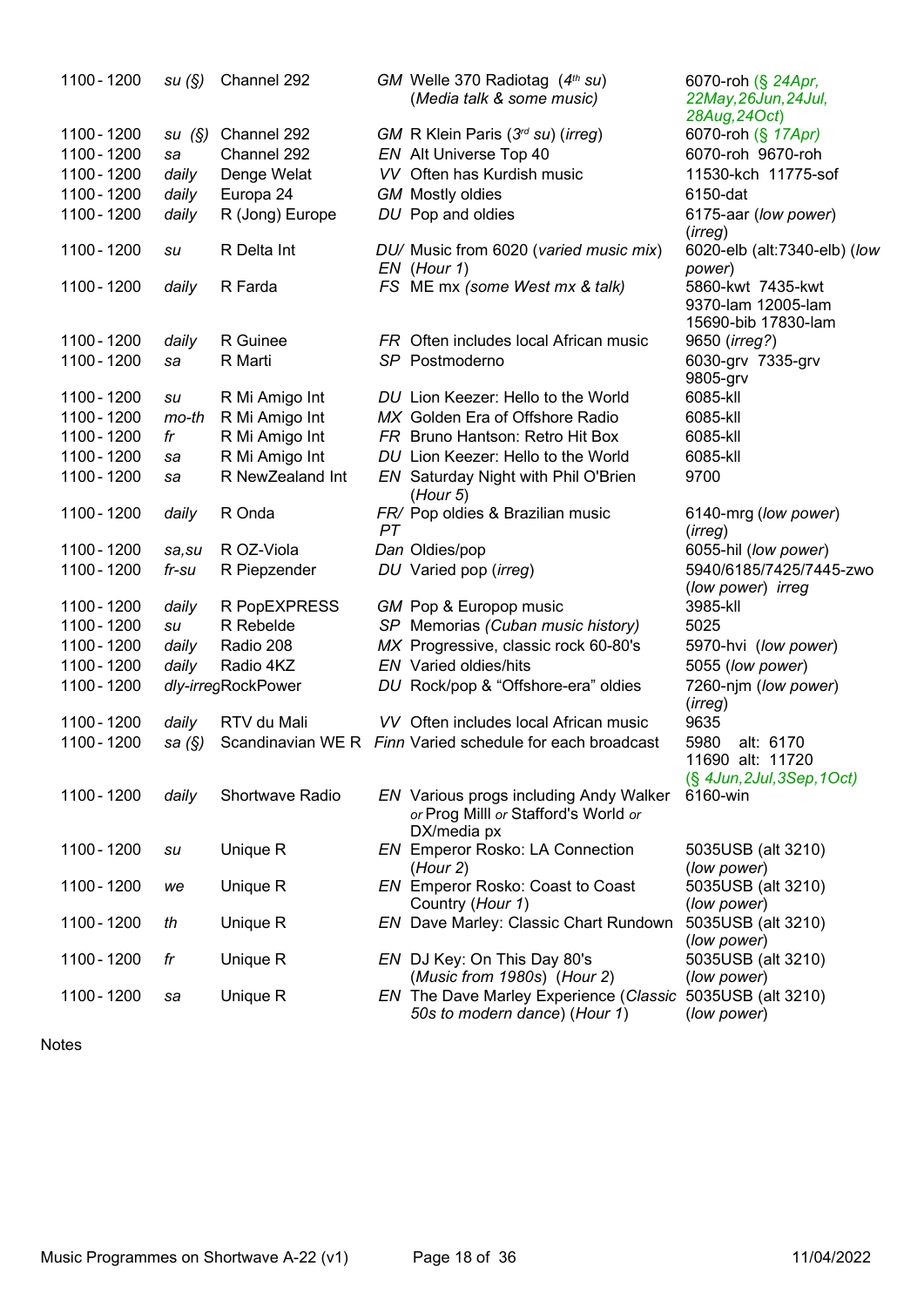| 1100 - 1200   | daily  | V of Türkiye (TSR) |         | TU Often has Turkish music                                                                   | 11675(-1156) 13635                                 |
|---------------|--------|--------------------|---------|----------------------------------------------------------------------------------------------|----------------------------------------------------|
| 1100 - 1200   | daily  | World Music R      |         | MX Varied world music                                                                        | 5930-brm 15790-rnd(sa-                             |
|               |        |                    |         |                                                                                              | su) 25800-mrs<br>(low power)                       |
| 1100 - 1200   | su     | <b>WWCR</b>        |         | <b>EN</b> Pat Boone Show                                                                     | 15825-wcr                                          |
|               |        |                    |         | (Chat & Christian pop/rock music)                                                            |                                                    |
| 1100 - 1200‡  | daily  | R Northern Star    |         | NO Classic Euro/NAm Pop/Rock                                                                 | 5895-erd (low power) ‡                             |
| 1100 - 1200‡  | daily  | Sunlite            |         | DU Non-stop soft pop/easy listening mx                                                       | 5955-icn $\pm$ (Temp off air)                      |
| 1100 - 1200 + | sa     | R Delta Int        | $EN$ 1) | DU/ Black Gold (varied music mix) (Hour                                                      | + 6020-elb (alt:7340-elb)<br>(low power)           |
| 1104 - 1200   | su     | R NewZealand Int   |         | <b>EN</b> Retro Cocktail Hour                                                                | 9700                                               |
| 1110 - 1159   | su     | <b>KBS World R</b> |         | KO Kim Hyung Joong's Music World                                                             | 7275                                               |
| 1120 - 1128   | th     | <b>RAE</b>         |         | EN Argentina to the World<br>(includes Argentine mx)<br>(may start a few mins early or late) | 15770-rmi                                          |
| 1130 - 1140   | su     | R Romania Int      |         | EN All That Jazz                                                                             | 13750 15130 15320 17670                            |
| 1130 - 1140   | mo     | R Romania Int      |         | <b>EN</b> Music Time                                                                         | 13750 15130 15320 17670                            |
| 1130 - 1140   | tu     | R Romania Int      |         | EN Your Music (Pop)                                                                          | 13750 15130 15320 17670                            |
| 1130 - 1140   | we, sa | R Romania Int      |         | EN Truly Romanian (Trad/folk mx)                                                             | 13750 15130 15320 17670                            |
| 1130 - 1140   | th     | R Romania Int      |         | EN Music of Romania (Trad/folk mx)                                                           | 13750 15130 15320 17670                            |
| 1130 - 1140   | fr     | R Romania Int      |         | EN Music Highlights (Classical mx)                                                           | 13750 15130 15320 17670                            |
| 1130 - 1159   | th     | <b>KBS World R</b> | KO      | Kim Hyung Joong's Music World                                                                | 7275                                               |
| 1130 - 1200   | su (§) | Channel 292        |         | EN This is Music Show Express ( $1^{st}su$ )                                                 | 6070-roh (§ 1May, 5Jun,<br>3Jul, 7Aug, 4Sep, 2Oct) |
| 1130 - 1200   | su     | <b>IRRS</b>        |         | <b>EN</b> 16 Gwendoline Street                                                               | 9510                                               |
| 1130 - 1200   | su     | R France Int       |         | FR L'épopée des musiques noires                                                              | 3965(drm)                                          |
| 1140 - 1200   | daily  | V of Türkiye       |         | GM Music (& short feature pgms)                                                              | 15350                                              |
| 1145 - 1155   | su     | V of Vietnam       |         | <b>EN</b> Vietnamese Contemporary Music                                                      | 9840 12020                                         |
| 1145 - 1155   | sa     | V of Vietnam       |         | <b>EN</b> Weekend Music                                                                      | 9840 12020                                         |
| 1150 - 1158   | fr     | <b>RAE</b>         |         | EN Argentina to the World<br>(includes Argentine mx)<br>(may start a few mins early or late) | 15770-rmi                                          |
| 1152 - 1156   | daily  | R Romania Int      |         | EN Simply Folk (A traditional folk song)                                                     | 13750 15130 15320 17670                            |
|               |        |                    |         |                                                                                              |                                                    |
| 1200          |        |                    |         |                                                                                              |                                                    |
| 1200 - 1220   | daily  | V of Türkiye       |         | GM Music (& short feature pgms)                                                              | 15350                                              |
| 1200 - 1230   | su     | Channel 292        |         | EN WMRI Europe (Barnaby Wild: Sixties 9670-roh<br>Slice' - 60s music)                        |                                                    |
| 1200 - 1230   | sa     | R Marti            |         | SP Arte Express (Art, culture, music)                                                        | 6030-grv 7335-grv<br>9805-grv                      |
| 1200 - 1256   | mo-fr  | R Romania Int      |         | RO Magazine (Talk & Music)                                                                   | 9490                                               |
| 1200 - 1256   | sa     | R Romania Int      |         | RO Verba Manent (Hour 1)                                                                     | 9490                                               |
| 1200 - 1256   | daily  | V of Türkiye (TSR) | TU      | Often has Turkish music                                                                      | 13635                                              |
| 1200 - 1300   | su (§) | Channel 292        |         | EN Grooveline Series ( $1^{st}$ su)                                                          | 6070-roh (§ 1May, 5Jun,                            |
|               |        |                    |         |                                                                                              | 3Jul, 7Aug, 4Sep, 2Oct)                            |
| 1200 - 1300   | su(S)  | Channel 292        |         | GM Korches R $(2^{nd}$ & $3^{rd}$ su)                                                        | 6070-roh (§ 17Apr,<br>8, 15May, 12, 19Jun,         |
|               |        |                    |         |                                                                                              | 10,17Jul,14,21Aug,                                 |

```
11,18Sep,9,16Oct)
```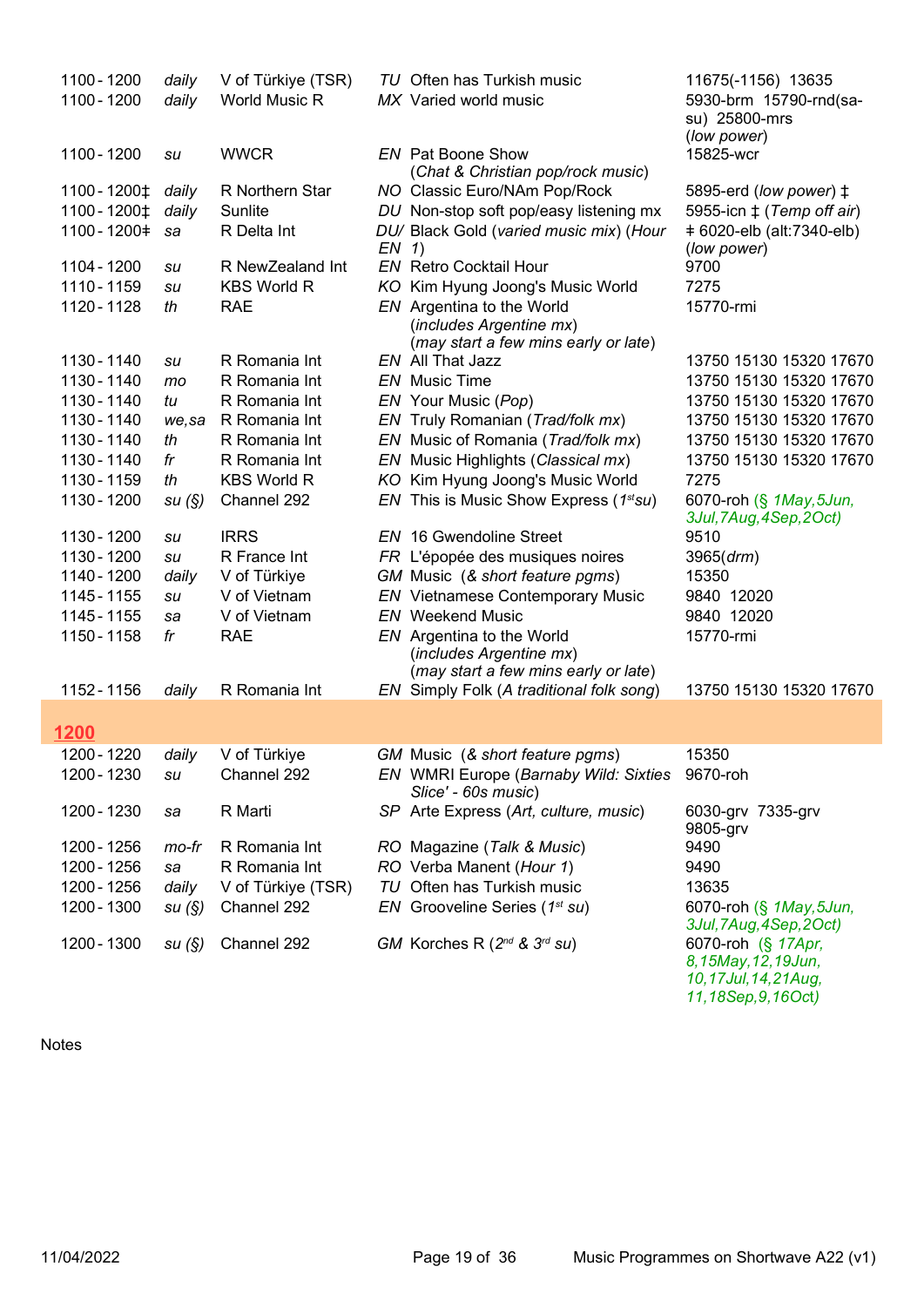| 1200 - 1300 | su(S)     | Channel 292        |    | EN Jake FM (Hour 1) $(4th$ or last sun)                                                       | 6070-roh (§ 24Apr,<br>29May*, 26Jun, 31Jul*,<br>28Aug, 24Oct)<br>(*or prev week) |
|-------------|-----------|--------------------|----|-----------------------------------------------------------------------------------------------|----------------------------------------------------------------------------------|
| 1200 - 1300 | fr $(S)$  | Channel 292        |    | GM R PowerRumpel $(3^{rd}$ [or $2^{nd}$ ] fr)                                                 | 6070-roh (§15Apr,<br>20May, 17Jun, 15Jul,<br>19Aug, 16Sep, 21Oct)                |
| 1200 - 1300 | su        | Channel 292        |    | GM Cruisin' The Decades (A song per<br>decade from 1910s-2020s)                               | 9670-roh                                                                         |
| 1200 - 1300 | sa $(\S)$ | Channel 292        |    | GM RNI Diamonds (3rd sa)                                                                      | 6070-roh (§ 21May,<br>18Jun, 16Jul, 20Aug,<br>17Sep, 15Oct)                      |
| 1200 - 1300 | daily     | Denge Welat        |    | VV Often has Kurdish music                                                                    | 11530-kch 11775-sof                                                              |
| 1200 - 1300 | daily     | Europa 24          |    | <b>GM</b> Mostly oldies                                                                       | 6150-dat                                                                         |
| 1200 - 1300 | daily     | R (Jong) Europe    |    | DU Pop and oldies                                                                             | 6175-aar (low power)<br>(irreg)                                                  |
| 1200 - 1300 | su        | R Amathusia        |    | DU Talk and oldies music                                                                      | 6005-kll                                                                         |
| 1200 - 1300 | su        | R Delta Int        |    | DU/ Music from 6020 (varied music mix)<br>$EN$ (Hour 2)                                       | 6020-elb (alt:7340-elb) (low<br>power)                                           |
| 1200 - 1300 | daily     | R Farda            |    | FS ME mx (some West mx & talk)                                                                | 5860-kwt 7435-kwt<br>9370-lam(-1230) 12005-<br>lam 15690-bib 17830-lam           |
| 1200 - 1300 | daily     | R Guinee           |    | FR Often includes local African music                                                         | 9650 ( <i>irreg?</i> )                                                           |
| 1200 - 1300 | su        | R Mi Amigo Int     |    | DU Johan Vermeer: Soundtrack of 70s                                                           | 6085-kll                                                                         |
| 1200 - 1300 | mo        | R Mi Amigo Int     | FR | EN/ Bruno Hantson: Soul Box                                                                   | 6085-kll                                                                         |
| 1200 - 1300 | tu        | R Mi Amigo Int     |    | EN Johnny Lewis: Offshore R. Diaries                                                          | 6085-kll                                                                         |
| 1200 - 1300 | we        | R Mi Amigo Int     |    | EN Paul Graham: Soundtrack of 60s                                                             | 6085-kll                                                                         |
| 1200 - 1300 | th        | R Mi Amigo Int     |    | DU Lion Keezer: Hello Europe!                                                                 | 6085-kll                                                                         |
| 1200 - 1300 | fr        | R Mi Amigo Int     |    | FR Eric Coullet: Seven Eighties                                                               | 6085-kll                                                                         |
| 1200 - 1300 | sa        | R Mi Amigo Int     |    | <b>EN</b> Paul Newman: Radio Shack                                                            | 6085-kll                                                                         |
| 1200 - 1300 | daily     | R Onda             | PT | FR/ Pop oldies & Brazilian music                                                              | 6140-mrg (low power)<br>(irreg)                                                  |
| 1200 - 1300 | sa, su    | R OZ-Viola         |    | Dan Oldies/pop                                                                                | 6055-hil (low power)                                                             |
| 1200 - 1300 | fr-su     | R Piepzender       |    | DU Varied pop (irreg)                                                                         | 5940/6185/7425/7445-zwo<br>(low power) irreg                                     |
| 1200 - 1300 | daily     | R PopEXPRESS       |    | GM Pop & Europop music                                                                        | 3985-kll                                                                         |
| 1200 - 1300 | su        | R Rebelde          |    | SP Memorias (Cuban music history)                                                             | 5025                                                                             |
| 1200 - 1300 | daily     | Radio 208          |    | MX Progressive, classic rock 60-80's                                                          | 5970-hvi (low power)                                                             |
| 1200 - 1300 | daily     | Radio 4KZ          |    | EN Varied oldies/hits                                                                         | 5055 (low power)                                                                 |
| 1200 - 1300 |           | dly-irregRockPower |    | DU Rock/pop & "Offshore-era" oldies                                                           | 7270-njm (low power)<br>(irreg)                                                  |
| 1200 - 1300 | daily     | RTV du Mali        |    | VV Often includes local African music                                                         | 9635                                                                             |
| 1200 - 1300 | sa (§)    |                    |    | Scandinavian WE R Finn Varied schedule for each broadcast                                     | 5980<br>alt: 6170<br>11690 alt: 11720                                            |
| 1200 - 1300 | daily     | Shortwave Radio    |    | EN Various progs including Andy Walker<br>or Prog Milll or Stafford's World or<br>DX/media px | $(\S$ 4Jun, 2Jul, 3Sep, 1Oct)<br>6160-win                                        |
| 1200 - 1300 | su        | Unique R           |    | EN Danny Sun: Laidback Show (Hour1)                                                           | 5035USB (alt 3210)<br>(low power)                                                |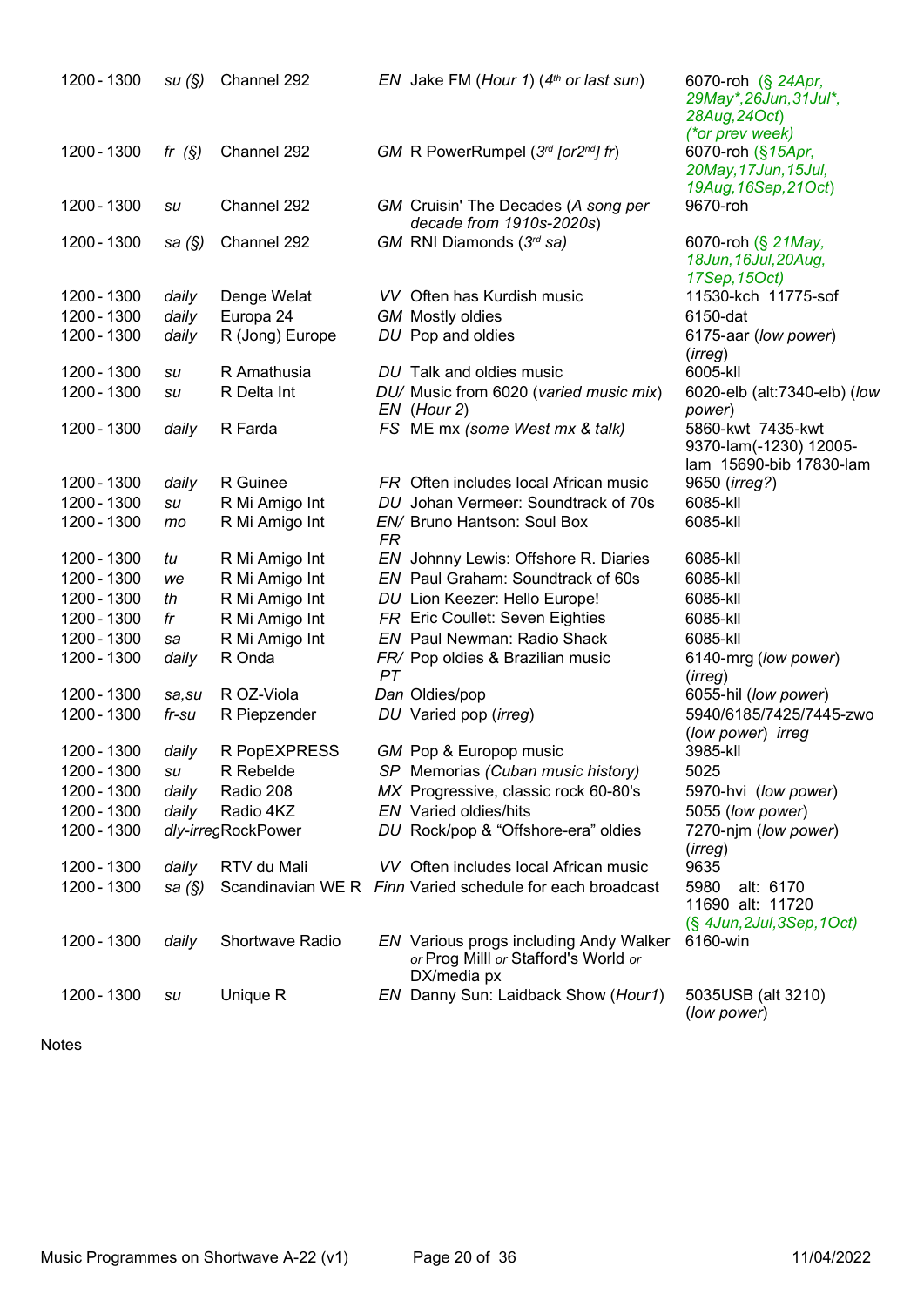| 1200 - 1300   | we    | Unique R           |         | <b>EN</b> Emperor Rosko: Coast to Coast<br>Country (Hour 2)                                 | 5035USB (alt 3210)<br>(low power)                                                |
|---------------|-------|--------------------|---------|---------------------------------------------------------------------------------------------|----------------------------------------------------------------------------------|
| 1200 - 1300   | th    | Unique R           |         | EN Dave Marley: Classic Chart Rundown                                                       | 5035USB (alt 3210)<br>(low power)                                                |
| 1200 - 1300   | fr    | Unique R           |         | <b>EN</b> Emperor Rosko: LA Connection<br>(Hour 1)                                          | 5035USB (alt 3210)<br>(low power)                                                |
| 1200 - 1300   | sa    | Unique R           |         | EN The Dave Marley Experience (Classic<br>50s to modern dance) (Hour 2)                     | 5035USB (alt 3210)<br>(low power)                                                |
| 1200 - 1300   | daily | World Music R      |         | MX Varied world music                                                                       | 5930-brm 15790-rnd(sa-<br>su) 25800-mrs<br>(low power)                           |
| 1200 - 1300 ± | daily | R Northern Star    |         | NO Classic Euro/NAm Pop/Rock                                                                | 5895-erd (low power) ‡                                                           |
| 1200 - 1300 ± | daily | Sunlite            |         | DU Non-stop soft pop/easy listening mx                                                      | 5955-icn $\ddagger$ (Temp off air)                                               |
| 1200 - 1300 + | sa    | R Delta Int        | $EN$ 2) | DU/ Black Gold (varied music mix) (Hour                                                     | +6020-elb (alt:7340-elb)<br>(low power)                                          |
| 1230 - 1300   | daily | All India R        |         | VV Mostly mx (plus a nx bulletin)                                                           | 11560 (Pashto)                                                                   |
| 1230 - 1300   | su    | Channel 292        |         | EN WMRI Europe (Bex Carter)                                                                 | 9670-roh                                                                         |
| 1230 - 1300   | su    | R Marti            |         | SP Arte Express (Art, culture, music)                                                       | 6030-grv 7335-grv<br>9805-grv                                                    |
| 1230 - 1300v  | mo-fr | ERT V of Greece    |         | <b>GK</b> Often varied Greek mx                                                             | 9420 (-31May?)                                                                   |
| 1240 - 1257   | mo-sa | R Tirana           |         | EN Modern or traditional music                                                              | 6005-kll                                                                         |
| 1240 - 1300   | daily | V of Türkiye       |         | EN Music (& short feature pgms)                                                             | 15450                                                                            |
| 1245 - 1255   | su    | V of Vietnam       |         | <b>EN</b> Vietnamese Contemporary Music                                                     | 9840 12020                                                                       |
| 1245 - 1255   | sa    | V of Vietnam       |         | <b>EN</b> Weekend Music                                                                     | 9840 12020                                                                       |
| 1300          |       |                    |         |                                                                                             |                                                                                  |
| 1300 - 1320   | daily | V of Türkiye       |         | EN Music (& short feature pgms)                                                             | 15450                                                                            |
| 1300 - 1330   | su    | Channel 292        |         | EN WMRI Europe (Bex Carter)                                                                 | 9670-roh                                                                         |
| 1300 - 1330   | th    | <b>WRMI</b>        |         | EN R Northern Europe Int<br>(Music from Northern Europe)                                    | 15770-rmi                                                                        |
| 1300 - 1400   | daily | All India R        |         | VV Mostly mx (plus a nx bulletin)                                                           | 11560 (Pashto)                                                                   |
| 1300 - 1400   | su(S) | Channel 292        |         | GM R PowerRumpel (2nd su)                                                                   | 6070-roh (§ 8May, 12Jun,<br>10Jul, 14Aug, 11Sep, 9Oct)                           |
| 1300 - 1400   | su(S) | Channel 292        |         | EN Jake FM (Hour 2) $(4th$ or last sun)                                                     | 6070-roh (§ 24Apr,<br>29May*, 26Jun, 31Jul*,<br>28Aug, 24Oct)<br>(*or prev week) |
| 1300 - 1400   | fr    | Channel 292        |         | GM R Ohne Namen: Jetzt geht's los!<br>(Here We Go!) (Pre-war German big-<br>band & jazz mx) | 6070-roh                                                                         |
| 1300 - 1400   | daily | Denge Welat        |         | VV Often has Kurdish music                                                                  | 11530-kch 11775-sof                                                              |
| 1300 - 1400   | daily | Europa 24          |         | <b>GM</b> Mostly oldies                                                                     | 6150-dat                                                                         |
| 1300 - 1400   | su    | <b>KBS World R</b> |         | EN4 Sunday Selection (chat/mx)                                                              | 9570 15575                                                                       |
| 1300 - 1400   | sa    | <b>KBS World R</b> |         | <b>EN4 Saturday Playlist</b>                                                                | 9570 15575                                                                       |
| 1300 - 1400   | daily | R (Jong) Europe    |         | DU Pop and oldies                                                                           | 6175-aar (low power)<br>(irreg)                                                  |
| 1300 - 1400   | su    | R Delta Int        |         | DU/ Music from 6020 (varied music mix)<br>$EN$ (Hour 3)                                     | 6020-elb (alt:7340-elb) (low<br>power)                                           |
| 1300 - 1400   | daily | R Farda            |         | FS ME mx (some West mx & talk)                                                              | 5860-kwt 7435-kwt 12005-<br>wof 15690-bib 17830-lam                              |
| 1300 - 1400   | daily | R Guinee           |         | FR Often includes local African music                                                       | 9650 (irreg?)                                                                    |
| <b>Notes</b>  |       |                    |         |                                                                                             |                                                                                  |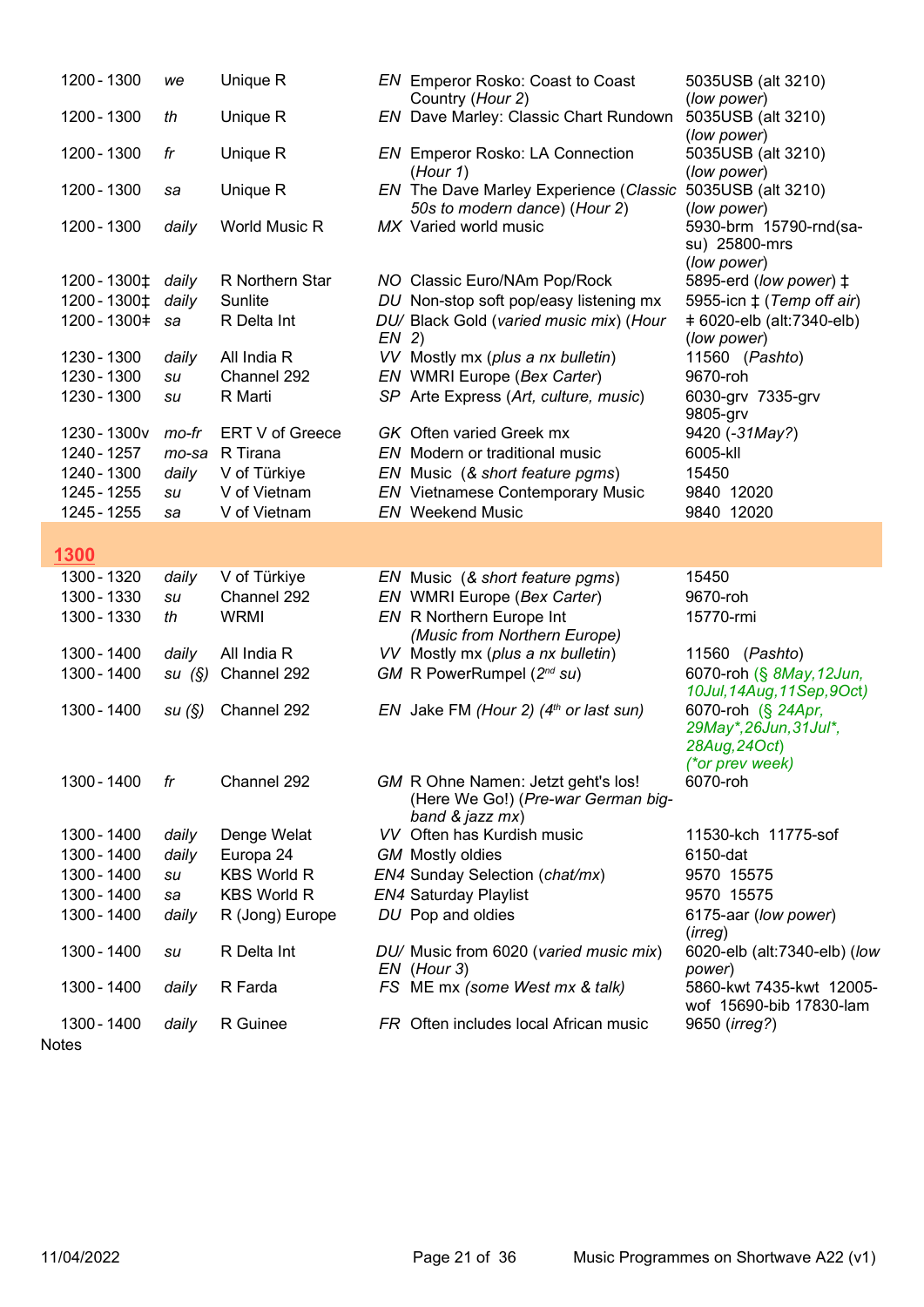| MX Golden Era of Offshore Radio<br>6085-kll<br>EN Johnny Lewis: Offshore R. Diaries<br>6085-kll<br>EN Paul Graham: Soundtrack of 60s<br>6085-kll<br>FR/ Pop oldies & Brazilian music<br>6140-mrg (low power)<br>(irreg) |                                                                                                                                                                                                                                                                                                                                                                                                                                                                                                                                                                                                                                                                                                                                                                                                                                                                                                                                                                                                                                                                                                                                                                                                                                                  |
|-------------------------------------------------------------------------------------------------------------------------------------------------------------------------------------------------------------------------|--------------------------------------------------------------------------------------------------------------------------------------------------------------------------------------------------------------------------------------------------------------------------------------------------------------------------------------------------------------------------------------------------------------------------------------------------------------------------------------------------------------------------------------------------------------------------------------------------------------------------------------------------------------------------------------------------------------------------------------------------------------------------------------------------------------------------------------------------------------------------------------------------------------------------------------------------------------------------------------------------------------------------------------------------------------------------------------------------------------------------------------------------------------------------------------------------------------------------------------------------|
|                                                                                                                                                                                                                         |                                                                                                                                                                                                                                                                                                                                                                                                                                                                                                                                                                                                                                                                                                                                                                                                                                                                                                                                                                                                                                                                                                                                                                                                                                                  |
|                                                                                                                                                                                                                         |                                                                                                                                                                                                                                                                                                                                                                                                                                                                                                                                                                                                                                                                                                                                                                                                                                                                                                                                                                                                                                                                                                                                                                                                                                                  |
|                                                                                                                                                                                                                         |                                                                                                                                                                                                                                                                                                                                                                                                                                                                                                                                                                                                                                                                                                                                                                                                                                                                                                                                                                                                                                                                                                                                                                                                                                                  |
|                                                                                                                                                                                                                         |                                                                                                                                                                                                                                                                                                                                                                                                                                                                                                                                                                                                                                                                                                                                                                                                                                                                                                                                                                                                                                                                                                                                                                                                                                                  |
|                                                                                                                                                                                                                         |                                                                                                                                                                                                                                                                                                                                                                                                                                                                                                                                                                                                                                                                                                                                                                                                                                                                                                                                                                                                                                                                                                                                                                                                                                                  |
|                                                                                                                                                                                                                         |                                                                                                                                                                                                                                                                                                                                                                                                                                                                                                                                                                                                                                                                                                                                                                                                                                                                                                                                                                                                                                                                                                                                                                                                                                                  |
|                                                                                                                                                                                                                         |                                                                                                                                                                                                                                                                                                                                                                                                                                                                                                                                                                                                                                                                                                                                                                                                                                                                                                                                                                                                                                                                                                                                                                                                                                                  |
|                                                                                                                                                                                                                         |                                                                                                                                                                                                                                                                                                                                                                                                                                                                                                                                                                                                                                                                                                                                                                                                                                                                                                                                                                                                                                                                                                                                                                                                                                                  |
|                                                                                                                                                                                                                         |                                                                                                                                                                                                                                                                                                                                                                                                                                                                                                                                                                                                                                                                                                                                                                                                                                                                                                                                                                                                                                                                                                                                                                                                                                                  |
| <b>EN</b> Varied oldies/hits                                                                                                                                                                                            |                                                                                                                                                                                                                                                                                                                                                                                                                                                                                                                                                                                                                                                                                                                                                                                                                                                                                                                                                                                                                                                                                                                                                                                                                                                  |
|                                                                                                                                                                                                                         |                                                                                                                                                                                                                                                                                                                                                                                                                                                                                                                                                                                                                                                                                                                                                                                                                                                                                                                                                                                                                                                                                                                                                                                                                                                  |
| (irreg)                                                                                                                                                                                                                 |                                                                                                                                                                                                                                                                                                                                                                                                                                                                                                                                                                                                                                                                                                                                                                                                                                                                                                                                                                                                                                                                                                                                                                                                                                                  |
| VV Often includes local African music<br>9635                                                                                                                                                                           |                                                                                                                                                                                                                                                                                                                                                                                                                                                                                                                                                                                                                                                                                                                                                                                                                                                                                                                                                                                                                                                                                                                                                                                                                                                  |
| Scandinavian WE R Finn Varied schedule for each broadcast<br>5980<br>alt: 6170<br>11690 alt: 11720                                                                                                                      |                                                                                                                                                                                                                                                                                                                                                                                                                                                                                                                                                                                                                                                                                                                                                                                                                                                                                                                                                                                                                                                                                                                                                                                                                                                  |
|                                                                                                                                                                                                                         |                                                                                                                                                                                                                                                                                                                                                                                                                                                                                                                                                                                                                                                                                                                                                                                                                                                                                                                                                                                                                                                                                                                                                                                                                                                  |
| or Prog Milll or Stafford's World or                                                                                                                                                                                    |                                                                                                                                                                                                                                                                                                                                                                                                                                                                                                                                                                                                                                                                                                                                                                                                                                                                                                                                                                                                                                                                                                                                                                                                                                                  |
|                                                                                                                                                                                                                         |                                                                                                                                                                                                                                                                                                                                                                                                                                                                                                                                                                                                                                                                                                                                                                                                                                                                                                                                                                                                                                                                                                                                                                                                                                                  |
| (low power)                                                                                                                                                                                                             |                                                                                                                                                                                                                                                                                                                                                                                                                                                                                                                                                                                                                                                                                                                                                                                                                                                                                                                                                                                                                                                                                                                                                                                                                                                  |
| EN Jen's Eclectic Views & Real Deal<br>5035USB (alt 3210)                                                                                                                                                               |                                                                                                                                                                                                                                                                                                                                                                                                                                                                                                                                                                                                                                                                                                                                                                                                                                                                                                                                                                                                                                                                                                                                                                                                                                                  |
| (low power)                                                                                                                                                                                                             |                                                                                                                                                                                                                                                                                                                                                                                                                                                                                                                                                                                                                                                                                                                                                                                                                                                                                                                                                                                                                                                                                                                                                                                                                                                  |
|                                                                                                                                                                                                                         |                                                                                                                                                                                                                                                                                                                                                                                                                                                                                                                                                                                                                                                                                                                                                                                                                                                                                                                                                                                                                                                                                                                                                                                                                                                  |
|                                                                                                                                                                                                                         |                                                                                                                                                                                                                                                                                                                                                                                                                                                                                                                                                                                                                                                                                                                                                                                                                                                                                                                                                                                                                                                                                                                                                                                                                                                  |
|                                                                                                                                                                                                                         |                                                                                                                                                                                                                                                                                                                                                                                                                                                                                                                                                                                                                                                                                                                                                                                                                                                                                                                                                                                                                                                                                                                                                                                                                                                  |
|                                                                                                                                                                                                                         |                                                                                                                                                                                                                                                                                                                                                                                                                                                                                                                                                                                                                                                                                                                                                                                                                                                                                                                                                                                                                                                                                                                                                                                                                                                  |
|                                                                                                                                                                                                                         |                                                                                                                                                                                                                                                                                                                                                                                                                                                                                                                                                                                                                                                                                                                                                                                                                                                                                                                                                                                                                                                                                                                                                                                                                                                  |
|                                                                                                                                                                                                                         |                                                                                                                                                                                                                                                                                                                                                                                                                                                                                                                                                                                                                                                                                                                                                                                                                                                                                                                                                                                                                                                                                                                                                                                                                                                  |
|                                                                                                                                                                                                                         |                                                                                                                                                                                                                                                                                                                                                                                                                                                                                                                                                                                                                                                                                                                                                                                                                                                                                                                                                                                                                                                                                                                                                                                                                                                  |
| 15770-rmi<br><b>EN</b> Encore Classical Music                                                                                                                                                                           |                                                                                                                                                                                                                                                                                                                                                                                                                                                                                                                                                                                                                                                                                                                                                                                                                                                                                                                                                                                                                                                                                                                                                                                                                                                  |
|                                                                                                                                                                                                                         |                                                                                                                                                                                                                                                                                                                                                                                                                                                                                                                                                                                                                                                                                                                                                                                                                                                                                                                                                                                                                                                                                                                                                                                                                                                  |
| DU Non-stop soft pop/easy listening mx                                                                                                                                                                                  |                                                                                                                                                                                                                                                                                                                                                                                                                                                                                                                                                                                                                                                                                                                                                                                                                                                                                                                                                                                                                                                                                                                                                                                                                                                  |
| GK Often varied Greek mx                                                                                                                                                                                                |                                                                                                                                                                                                                                                                                                                                                                                                                                                                                                                                                                                                                                                                                                                                                                                                                                                                                                                                                                                                                                                                                                                                                                                                                                                  |
|                                                                                                                                                                                                                         |                                                                                                                                                                                                                                                                                                                                                                                                                                                                                                                                                                                                                                                                                                                                                                                                                                                                                                                                                                                                                                                                                                                                                                                                                                                  |
| (low power)                                                                                                                                                                                                             |                                                                                                                                                                                                                                                                                                                                                                                                                                                                                                                                                                                                                                                                                                                                                                                                                                                                                                                                                                                                                                                                                                                                                                                                                                                  |
| VV Mostly mx (plus a nx bulletin)<br>9950 15030 (Dari)                                                                                                                                                                  |                                                                                                                                                                                                                                                                                                                                                                                                                                                                                                                                                                                                                                                                                                                                                                                                                                                                                                                                                                                                                                                                                                                                                                                                                                                  |
| <b>EN</b> Music Talks<br>5955 9500 9730 9765                                                                                                                                                                            |                                                                                                                                                                                                                                                                                                                                                                                                                                                                                                                                                                                                                                                                                                                                                                                                                                                                                                                                                                                                                                                                                                                                                                                                                                                  |
|                                                                                                                                                                                                                         |                                                                                                                                                                                                                                                                                                                                                                                                                                                                                                                                                                                                                                                                                                                                                                                                                                                                                                                                                                                                                                                                                                                                                                                                                                                  |
|                                                                                                                                                                                                                         |                                                                                                                                                                                                                                                                                                                                                                                                                                                                                                                                                                                                                                                                                                                                                                                                                                                                                                                                                                                                                                                                                                                                                                                                                                                  |
| -xx30: Mamas Mest Metal                                                                                                                                                                                                 |                                                                                                                                                                                                                                                                                                                                                                                                                                                                                                                                                                                                                                                                                                                                                                                                                                                                                                                                                                                                                                                                                                                                                                                                                                                  |
|                                                                                                                                                                                                                         |                                                                                                                                                                                                                                                                                                                                                                                                                                                                                                                                                                                                                                                                                                                                                                                                                                                                                                                                                                                                                                                                                                                                                                                                                                                  |
| <b>EN</b> Weekend Music<br>9840 12020                                                                                                                                                                                   |                                                                                                                                                                                                                                                                                                                                                                                                                                                                                                                                                                                                                                                                                                                                                                                                                                                                                                                                                                                                                                                                                                                                                                                                                                                  |
|                                                                                                                                                                                                                         | DU Varied pop (irreg)<br>5940/6185/7425/7445-zwo<br>(low power) irreg<br>3985-kll<br>GM Pop & Europop music<br>RO Magazine (Talk & Music)<br>11950 15340<br>RO Verba Manent (Hour 2)<br>11950 15340<br>MX Progressive, classic rock 60-80's<br>5970-hvi (low power)<br>5055 (low power)<br>DU Rock/pop & "Offshore-era" oldies<br>7270-njm (low power)<br>$(\S$ 4Jun, 2Jul, 3Sep, 1Oct)<br>EN Various progs including Andy Walker<br>6160-win<br>DX/media px<br>EN Danny Sun: Laidback Show (Hour2)<br>5035USB (alt 3210)<br>(Rock classics & garage rock)<br><b>EN</b> Emperor Rosko: LA Connection<br>5035USB (alt 3210)<br>(Hour 2)<br>(low power)<br><b>EN</b> Danny Sun: Overflow Rock Show<br>5035USB (alt 3210)<br>(low power)<br>TU Often has Turkish music<br>15375<br>MX Varied world music<br>5930-brm 15790-rnd(sa-<br>su) 25800-mrs<br>(low power)<br>NO Classic Euro/NAm Pop/Rock<br>5895-erd (low power) ‡<br>5955-icn $\ddagger$ (Temp off air)<br>9420 (-31May?)<br># 6020-elb (alt:7340-elb)<br>DU/ Black Gold (varied music mix) (Hour<br>9800 9870 11760 11910<br>11980 13670 13755 15590<br>EN R Northern Europe Int xtra<br>15770-rmi<br>-xx45: Stephen's Feature<br>9840 12020<br><b>EN</b> Vietnamese Contemporary Music |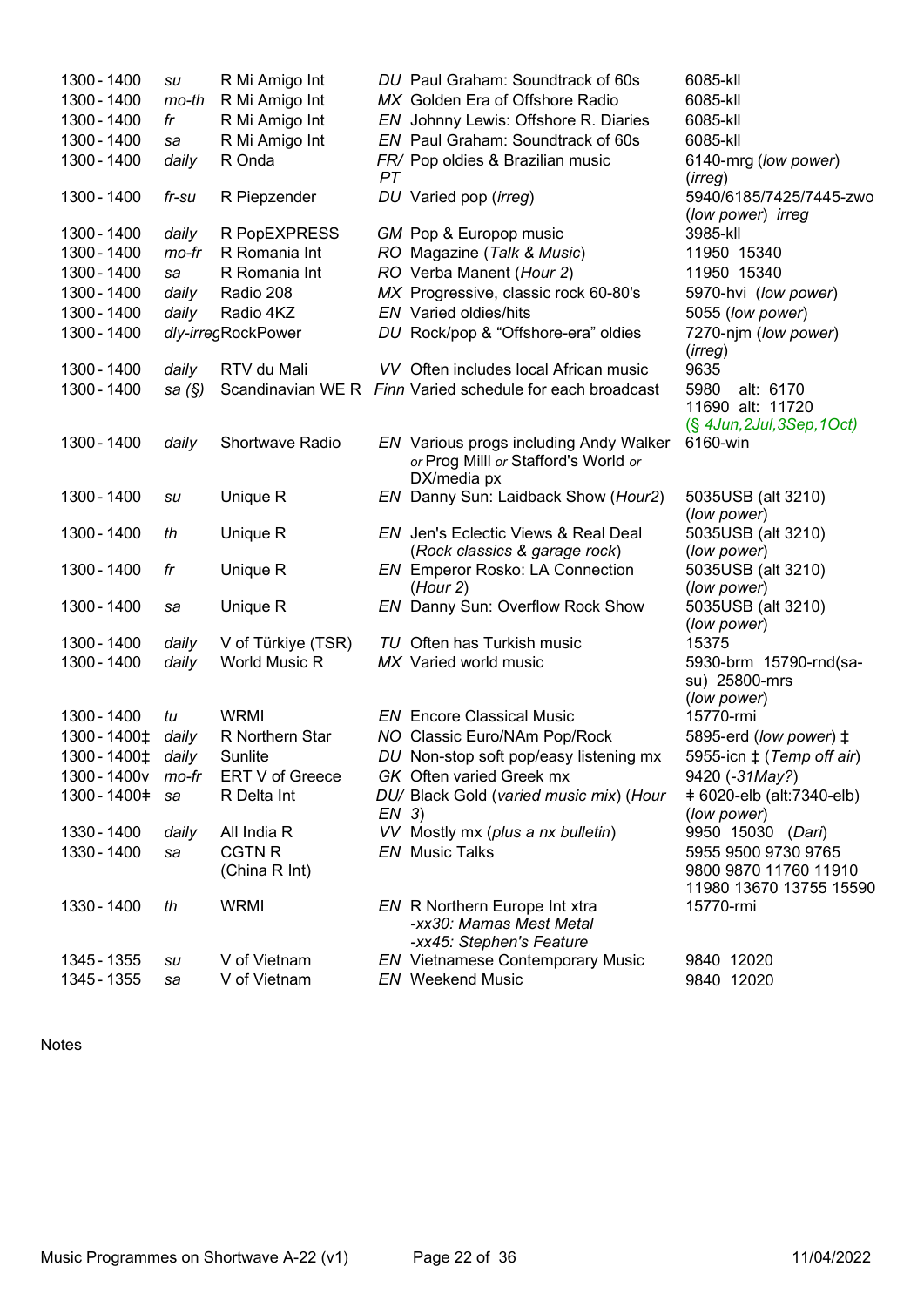| 1400        |        |                    |    |                                                                                                      |                                                                        |
|-------------|--------|--------------------|----|------------------------------------------------------------------------------------------------------|------------------------------------------------------------------------|
| 1400 - 1430 | we     | R Marti            |    | SP Arte Express (Art, culture, music)                                                                | 11860-grv 11930-grv<br>13605-grv                                       |
| 1400 - 1445 | mo-fr  | R Havana Cuba      |    | SP Sonido Cubano                                                                                     | 9535 9710 11760<br>13700 15140 15230                                   |
| 1400 - 1445 | mo-fr  | V of Hope - Africa |    | EN Lombe Machilika: Afternoon<br>Drivetime (Live)                                                    | 6065 9680                                                              |
| 1400 - 1456 | su     | R Romania Int      |    | RO Departe De Acasă                                                                                  | 11950 15340                                                            |
| 1400 - 1456 | mo-fr  | R Romania Int      |    | RO Magazine (Talk & Music)                                                                           | 11950 15340                                                            |
| 1400 - 1500 | daily  | All India R        |    | VV Mostly mx (plus a nx bulletin)                                                                    | 9950 15030 (Dari)                                                      |
| 1400 - 1500 | su     | Channel 292        |    | EN WMRI Europe (Rick Slick: Classic<br>Rock)                                                         | 9670-roh                                                               |
| 1400 - 1500 | daily  | Denge Welat        |    | VV Often has Kurdish music                                                                           | 11530-kch 11775-sof                                                    |
| 1400 - 1500 | mo-fr  | ERT V of Greece    |    | GK Often varied Greek mx                                                                             | 9420 (-31May?)                                                         |
| 1400 - 1500 | daily  | Europa 24          |    | <b>GM</b> Mostly oldies                                                                              | 6150-dat                                                               |
| 1400 - 1500 | su     | <b>KBS World R</b> |    | EN2 Sunday Selection (Hour 1) (chat/mx)                                                              | 9785                                                                   |
| 1400 - 1500 | sa     | <b>KBS World R</b> |    | EN2 Saturday Playlist (Hour 1)                                                                       | 9785                                                                   |
| 1400 - 1500 | daily  | R (Jong) Europe    |    | DU Pop and oldies                                                                                    | 6175-aar (low power)<br>(irreg)                                        |
| 1400 - 1500 | su     | R Delta Int        |    | DU/ Music from 6020 (varied music mix)<br>EN (Hour 4)                                                | 6020-elb (alt:7340-elb) (low<br>power)                                 |
| 1400 - 1500 | daily  | R Farda            |    | FS ME mx (some West mx & talk)                                                                       | 5860-kwt 12005-wof<br>15690-bib 17830-lam                              |
| 1400 - 1500 | daily  | R Guinee           |    | FR Often includes local African music                                                                | 9650 (irreg?)                                                          |
| 1400 - 1500 | fr     | R Marti            |    | SP Postmoderno                                                                                       | 11860-grv 11930-grv<br>13605-grv                                       |
| 1400 - 1500 | su     | R Mi Amigo Int     |    | EN Ron O'Quinn: Ron's Rewind<br>(Hour 1)                                                             | 6085-kll                                                               |
| 1400 - 1500 | mo-th  | R Mi Amigo Int     |    | MX Golden Era of Offshore Radio                                                                      | 6085-kll                                                               |
| 1400 - 1500 | fr     | R Mi Amigo Int     |    | <b>EN</b> Emperor Rosko: LA Connection<br>(Hour 1)                                                   | 6085-kll                                                               |
| 1400 - 1500 | sa     | R Mi Amigo Int     |    | EN Emperor Rosko: LA Connection<br>(Hour 2)                                                          | 6085-kll                                                               |
| 1400 - 1500 | daily  | R Onda             | PT | FR/ Pop oldies & Brazilian music                                                                     | 6140-mrg (low power)<br>(irreg)                                        |
| 1400 - 1500 | fr-su  | R Piepzender       |    | DU Varied pop (irreg)                                                                                | 5940/6185/7425/7445-zwo<br>(low power) irreg                           |
| 1400 - 1500 | daily  | R PopEXPRESS       |    | GM Pop & Europop music                                                                               | 3985-kll                                                               |
| 1400 - 1500 | daily  | Radio 208          |    | MX Progressive, classic rock 60-80's                                                                 | 5970-hvi (low power)                                                   |
| 1400 - 1500 |        | dly-irregRockPower |    | DU Rock/pop & "Offshore-era" oldies                                                                  | 7270-njm (low power)<br>(irreg)                                        |
| 1400 - 1500 | daily  | RTV du Mali        |    | VV Often includes local African music                                                                | 9635                                                                   |
| 1400 - 1500 | sa (§) |                    |    | Scandinavian WE R Finn Varied schedule for each broadcast                                            | 5980<br>alt: 6170<br>11690 alt: 11720<br>$(\S$ 4Jun, 2Jul, 3Sep, 1Oct) |
| 1400 - 1500 | daily  | Shortwave Radio    |    | <b>EN</b> Various progs including Andy Walker<br>or Prog Milll or Stafford's World or<br>DX/media px | 6160-win                                                               |
| 1400 - 1500 | sa     | Unique R           |    | EN Radio Serena (90's music)                                                                         | 5035USB (alt 3210)<br>(low power)                                      |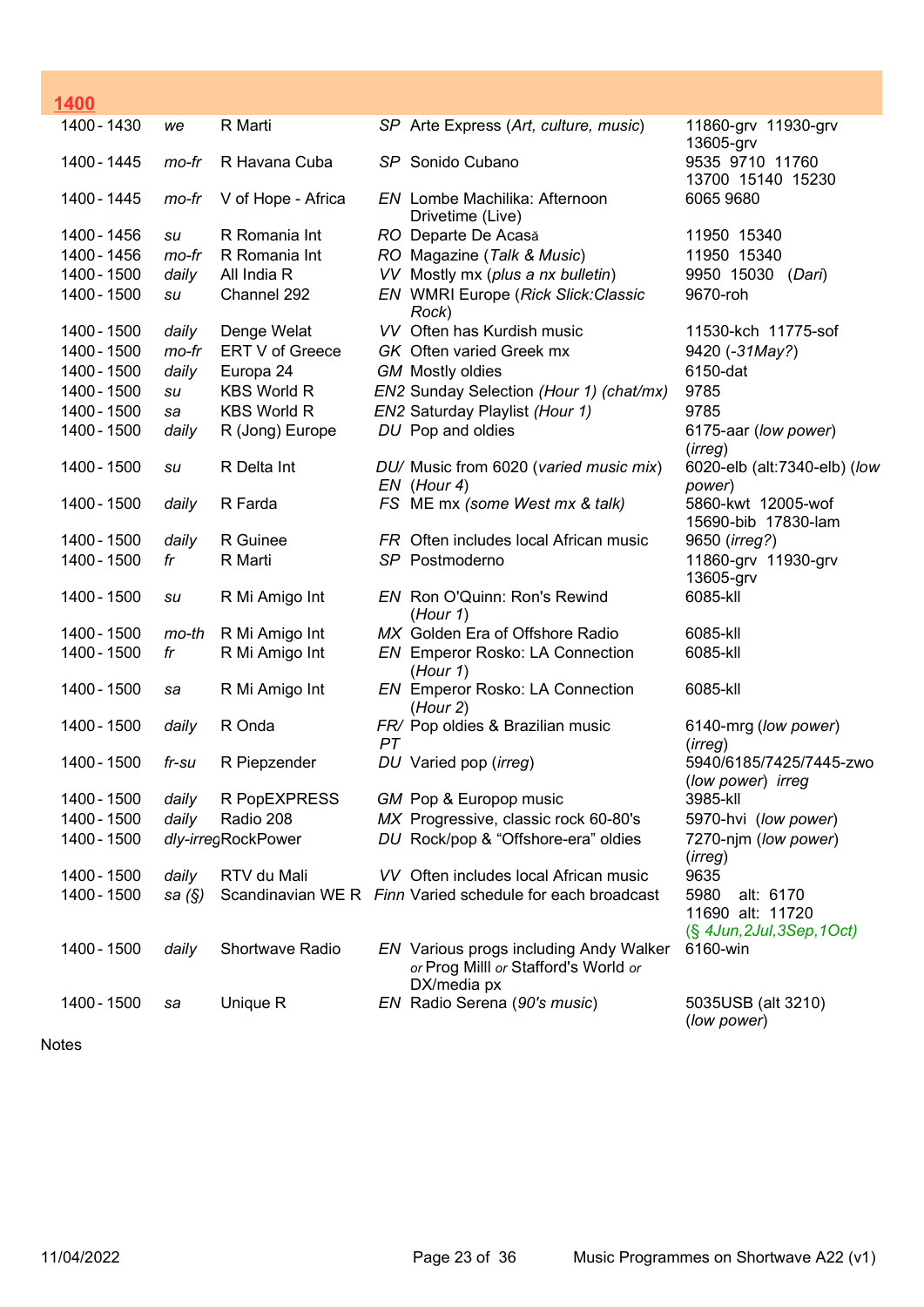| 1400 - 1500<br>1400 - 1500 | sa, su<br>daily | V of Hope - Africa<br>V of Türkiye (TSR) |         | EN Rachel Kalapa: Weekend (Live)<br>TU Often has Turkish music | 6065 9680 (su: -1445)<br>15375                      |
|----------------------------|-----------------|------------------------------------------|---------|----------------------------------------------------------------|-----------------------------------------------------|
| 1400 - 1500                | daily           | World Music R                            |         | MX Varied world music                                          | 5930-brm 15790-rnd(sa-                              |
|                            |                 |                                          |         |                                                                | su) 25800-mrs<br>(low power)                        |
| 1400 - 1500‡               | daily           | R Northern Star                          |         | NO Classic Euro/NAm Pop/Rock                                   | 5895-erd (low power) $\ddagger$                     |
| 1400 - 1500 $\pm$          | daily           | Sunlite                                  |         | DU Non-stop soft pop/easy listening mx                         | 5955-icn $\ddagger$ (Temp off air)                  |
| 1400 - 1500 +              | sa              | R Delta Int                              |         | DU/ Black Gold (varied music mix) (Hour                        | +6020-elb (alt:7340-elb)                            |
| 1405 - 1500                | daily           | V of America                             | $EN$ 4) | EN VOA1: The Hits                                              | (low power)<br>4930-bot 5940-bot 15580-             |
|                            |                 |                                          |         |                                                                | bot                                                 |
| 1410 - 1430                | sa              | NHK R Japan                              |         | EN J-MELO (irreg)                                              | 11815-yam                                           |
| 1410 - 1459                | su              | <b>KBS World R</b>                       |         | KO Kim Hyung Joong's Music World                               | 15575                                               |
| 1410 - 1500                | mo-fr           | <b>KBS World R</b>                       |         | EN2 K-POP Connection (Hour 1)                                  | 9785                                                |
| 1425 - 1440                | su              | R Romania Int                            |         | <b>GM</b> Jazz Universe                                        | 9660 11880                                          |
| 1425 - 1440                | tu              | R Romania Int                            |         | GM Aus den Konzertsälen (From The<br>Concert Halls)            | 9660 11880                                          |
| 1425 - 1440                | we,th           | R Romania Int                            |         | GM Volksmusik aus Rumänien (Folk<br>music)                     | 9660 11880                                          |
| 1425 - 1440                | fr              | R Romania Int                            |         | <b>GM</b> Jazz Universe                                        | 9660 11880                                          |
| 1425 - 1440                | sa              | R Romania Int                            |         | GM Hits der rumänischen Popmusik                               | 9660 11880                                          |
| 1430 - 1459                | th              | <b>KBS World R</b>                       |         | KO All right - Our Song                                        | 15575                                               |
| 1430 - 1500                | su              | V of Mongolia                            |         | <b>EN</b> Sunday Music Programme                               | 12015                                               |
| 1445 - 1455                | su              | R Slovakia Int                           |         | <b>EN</b> Slovak Music feature                                 | 6005-kll                                            |
|                            |                 |                                          |         | (part of Listeners Tribune)                                    |                                                     |
| 1500                       |                 |                                          |         |                                                                |                                                     |
| 1500 - 1510                | mo-fr           | <b>KBS World R</b>                       |         | EN2 K-POP Connection (Hour 2)                                  | 9785                                                |
| 1500 - 1556                | daily           | V of Türkiye (TSR)                       |         | TU Often has Turkish music                                     | 15375                                               |
| 1500 - 1600                | su              | Channel 292                              |         | EN WMRI Europe (Mario Marconi)                                 | 9670-roh                                            |
| 1500 - 1600                | mo              | Channel 292                              |         | GM DARC (DX px includes mx)                                    | 6070-roh 9670-roh                                   |
| 1500 - 1600                | sa              | Channel 292                              |         | <b>GM SM R Dessau</b>                                          | 6070-roh                                            |
| 1500 - 1600                | daily           | Denge Welat                              |         | VV Often has Kurdish music                                     | 11530-kch 11775-sof                                 |
| 1500 - 1600                | mo-fr           | ERT V of Greece                          |         | GK Often varied Greek mx                                       | 9420 (-31May?)                                      |
| 1500 - 1600                | daily           | Europa 24                                |         | <b>GM</b> Mostly oldies                                        | 6150-dat                                            |
| 1500 - 1600                | su              | <b>KBS World R</b>                       |         | EN2 Sunday Selection (Hour 2) (chat/mx)                        | 9785                                                |
| 1500 - 1600                | su              | <b>KBS World R</b>                       |         | EN3 Sunday Selection (Hour 1) (chat/mx)                        | 9515                                                |
| 1500 - 1600                | sa              | <b>KBS World R</b>                       |         | EN2 Saturday Playlist (Hour 2)                                 | 9785                                                |
| 1500 - 1600                | sa              | <b>KBS World R</b>                       |         | EN3 Saturday Playlist (Hour 1)                                 | 9515                                                |
| 1500 - 1600                | daily           | R (Jong) Europe                          |         | DU Pop and oldies                                              | 6175-aar (low power)<br>(irreg)                     |
| 1500 - 1600                | daily           | R Farda                                  |         | FS ME mx (some West mx & talk)                                 | 5860-kwt 12005-wof<br>15690-bib<br>17830-lam(-1530) |
| 1500 - 1600                | daily           | R Guinee                                 |         | FR Often includes local African music                          | 9650 ( <i>irreg?</i> )                              |
| 1500 - 1600                | su              | R Mi Amigo Int                           |         | EN Ron O'Quinn: Ron's Rewind<br>(Hour 2)                       | 6085-kll                                            |
| 1500 - 1600                | mo-th           | R Mi Amigo Int                           |         | MX Golden Era of Offshore Radio                                | 6085-kll                                            |
| 1500 - 1600                | fr              | R Mi Amigo Int                           |         | <b>EN</b> Emperor Rosko: LA Connection<br>(Hour 1)             | 6085-kll                                            |
|                            |                 |                                          |         |                                                                |                                                     |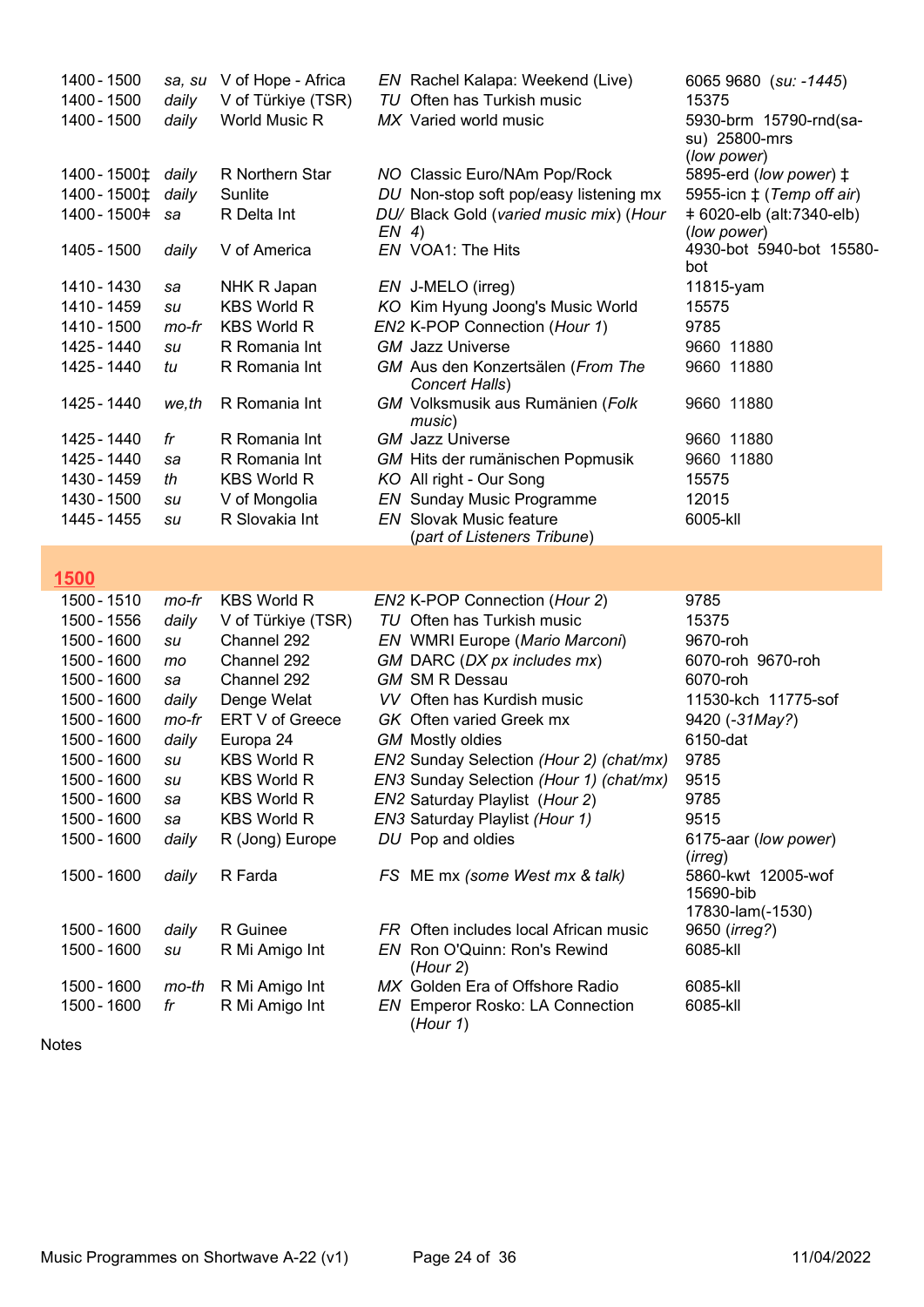| 1500 - 1600                | sa           | R Mi Amigo Int                 |    | <b>EN</b> Emperor Rosko: LA Connection                    | 6085-kll                                     |
|----------------------------|--------------|--------------------------------|----|-----------------------------------------------------------|----------------------------------------------|
|                            |              | R Onda                         |    | (Hour 2)                                                  |                                              |
| 1500 - 1600                | daily        |                                | PТ | FR/ Pop oldies & Brazilian music                          | 6140-mrg (low power)<br>(irreg)              |
| 1500 - 1600                | fr-su        | R Piepzender                   |    | DU Varied pop (irreg)                                     | 5940/6185/7425/7445-zwo<br>(low power) irreg |
| 1500 - 1600                | daily        | Radio 208                      |    | MX Progressive, classic rock 60-80's                      | 5970-hvi (low power)                         |
| 1500 - 1600                |              | dly-irregRockPower             |    | DU Rock/pop & "Offshore-era" oldies                       | 7270-njm (low power)                         |
| 1500 - 1600                | daily        | RTV du Mali                    |    | VV Often includes local African music                     | (irreg)<br>9635                              |
| 1500 - 1600                | sa $(S)$     |                                |    | Scandinavian WE R Finn Varied schedule for each broadcast | 5980<br>alt: 6170                            |
|                            |              |                                |    |                                                           | 11690 alt: 11720                             |
| 1500 - 1600                | daily        | <b>Shortwave Radio</b>         |    | EN Various progs including Andy Walker                    | $(\S$ 4Jun, 2Jul, 3Sep, 1Oct)<br>6160-win    |
|                            |              |                                |    | or Prog Milll or Stafford's World or                      |                                              |
| 1500 - 1600                | sa, su       | V of Hope - Africa             |    | DX/media px<br>EN Rachel Kalapa: Weekend (Live)           | 6065 9680                                    |
| 1500 - 1600                | mo-fr        | V of Hope - Africa             |    | EN Lombe Machilika: Afternoon                             | 6065 9680                                    |
|                            |              |                                |    | Drivetime (Live)                                          |                                              |
| 1500 - 1600                | daily        | V of Vietnam                   |    | VT Magazine pgm (chat/local music)                        | 7220                                         |
| 1500 - 1600                | daily        | <b>World Music R</b>           |    | MX Varied world music                                     | 5930-brm 15790-rnd(sa-<br>su) 25800-mrs      |
|                            |              |                                |    |                                                           | (low power)                                  |
| 1500 - 1600‡               | daily        | R Northern Star                |    | NO Classic Euro/NAm Pop/Rock                              | 5895-erd (low power) ‡                       |
| 1500 - 1600‡               | daily        | Sunlite                        |    | DU Non-stop soft pop/easy listening mx                    | 5955-icn $\ddagger$ (Temp off air)           |
| 1505 - 1600                | sa, su       | V of America                   |    | EN Music Time in Africa                                   | 4930-bot 5940-bot 15580-<br>bot 17530-bot    |
| 1505 - 1600                | mo-fr        | V of America                   |    | <b>EN</b> Border Crossings                                | 4930-bot 5940-bot 15580-<br>bot 17530-bot    |
| 1506 - 1600                | su           | <b>BBC WS</b>                  |    | <b>EN</b> Music Life                                      | 9410-sla 12025-sng                           |
| 1510 - 1600                | mo-fr        | <b>KBS World R</b>             |    | EN3 K-POP Connection (Hour 1)                             | 9515                                         |
| 1515 - 1525                | su           | V of Vietnam                   |    | <b>EN</b> Vietnamese Contemporary Music                   | 9840 12020                                   |
| 1515 - 1525<br>1545 - 1555 | sa           | V of Vietnam<br>R Slovakia Int |    | <b>EN</b> Weekend Music<br><b>EN</b> Slovak Music feature | 9840 12020<br>6005-kll                       |
|                            | su           |                                |    | (part of Listeners Tribune)                               |                                              |
|                            |              |                                |    |                                                           |                                              |
| <u>1600</u>                |              |                                |    |                                                           |                                              |
| 1600 - 1600                | mo-sa        | <b>WEWN</b>                    |    | SP Fe hecha canción                                       | 12050                                        |
| 1600 - 1610                | mo-fr        | <b>KBS World R</b>             |    | EN3 K-POP Connection (Hour 2)                             | 9515                                         |
| 1600 - 1700                | su           | Channel 292                    |    | <b>EN</b> Encore Classical Music                          | 9670-roh                                     |
| 1600 - 1700<br>1600 - 1700 | su           | Channel 292                    |    | FR R Waves Int                                            | 3955-roh                                     |
| 1600 - 1700                | mo           | Channel 292<br>Channel 292     |    | <b>GM</b> artistRadio Germany<br>EN VORW R Int            | 3955-roh 6070-roh<br>9670-roh                |
| 1600 - 1700                | mo, we<br>we | Channel 292                    |    | EN Pop Shop R Show                                        | 3955-roh 6070-roh                            |
| 1600 - 1700                | daily        | Denge Welat                    |    | VV Often has Kurdish music                                | 11530-iss 11775-sof                          |
| 1600 - 1700                | su           | <b>KBS World R</b>             |    | EN3 Sunday Selection (Hour 2) (chat/mx)                   | 9515                                         |
| 1600 - 1700                | su           | <b>KBS World R</b>             |    | EN4 Sunday Selection (chat/mx)                            | 9640                                         |
| 1600 - 1700                | sa           | <b>KBS World R</b>             |    | EN3 Saturday Playlist (Hour 2)                            | 9515                                         |
| 1600 - 1700                | sa           | <b>KBS World R</b>             |    | <b>EN4 Saturday Playlist</b>                              | 9640                                         |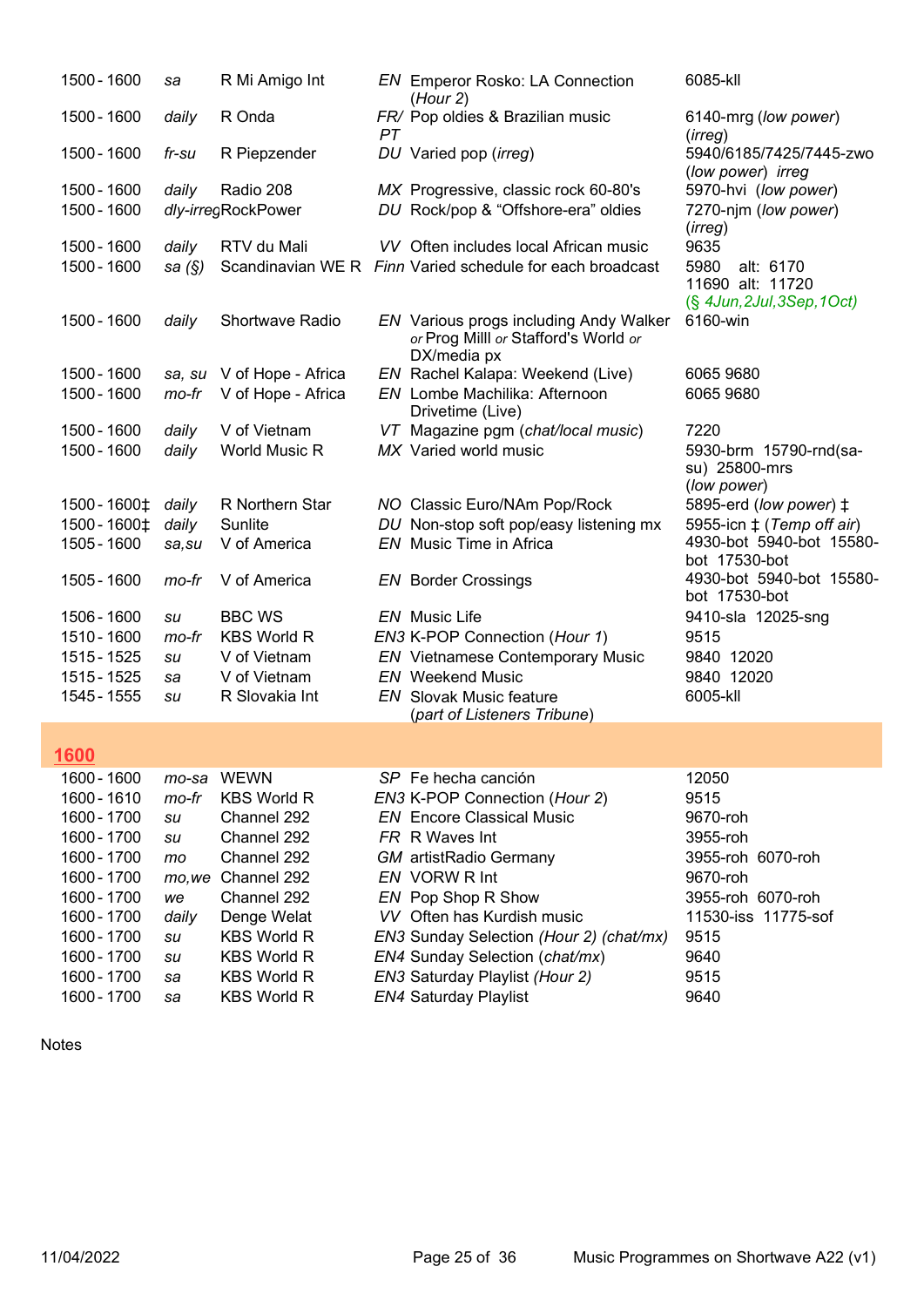| 1600 - 1700            | su        | PBS Xizang         |           | EN Holy Tibet: Music Shangri La                                                               | 4905 4920 6025 6110<br>6130 6200 7255 7385   |
|------------------------|-----------|--------------------|-----------|-----------------------------------------------------------------------------------------------|----------------------------------------------|
| 1600 - 1700            | daily     | R (Jong) Europe    |           | DU Pop and oldies                                                                             | 6175-aar (low power)<br>(irreg)              |
| 1600 - 1700            | daily     | R Farda            |           | FS ME mx (some West mx & talk)                                                                | 5860-kwt 12005-wof                           |
| 1600 - 1700            | daily     | R Guinee           |           | FR Often includes local African music                                                         | 9650 ( <i>irreg?</i> )                       |
| 1600 - 1700            | su        | R Mi Amigo Int     |           | FR Bruno Hantson: Retro Hit Box                                                               | 6085-kll                                     |
| 1600 - 1700            | mo-th     | R Mi Amigo Int     |           | MX Golden Era of Offshore Radio                                                               | 6085-kll                                     |
| 1600 - 1700            | fr        | R Mi Amigo Int     | <b>FR</b> | EN/ Bruno Hantson: Soul Box                                                                   | 6085-kll                                     |
| 1600 - 1700            | sa        | R Mi Amigo Int     | <b>FR</b> | EN/ Bruno Hantson: Soul Box                                                                   | 6085-kll                                     |
| 1600 - 1700            | daily     | R Onda             | PT        | FR/ Pop oldies & Brazilian music                                                              | 6140-mrg (low power)<br>(irreg)              |
| 1600 - 1700            | fr-su     | R Piepzender       |           | DU Varied pop (irreg)                                                                         | 5940/6185/7425/7445-zwo<br>(low power) irreg |
| 1600 - 1700            | daily     | Radio 208          |           | MX Progressive, classic rock 60-80's                                                          | 5970-hvi (low power)                         |
| 1600 - 1700            |           | dly-irregRockPower |           | DU Rock/pop & "Offshore-era" oldies                                                           | 7270-njm (low power)<br>( <i>irreg</i> )     |
| 1600 - 1700            | daily     | RTV du Mali        |           | VV Often includes local African music                                                         | 9635                                         |
| 1600 - 1700            | sa $(\S)$ |                    |           | Scandinavian WE R Finn Varied schedule for each broadcast                                     | 5980<br>alt: 6170                            |
|                        |           |                    |           |                                                                                               | 11690 alt: 11720                             |
|                        |           |                    |           |                                                                                               | $(S$ 4Jun, 2Jul, 3Sep, 1Oct)                 |
| 1600 - 1700            | daily     | Shortwave Radio    |           | EN Various progs including Andy Walker<br>or Prog Milll or Stafford's World or<br>DX/media px | 3975-win 6160-win                            |
| 1600 - 1700            | sa, su    | V of Hope - Africa |           | EN Rachel Kalapa: Weekend (Live)                                                              | 4965 6065                                    |
| 1600 - 1700            | mo-fr     | V of Hope - Africa |           | EN Lombe Machilika: Afternoon                                                                 | 4965 6065                                    |
|                        |           |                    |           | Drivetime (Live)                                                                              |                                              |
| 1600 - 1700            | daily     | V of Türkiye (TSR) |           | TU Often has Turkish music                                                                    | 5960 9460                                    |
| 1600 - 1700            | daily     | World Music R      |           | MX Varied world music                                                                         | 5930-brm 15790-rnd(sa-                       |
|                        |           |                    |           |                                                                                               | su) 25800-mrs                                |
|                        |           |                    |           |                                                                                               | (low power)                                  |
| 1600 - 1700 $\ddagger$ | daily     | R Northern Star    |           | NO Classic Euro/NAm Pop/Rock                                                                  | 5895-erd (low power) ‡                       |
| 1600 - 1700 ±          | daily     | Sunlite            |           | DU Non-stop soft pop/easy listening mx                                                        | 5955-icn $\pm$ (Temp off air)                |
| 1600 - 1700 v          | mo-fr     | ERT V of Greece    |           | GK Often varied Greek mx                                                                      | 9420 (-31May?)                               |
| 1610 - 1659            | sa        | <b>KBS World R</b> |           | KO Kim Hyung Joong's Music World                                                              | 7275 9740                                    |
| 1615 - 1625            | su        | V of Vietnam       |           | <b>EN</b> Vietnamese Contemporary Music                                                       | 7220 9730 11885                              |
| 1615 - 1625            | sa        | V of Vietnam       |           | <b>EN</b> Weekend Music                                                                       | 7220 9730 11885                              |
| 1630 - 1645            | su        | R Romania Int      |           | $FR$ Programme musical – jazz                                                                 | 9500 11975                                   |
| 1630 - 1645            | mo        | R Romania Int      |           | FR Les tubes du moment                                                                        | 9500 11975                                   |
| 1630 - 1645            | tu        | R Romania Int      |           | FR Musique traditionnelle roumaine                                                            | 9500 11975                                   |
| 1630 - 1645            | we        | R Romania Int      |           | FR Musique classique roumaine                                                                 | 9500 11975                                   |
| 1630 - 1645            | fr        | R Romania Int      |           | FR Programme musical                                                                          | 9500 11975                                   |
| 1630 - 1645            | sa        | R Romania Int      |           | FR Musique traditionnelle roumaine                                                            | 9500 11975                                   |
| 1630 - 1650            | sa, su    | V of America       |           | EN Nightline Africa - Music from Africa                                                       | 4930-bot 5940-bot 15580-<br>bot              |
| 1630 - 1659            | we        | <b>KBS World R</b> |           | KO All right - Our Song                                                                       | 7275 9740                                    |
| 1630 - 1700            | daily     | All India R        |           | VV Mostly mx (plus nx commentary)                                                             | 9620 (Farsi)                                 |
| 1630 - 1700            | su        | R France Int       |           | FR L'épopée des musiques noires                                                               | 3965 (drm)                                   |

```
Notes
```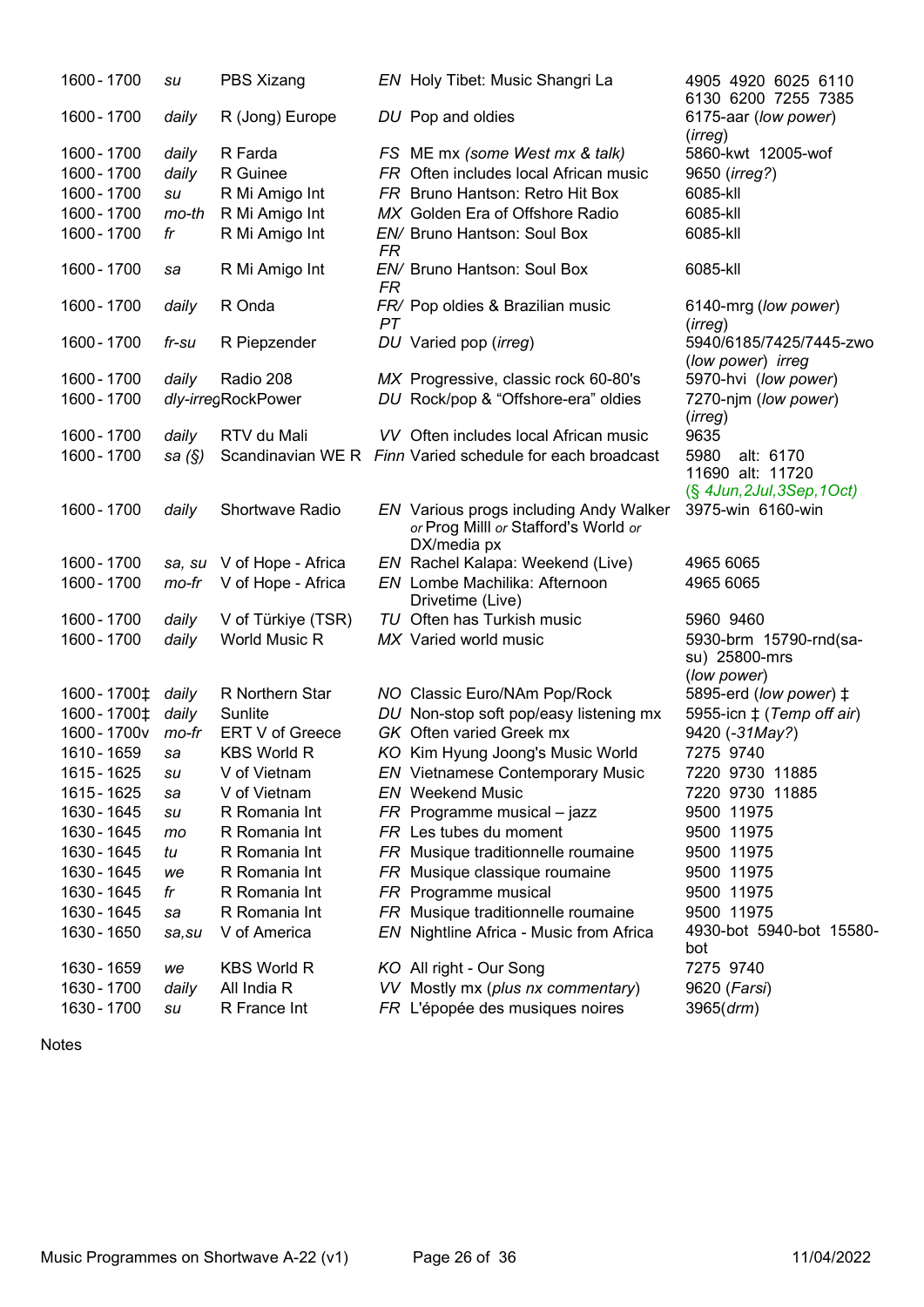| 1630 - 1700  | daily    | <b>SLBC City FM</b>  |     | S/ Mostly Sri Lankan mx                                                                              | 11750 (irreg)                                                  |
|--------------|----------|----------------------|-----|------------------------------------------------------------------------------------------------------|----------------------------------------------------------------|
| 1630 - 1700  | sa       | <b>WWCR</b>          |     | <b>EN</b> Martha Garvin: Musical Memories                                                            | 12160-wcr                                                      |
| 1635 - 1659  | mo       | R Taiwan Int         |     | EN Jukebox Republic                                                                                  | 6100                                                           |
| 1635 - 1659  | we       | R Taiwan Int         |     | <b>EN</b> Behind the Beats                                                                           | 6100                                                           |
| 1640 - 1700  | daily    | V of Türkiye         |     | EN Music (& short feature pgms)                                                                      | 11660                                                          |
| 1640 - 1700  | daily    | V of Türkiye         |     | SP Music (& short feature pgms)                                                                      | 11930                                                          |
|              |          |                      |     |                                                                                                      |                                                                |
| <u>1700</u>  |          |                      |     |                                                                                                      |                                                                |
| 1700 - 1720  | daily    | V of Türkiye         |     | EN Music (& short feature pgms)                                                                      | 11660                                                          |
| 1700 - 1720  | daily    | V of Türkiye         |     | SP Music (& short feature pgms)                                                                      | 11930                                                          |
| 1700 - 1730  | daily    | All India R          |     | VV Mostly mx (plus nx commentary)                                                                    | 9620 (Farsi)                                                   |
| 1700 - 1730  | sa       | <b>WWCR</b>          |     | EN Talking Machine Show (early records)                                                              | 12160-wcr                                                      |
| 1700 - 1800  | su(S)    | Channel 292          |     | GM R Klein Paris (3rd su) (irreg)                                                                    | 3955-roh (§ 17Apr)                                             |
| 1700 - 1800  | mo       | Channel 292          |     | GM R Ohne Namen: Jetzt geht's los!<br>(Here We Go!) (Pre-war German big-<br>band $&$ jazz $mx)$      | 3955-roh                                                       |
| 1700 - 1800  | fr       | Channel 292          |     | EN Bobs 60s Splash                                                                                   | 3955-roh 6070-roh<br>9670-roh                                  |
| 1700 - 1800  | sa $(S)$ | Channel 292          |     | GM R Sylvia (Hour 1) (1 <sup>st</sup> sa)                                                            | 3955-roh 6070-roh<br>(§ 7May, 4Jun, 2Jul,<br>6Aug, 3Sep, 1Oct) |
| 1700 - 1800  | daily    | Denge Welat          |     | VV Often has Kurdish music                                                                           | 5935-sof 11530-kch                                             |
| 1700 - 1800  | daily    | R (Jong) Europe      |     | DU Pop and oldies                                                                                    | 6175-aar (low power)                                           |
|              |          |                      |     |                                                                                                      | (irreg)                                                        |
| 1700 - 1800  | daily    | R Farda              |     | FS ME mx (some West mx & talk)                                                                       | 5860-kwt 12005-wof                                             |
| 1700 - 1800  | daily    | R Guinee             |     | FR Often includes local African music                                                                | 9650 ( <i>irreg?</i> )                                         |
| 1700 - 1800  | daily    | R Onda               |     | FR/ Pop oldies & Brazilian music                                                                     | 6140-mrg (low power)                                           |
|              |          |                      | PT  |                                                                                                      | (irreg)                                                        |
| 1700 - 1800  | fr-su    | R Piepzender         |     | DU Varied pop (irreg)                                                                                | 5940/6185/7425/7445-zwo<br>(low power) irreg                   |
| 1700 - 1800  | daily    | Radio 208            |     | MX Progressive, classic rock 60-80's                                                                 | 5970-hvi (low power)                                           |
| 1700 - 1800  |          | dly-irregRockPower   |     | DU Rock/pop & "Offshore-era" oldies                                                                  | 7270-njm (low power)                                           |
|              |          |                      |     |                                                                                                      | (irreg)                                                        |
| 1700 - 1800  | daily    | RTV du Mali          |     | VV Often includes local African music                                                                | 9635                                                           |
| 1700 - 1800  | sa (§)   |                      |     | Scandinavian WE R Finn Varied schedule for each broadcast                                            | 5980<br>alt: 6170                                              |
|              |          |                      |     |                                                                                                      | 11690 alt: 11720                                               |
| 1700 - 1800  | daily    | Shortwave Radio      |     | <b>EN</b> Various progs including Andy Walker<br>or Prog Milll or Stafford's World or<br>DX/media px | (§ 4Jun, 2Jul, 3Sep, 1Oct)<br>3975-win 6160-win                |
| 1700 - 1800  | daily    | <b>SLBC City FM</b>  |     | S/ Mostly Sri Lankan mx                                                                              | 11750 ( <i>irreg</i> )                                         |
| 1700 - 1800  | su       | V of Hope - Africa   |     | EN Pat Conrad: Swing Shift                                                                           | 4965 6065                                                      |
| 1700 - 1800  | sa       | V of Hope - Africa   |     | <b>EN</b> Pat Conrad: Jazz Session                                                                   | 4965 6065                                                      |
| 1700 - 1800  | daily    | V of Türkiye (TSR)   |     | TU Often has Turkish music                                                                           | 5960 9460                                                      |
| 1700 - 1800  | daily    | V of Vietnam         | VT. | Magazine pgm (chat/local music)                                                                      | 9730 11885                                                     |
| 1700 - 1800  | daily    | <b>World Music R</b> |     | MX Varied world music                                                                                | 5930-brm 15790-rnd(sa-                                         |
|              |          |                      |     |                                                                                                      | su) 25800-mrs                                                  |
|              |          |                      |     |                                                                                                      | (low power)                                                    |
| 1700 - 1800‡ | daily    | R Northern Star      |     | NO Classic Euro/NAm Pop/Rock                                                                         | 5895-erd (low power) ‡                                         |
| 1705 - 1800  | su       | R Romania Int        |     | RO Music 100%                                                                                        | 9500 11975                                                     |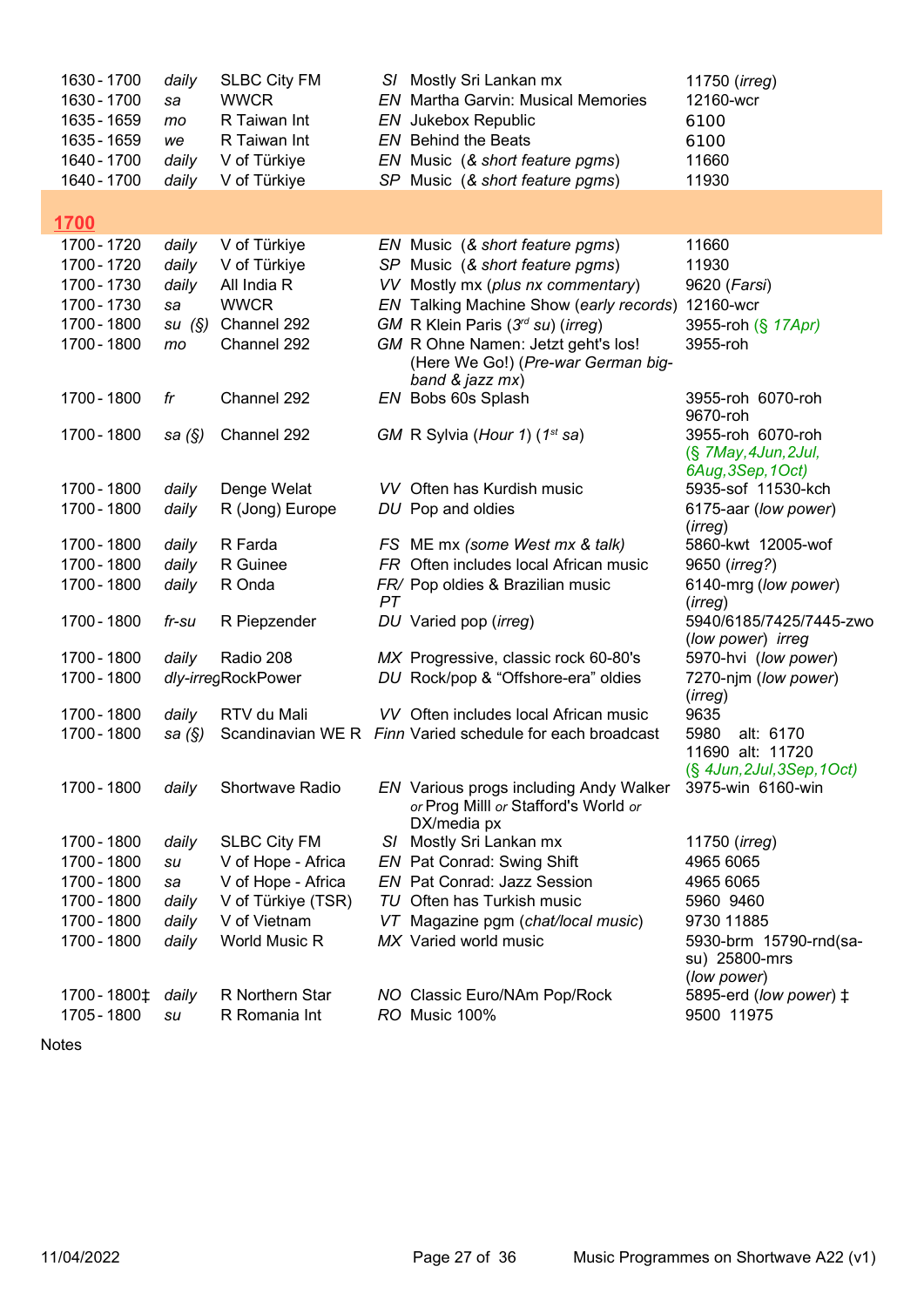| 1705 - 1800<br>1707 - 1757<br>1710 - 1759<br>1713-1720v<br>1730 - 1740<br>1730 - 1740<br>1730 - 1740<br>1730 - 1740<br>1730 - 1740<br>1730 - 1740<br>1730 - 1759<br>1730 - 1800<br>1730 - 1800<br>1740 - 1800<br>1740 - 1800<br>1745 - 1753v<br>1752 - 1756 | sa<br>su-fr<br>sa<br>daily<br>su<br>mo<br>tu,fr<br>we<br>th<br>sa<br>we<br>daily<br>su<br>daily<br>daily<br>daily<br>daily | R Romania Int<br>NHK R Japan<br><b>KBS World R</b><br>R Bulgaria<br>R Romania Int<br>R Romania Int<br>R Romania Int<br>R Romania Int<br>R Romania Int<br>R Romania Int<br><b>KBS World R</b><br>All India R<br><b>CGTN R</b><br>(China R Int)<br>V of Türkiye<br>V of Türkiye<br>R Bulgaria<br>R Romania Int |     | RO As We Like! (Hour 1) (Club/party)<br>JJ Often varied Western or Japanese<br>modern & vintage mx<br>KO Kim Hyung Joong's Music World<br>GM Lied des Tages (Song of the day)<br><b>EN</b> Music Time<br>EN Your Music (Pop)<br>EN Truly Romanian (Trad/folk mx)<br>EN Music of Romania (Trad/folk mx)<br>EN Music Highlights (Classical mx)<br>EN All That Jazz<br>KO All right - Our Song<br>AA Mostly mx (plus nx commentary)<br><b>EN</b> Music Talks<br>FR Music (& short feature pgms)<br>GM Music (& short feature pgms)<br>EN Song of the day<br>EN Simply Folk (A traditional folk song) | 9500 11975<br>7375-yam 9780-iss 11945-<br><b>iss</b><br>9515<br>3985-kll<br>9760(drm) 11850<br>9760(drm) 11850<br>9760(drm) 11850<br>9760(drm) 11850<br>9760(drm) 11850<br>9760(drm) 11850<br>9515<br>9620 (Arabic)<br>6060 6140 6165 6175<br>7235 7330 7410 7420<br>9570 9880 12015 13760<br>7360<br>9840<br>3985-kll<br>9760(drm) 11850 |
|-------------------------------------------------------------------------------------------------------------------------------------------------------------------------------------------------------------------------------------------------------------|----------------------------------------------------------------------------------------------------------------------------|--------------------------------------------------------------------------------------------------------------------------------------------------------------------------------------------------------------------------------------------------------------------------------------------------------------|-----|---------------------------------------------------------------------------------------------------------------------------------------------------------------------------------------------------------------------------------------------------------------------------------------------------------------------------------------------------------------------------------------------------------------------------------------------------------------------------------------------------------------------------------------------------------------------------------------------------|-------------------------------------------------------------------------------------------------------------------------------------------------------------------------------------------------------------------------------------------------------------------------------------------------------------------------------------------|
| 1800                                                                                                                                                                                                                                                        |                                                                                                                            |                                                                                                                                                                                                                                                                                                              |     |                                                                                                                                                                                                                                                                                                                                                                                                                                                                                                                                                                                                   |                                                                                                                                                                                                                                                                                                                                           |
| 1800 - 1820<br>1800 - 1820<br>1800 - 1830<br>1800 - 1830<br>1800 - 1857<br>1800 - 1900<br>1800 - 1900<br>1800 - 1900                                                                                                                                        | daily<br>daily<br>daily<br>daily<br>su<br>daily<br>daily<br>sa (§)                                                         | V of Türkiye<br>V of Türkiye<br>R Thailand WS<br><b>SLBC City FM</b><br><b>KBS World R</b><br>All India R<br>Channel 292<br>Channel 292                                                                                                                                                                      | SI. | FR Music (& short feature pgms)<br>GM Music (& short feature pgms)<br>Thai Mostly Thai music<br>Mostly Sri Lankan mx<br>SP Melodías de Corea<br>AA Mostly mx (plus nx commentary)<br>GM DARC (DX px includes mx)<br>EN Texas R Shortwave $(3rd$ sa)<br>16 Apr: Jerry Jeff Walker<br>21 May: 2022 Conroe Crossroads<br>Music Festival - Week 2<br>18 Jun: Texas Reggae<br>16 July: 2022 Rodeo Houston<br>20 Aug: 2022 Viva Big Bend<br><b>Music Festival</b><br>17 Sep: Texas Love Songs<br>15 Oct: Austin City Limits Music<br>Festival 2022 - Week 3                                             | 7360<br>9840<br>9920<br>11750 ( <i>irreg</i> )<br>9740<br>9620 (Arabic)<br>3955-roh<br>3955-roh<br>(§ 16 Apr, 21 May,<br>18 June, 16 July,<br>20 Aug, 17 Sept, 15 Oct)                                                                                                                                                                    |
| 1800 - 1900<br>1800 - 1900<br>1800 - 1900<br>1800 - 1900                                                                                                                                                                                                    | sa $(\S)$<br>daily<br>fr $(S)$<br>daily                                                                                    | Channel 292<br>Denge Welat<br><b>IRRS</b><br>R (Jong) Europe                                                                                                                                                                                                                                                 |     | GM R Sylvia (Hour 2) (1 <sup>st</sup> sa)<br>VV Often has Kurdish music<br>EN Radio City $(3^{rd} Fri)$<br>DU Pop and oldies                                                                                                                                                                                                                                                                                                                                                                                                                                                                      | 3955-roh 6070-roh<br>(§ 7May, 4Jun, 2Jul,<br>6Aug, 3Sep, 1Oct)<br>5935-sof 9525-iss<br>7290 (or irreg: 2nd/4thfri)<br>6175-aar (low power)                                                                                                                                                                                                |
| 1800 - 1900<br>1800 - 1900                                                                                                                                                                                                                                  | daily<br>daily                                                                                                             | R Farda<br>R Guinee                                                                                                                                                                                                                                                                                          |     | FS ME mx (some West mx & talk)<br>FR Often includes local African music                                                                                                                                                                                                                                                                                                                                                                                                                                                                                                                           | (irreg)<br>5860-kwt<br>9650 (irreg?)                                                                                                                                                                                                                                                                                                      |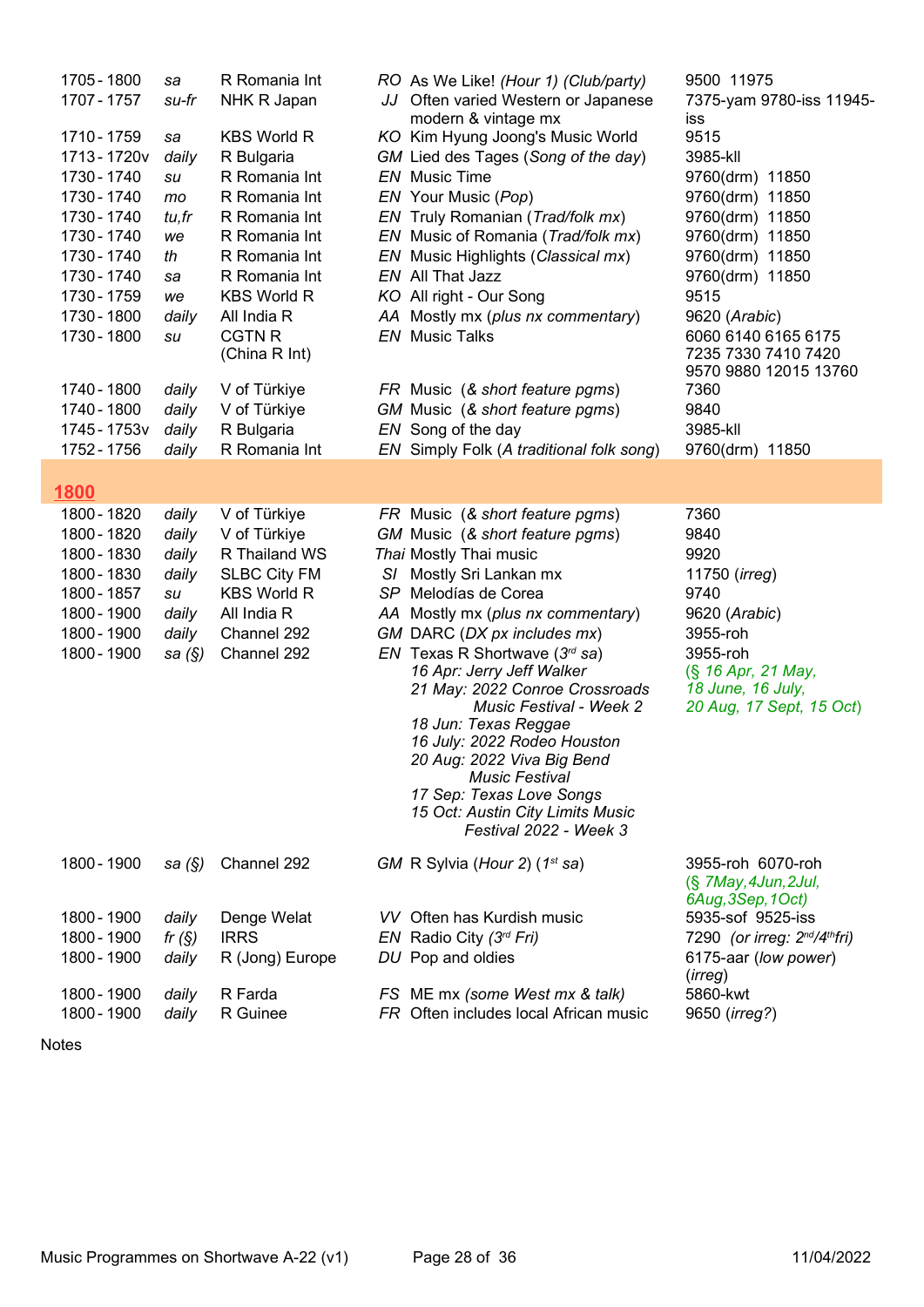| 1800 - 1900                | su        | R Marti                         |    | SP Interferencia                                                                              | 11860-grv 11930-grv<br>13605-grv                       |
|----------------------------|-----------|---------------------------------|----|-----------------------------------------------------------------------------------------------|--------------------------------------------------------|
| 1800 - 1900                | sa        | R Marti                         |    | SP Interferencia                                                                              | 11860-grv 11930-grv<br>13605-grv                       |
| 1800 - 1900                | daily     | R Onda                          | PT | FR/ Pop oldies & Brazilian music                                                              | 6140-mrg (low power)<br>(irreg)                        |
| 1800 - 1900                | fr-su     | R Piepzender                    |    | DU Varied pop (irreg)                                                                         | 5940/6185/7425/7445-zwo<br>(low power) irreg           |
| 1800 - 1900<br>1800 - 1900 | su<br>sa  | R Romania Int<br>R Romania Int  |    | RO Zi-le D-Alead-Ale Noastre (Folk mx)<br>RO As We Like! (Hour 2) (Club/party)                | 9500 11975<br>9500 11975                               |
| 1800 - 1900<br>1800 - 1900 | daily     | Radio 208<br>dly-irregRockPower |    | MX Progressive, classic rock 60-80's<br>DU Rock/pop & "Offshore-era" oldies                   | 5970-hvi (low power)<br>7270-njm (low power)           |
|                            |           |                                 |    |                                                                                               | (irreg)                                                |
| 1800 - 1900                | daily     | RTV du Mali                     |    | VV Often includes local African music                                                         | 5995                                                   |
| 1800 - 1900                | daily     | Saudi Radio Int                 |    | IN/ Mostly Arabic music                                                                       | 9675                                                   |
| 1800 - 1900                |           |                                 | TU |                                                                                               | (Indonesian or Turkish)                                |
|                            | sa $(\S)$ |                                 |    | Scandinavian WE R Finn Varied schedule for each broadcast                                     | 5980<br>alt: 6170<br>11690 alt: 11720                  |
|                            |           |                                 |    |                                                                                               | (§ 4Jun, 2Jul, 3Sep, 1Oct)                             |
| 1800 - 1900                | daily     | Shortwave Radio                 |    | EN Various progs including Andy Walker<br>or Prog Milll or Stafford's World or<br>DX/media px | 3975-win 6160-win                                      |
| 1800 - 1900                | daily     | V of Türkiye (TSR)              |    | TU Often has Turkish music                                                                    | 5960 9460                                              |
| 1800 - 1900                | daily     | <b>World Music R</b>            |    | MX Varied world music                                                                         | 5930-brm 15790-rnd(sa-<br>su) 25800-mrs<br>(low power) |
| 1800 - 1900‡               | daily     | R Northern Star                 |    | NO Classic Euro/NAm Pop/Rock                                                                  | 5895-erd (low power) ‡                                 |
| 1807 - 1857                | su-fr     | NHK R Japan                     |    | JJ Often varied Western or Japanese                                                           | 7375-yam 9780-iss 11945-                               |
|                            |           |                                 |    | modern & vintage mx                                                                           | iss                                                    |
| 1825 - 1840                | su        | R Romania Int                   |    | <b>GM</b> Jazz Universe                                                                       | 7245(drm) 9570                                         |
| 1825 - 1840                | tu        | R Romania Int                   |    | GM Aus den Konzertsälen (From The<br>Concert Halls)                                           | 7245(drm) 9570                                         |
| 1825 - 1840                | we, th    | R Romania Int                   |    | GM Volksmusik aus Rumänien (Folk<br>music)                                                    | 7245(drm) 9570                                         |
| 1825 - 1840                | fr        | R Romania Int                   |    | <b>GM</b> Jazz Universe                                                                       | 7245(drm) 9570                                         |
| 1825 - 1840                | sa        | R Romania Int                   |    | GM Hits der rumänischen Popmusik                                                              | 7245(drm) 9570                                         |
| 1825 - 1900                | daily     | Bangladesh Betar                |    | EN Local & western mx (varying time)                                                          | 4750<br>4930-bot 6080-bot 15580-                       |
| 1830 - 1850                | sa, su    | V of America                    |    | <b>EN</b> Nightline Africa - Music from Africa                                                | bot                                                    |
| 1830 - 1900                | tu        | <b>IRRS</b>                     |    | EN Sounds Irish (Irish folk music)                                                            | 7290                                                   |
| 1830 - 1900                | sa        | <b>IRRS</b>                     |    | <b>EN</b> 16 Gwendoline Street                                                                | 7290                                                   |
| 1840 - 1900                | daily     | V of Türkiye                    |    | EN Music (& short feature pgms)                                                               | 5945                                                   |
| 1900                       |           |                                 |    |                                                                                               |                                                        |
| 1900 - 1920                | daily     | V of Türkiye                    |    | EN Music (& short feature pgms)                                                               | 5945                                                   |
| 1900 - 1930                | daily     | All India R                     |    | AA Mostly mx (plus nx commentary)                                                             | 9620 (Arabic)                                          |
| 1900 - 1930                | su        | R Prague Int                    |    | <b>EN</b> Sunday Music Show                                                                   | 15770-rmi                                              |
| 1900 - 1957                | su        | <b>KBS World R</b>              |    | FR Top 10                                                                                     | 6145-wof                                               |
| 1900 - 2000                | su(S)     | Channel 292                     |    | GM R PowerRumpel (2 <sup>nd</sup> su)                                                         | 3955-roh (§ 8May, 12Jun,<br>10Jul, 14Aug, 11Sep, 9Oct) |

```
Notes
```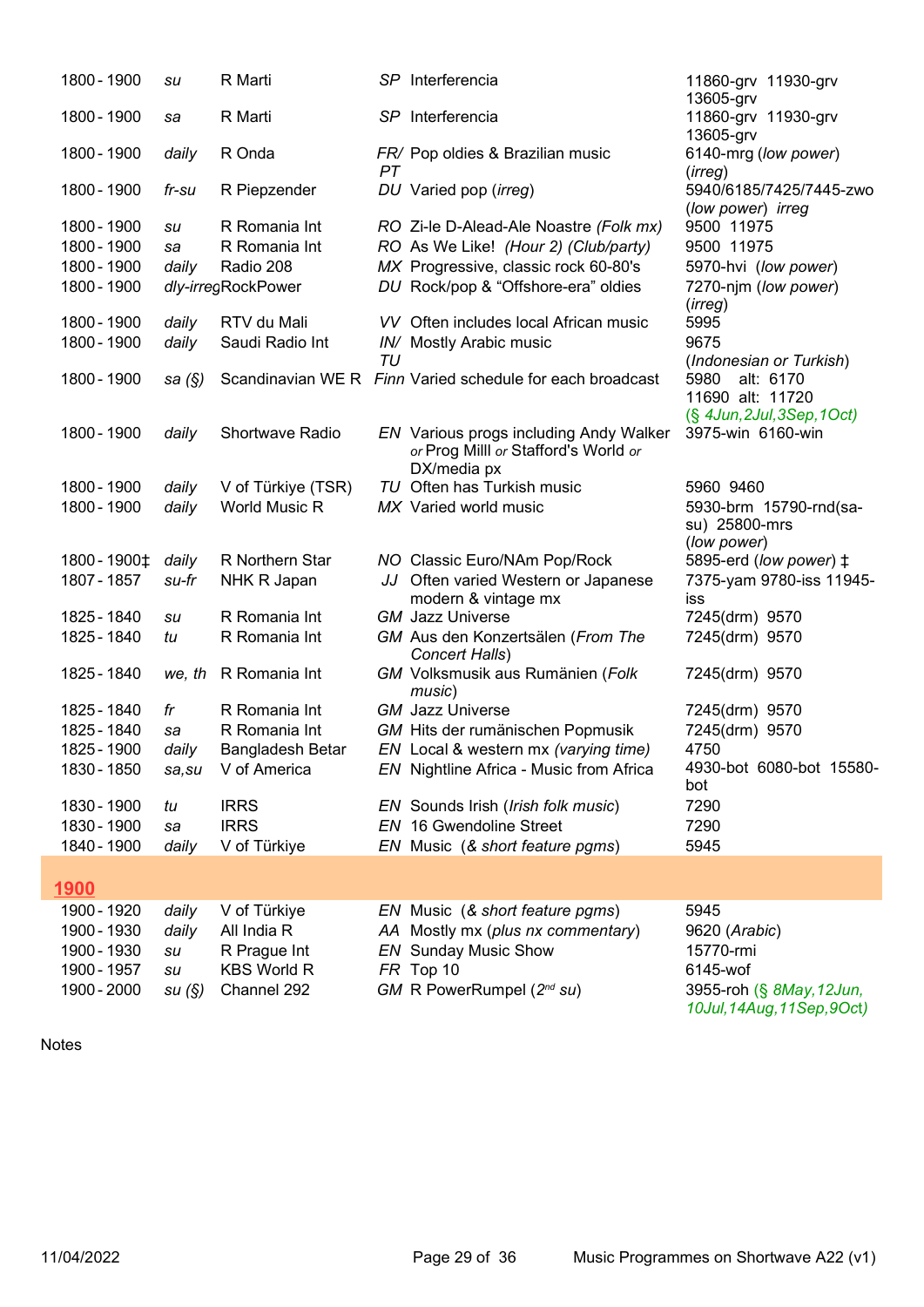| 1900 - 2000  |           | 18Apr Channel 292         |    | FR R Waves Int                                            | 3955-roh (§ 18Apr only)                                  |
|--------------|-----------|---------------------------|----|-----------------------------------------------------------|----------------------------------------------------------|
| 1900 - 2000  | fr        | Channel 292               |    | <b>EN</b> Encore Classical Music                          | 6070-roh                                                 |
| 1900 - 2000  | fr $(S)$  | Channel 292               |    | GM R PowerRumpel $(3rd$ [or2 <sup>nd</sup> ] fr)          | 3955-roh (§15Apr,<br>20May, 17Jun, 15Jul,                |
| 1900 - 2000  | sa $(\S)$ | Channel 292               |    | GM R Sylvia (Hour 3) (1st sa)                             | 19Aug, 16Sep, 21Oct)<br>6070-roh<br>(§ 7May, 4Jun, 2Jul, |
|              |           |                           |    |                                                           | 6Aug, 3Sep, 1Oct)                                        |
| 1900 - 2000  | daily     | Denge Welat               |    | VV Often has Kurdish music                                | 5935-sof 9525-iss                                        |
| 1900 - 2000  | daily     | R (Jong) Europe           |    | DU Pop and oldies                                         | 6175-aar (low power)                                     |
| 1900 - 2000  | mo-fr     | R Brasil Central          |    | PO Terra Brasil (Brazilian mx)                            | (irreg)<br>11815                                         |
| 1900 - 2000  | daily     | R Farda                   |    | FS ME mx (some West mx & talk)                            | 5860-kwt                                                 |
| 1900 - 2000  | daily     | R Guinee                  |    | FR Often includes local African music                     | 9650 ( <i>irreg?</i> )                                   |
| 1900 - 2000  | daily     | R Onda                    |    | FR/ Pop oldies & Brazilian music                          | 6140-mrg (low power)                                     |
|              |           |                           | PT |                                                           | (irreg)                                                  |
| 1900 - 2000  | fr-su     | R Piepzender              |    | DU Varied pop (irreg)                                     | 5940/6185/7425/7445-zwo                                  |
|              |           |                           |    |                                                           | (low power) irreg                                        |
| 1900 - 2000  | daily     | Radio 208                 |    | MX Progressive, classic rock 60-80's                      | 5970-hvi (low power)                                     |
| 1900 - 2000  |           | dly-irregRockPower        |    | DU Rock/pop & "Offshore-era" oldies                       | 7270-njm (low power)                                     |
| 1900 - 2000  | daily     | RTV du Mali               |    | VV Often includes local African music                     | (irreg)<br>5995                                          |
| 1900 - 2000  | daily     | Saudi Radio Int           |    | IN/ Mostly Arabic music                                   | 9675                                                     |
|              |           |                           | ΤU |                                                           | (Indonesian or Turkish)                                  |
| 1900 - 2000  | sa $(\S)$ |                           |    | Scandinavian WE R Finn Varied schedule for each broadcast | alt: 6170<br>5980                                        |
|              |           |                           |    |                                                           | 11690 alt: 11720                                         |
|              |           |                           |    |                                                           | $(\S$ 4Jun, 2Jul, 3Sep, 1Oct)                            |
| 1900 - 2000  | daily     | Shortwave Radio           |    | <b>EN</b> Various progs including Andy Walker             | 3975-win 6160-win                                        |
|              |           |                           |    | or Prog Milll or Stafford's World or                      |                                                          |
| 1900 - 2000  | su        | V of America              |    | DX/media px<br>FR Soul USA                                | 6180-sao 9490-bot(-1930)                                 |
|              |           |                           |    |                                                           | 9490-kwt(1930-) 17530-                                   |
|              |           |                           |    |                                                           | grv                                                      |
| 1900 - 2000  | daily     | V of America              |    | <b>KU</b> Mostly Kurdish music                            | 6170-bib 7225-bib 9820-                                  |
|              |           |                           |    |                                                           | udo                                                      |
| 1900 - 2000  |           | sa, su V of Hope - Africa |    | EN Scott Martin: Song in the Night                        | 4965 6065                                                |
| 1900 - 2000  |           | mo-fr V of Hope - Africa  |    | EN Stephen Mdoma: Late Night (Live)                       | 4965 6065                                                |
| 1900 - 2000  | daily     | V of Türkiye (TSR)        |    | TU Often has Turkish music                                | 5960 9460                                                |
| 1900 - 2000  | tu        | <b>WBCQ</b>               |    | EN Pirate Joe Extravaganzo                                | 7490-bcq                                                 |
| 1900 - 2000  | daily     | World Music R             |    | MX Varied world music                                     | 5930-brm 15790-rnd(sa-                                   |
|              |           |                           |    |                                                           | su) 25800-mrs<br>(low power)                             |
| 1900 - 2000‡ | daily     | R Northern Star           |    | NO Classic Euro/NAm Pop/Rock                              | 5895-erd (low power) ‡                                   |
| 1907 - 1957  | su-fr     | NHK R Japan               |    | JJ Often varied Western or Japanese                       | 11625-yam 15130-iss                                      |
|              |           |                           |    | modern & vintage mx                                       |                                                          |
| 1910 - 1957  | sa        | <b>KBS World R</b>        |    | FR Musique coréenne                                       | 6145-wof                                                 |
| 1915 - 1925  | sa        | R Romania Int             |    | SP Top Musical (pop)                                      | 9610 11850                                               |
| 1915 - 1925  | su        | V of Vietnam              |    | <b>EN</b> Vietnamese Contemporary Music                   | 9730 11885                                               |
| 1915 - 1925  | sa        | V of Vietnam              |    | <b>EN</b> Weekend Music                                   | 9730 11885                                               |
| 1920 - 1930  | th        | R Romania Int             |    | SP Programa musical                                       | 9610 11850                                               |
| 1930 - 1940  | tu        | R Romania Int             |    | SP Programa musical folclórico (Folk mx) 9610 11850       |                                                          |

```
Notes
```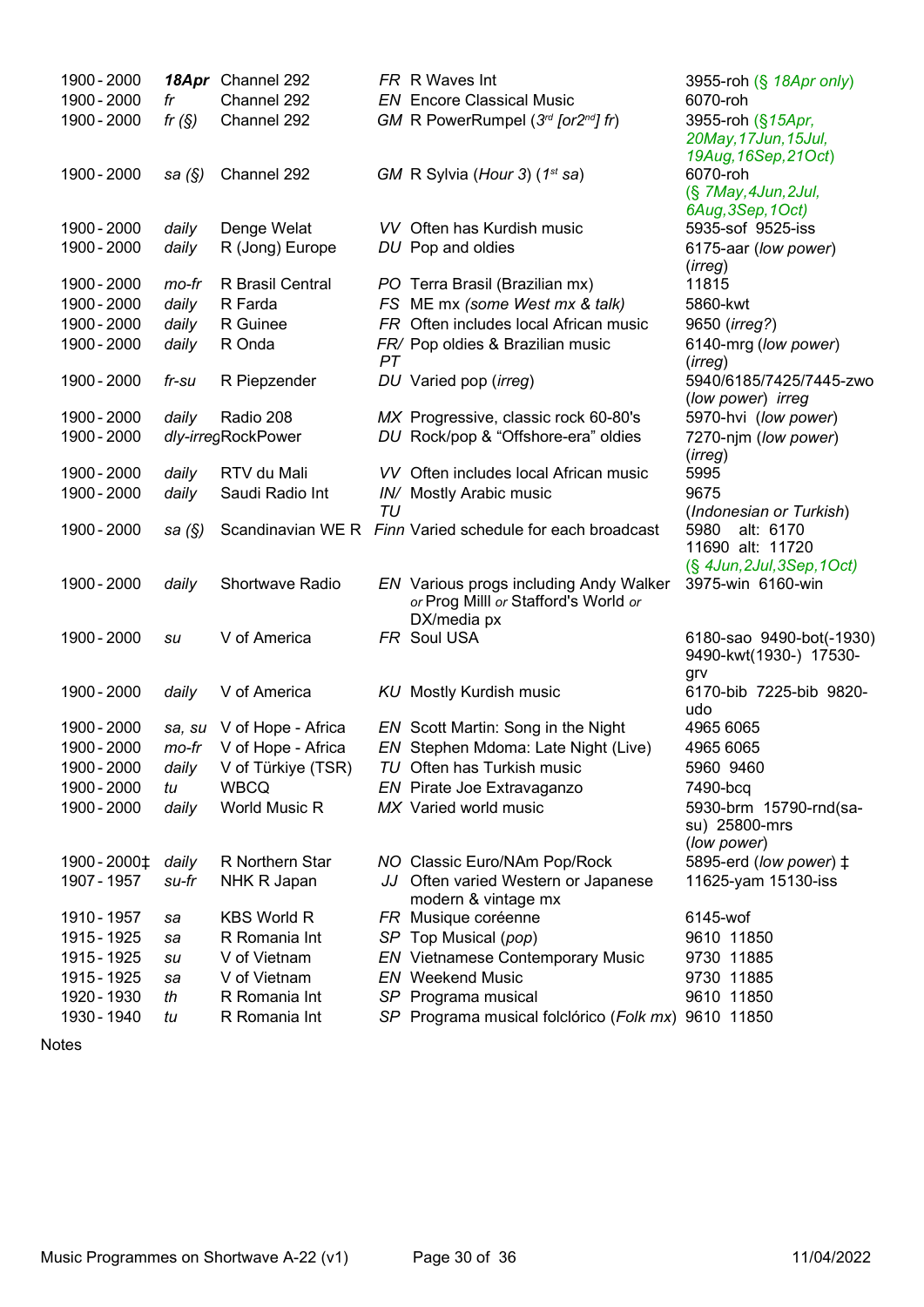| 1930 - 1940<br>R Romania Int<br>9610 11850<br>Música folclórica rumana (Folk mx)<br>fr<br>SP<br>1930 - 2000<br>All India R<br>FF Mostly Indian classical mx (plus a nx<br>9620(drm-Ch.1)<br>daily<br>(irreg in standard<br>bulletin)<br>AM instead of DRM)<br>1930 - 2000<br>All India R<br>Hindustani & Carnatic classical mx<br>9620(drm-Ch.2)<br>daily<br>HI.<br>(irreg – only when in DRM,<br>not in AM)<br>1930 - 2000<br>sa, su R Marti<br>SP Arte Express (Art, culture, music)<br>11860-grv 11930-grv<br>13605-grv |  |
|----------------------------------------------------------------------------------------------------------------------------------------------------------------------------------------------------------------------------------------------------------------------------------------------------------------------------------------------------------------------------------------------------------------------------------------------------------------------------------------------------------------------------|--|
|                                                                                                                                                                                                                                                                                                                                                                                                                                                                                                                            |  |
|                                                                                                                                                                                                                                                                                                                                                                                                                                                                                                                            |  |
|                                                                                                                                                                                                                                                                                                                                                                                                                                                                                                                            |  |
|                                                                                                                                                                                                                                                                                                                                                                                                                                                                                                                            |  |
|                                                                                                                                                                                                                                                                                                                                                                                                                                                                                                                            |  |
|                                                                                                                                                                                                                                                                                                                                                                                                                                                                                                                            |  |
|                                                                                                                                                                                                                                                                                                                                                                                                                                                                                                                            |  |
|                                                                                                                                                                                                                                                                                                                                                                                                                                                                                                                            |  |
| 4930-bot 6080-sao<br>1930 - 2000<br>EN VOA1: The Hits<br>V of America<br>sa, su                                                                                                                                                                                                                                                                                                                                                                                                                                            |  |
| 15580-bot                                                                                                                                                                                                                                                                                                                                                                                                                                                                                                                  |  |
| 1932 - 1957<br>15140<br>R Havana Cuba<br>EN The Jazz Place<br>sa                                                                                                                                                                                                                                                                                                                                                                                                                                                           |  |
| 1940 - 2000<br>V of Türkiye<br>9635 9880<br>daily<br>FR Music (& short feature pgms)                                                                                                                                                                                                                                                                                                                                                                                                                                       |  |
| <b>KBS World R</b><br>6145-wof<br>1945 - 1957<br>FR Aux sources de la musique coréenne<br>th                                                                                                                                                                                                                                                                                                                                                                                                                               |  |
|                                                                                                                                                                                                                                                                                                                                                                                                                                                                                                                            |  |
| 2000                                                                                                                                                                                                                                                                                                                                                                                                                                                                                                                       |  |
| 2000 - 2020<br>V of Türkiye<br>9635 9880<br>daily<br>FR Music (& short feature pgms)                                                                                                                                                                                                                                                                                                                                                                                                                                       |  |
| 2000 - 2030<br>All India R<br>FF Mostly Indian classical mx (plus a nx<br>9620(drm-Ch.1)<br>daily                                                                                                                                                                                                                                                                                                                                                                                                                          |  |
| bulletin)<br>(irreg in standard                                                                                                                                                                                                                                                                                                                                                                                                                                                                                            |  |
| AM instead of DRM)                                                                                                                                                                                                                                                                                                                                                                                                                                                                                                         |  |
| 2000 - 2030<br>All India R<br>Hindustani & Carnatic classical mx<br>9620(drm-Ch.2)<br>daily<br>HI.                                                                                                                                                                                                                                                                                                                                                                                                                         |  |
| (irreg - only when in DRM,                                                                                                                                                                                                                                                                                                                                                                                                                                                                                                 |  |
| not in AM)<br>2000 - 2030<br>V of America<br>FR RM Show: Du Blues au Jazz<br>6040-sao 9470-bot 9490-<br>su                                                                                                                                                                                                                                                                                                                                                                                                                 |  |
| kwt 11900-sao 17530-grv                                                                                                                                                                                                                                                                                                                                                                                                                                                                                                    |  |
| 2000 - 2030<br>6040-sao 9470-bot 9490-<br>V of America<br>FR RM Show: Le hit-parade americain<br>mo                                                                                                                                                                                                                                                                                                                                                                                                                        |  |
| kwt 11900-sao 17530-grv                                                                                                                                                                                                                                                                                                                                                                                                                                                                                                    |  |
| 2000 - 2030<br>V of America<br>FR RM Show: Antenna Libre<br>6040-sao 9470-bot 9490-<br>tu                                                                                                                                                                                                                                                                                                                                                                                                                                  |  |
| kwt 11900-sao 17530-grv                                                                                                                                                                                                                                                                                                                                                                                                                                                                                                    |  |
| 2000 - 2030<br>V of America<br>FR RM Show: Musique internationale<br>6040-sao 9470-bot 9490-<br>we                                                                                                                                                                                                                                                                                                                                                                                                                         |  |
| kwt 11900-sao 17530-grv<br>2000 - 2030<br>V of America<br>FR RM Show: African music Hit-Parade<br>6040-sao 9470-bot 9490-<br>th                                                                                                                                                                                                                                                                                                                                                                                            |  |
| kwt 11900-sao 17530-grv                                                                                                                                                                                                                                                                                                                                                                                                                                                                                                    |  |
| 2000 - 2030<br>V of America<br>6040-sao 9470-bot 9490-<br>FR RM Show: La Musique de la caraibe<br>fr                                                                                                                                                                                                                                                                                                                                                                                                                       |  |
| kwt 11900-sao 17530-grv                                                                                                                                                                                                                                                                                                                                                                                                                                                                                                    |  |
| 2000 - 2030<br>FR RM Show: R&B et Rock<br>V of America<br>6040-sao 9470-bot 9490-<br>sa                                                                                                                                                                                                                                                                                                                                                                                                                                    |  |
| kwt 11900-sao 17530-grv                                                                                                                                                                                                                                                                                                                                                                                                                                                                                                    |  |
| 2000 - 2056<br>V of Türkiye (TSR)<br>TU Often has Turkish music<br>5960 9460<br>daily                                                                                                                                                                                                                                                                                                                                                                                                                                      |  |
| 2000 - 2057<br><b>KBS World R</b><br>5950-iss<br>FR Top 10<br>su                                                                                                                                                                                                                                                                                                                                                                                                                                                           |  |
| 2000 - 2100<br>Channel 292<br>GM R Sylvia (Hour 4) (1st sa)<br>6070-roh<br>sa $(\S)$                                                                                                                                                                                                                                                                                                                                                                                                                                       |  |
| (§ 7May, 4Jun, 2Jul,<br>6Aug, 3Sep, 1Oct)                                                                                                                                                                                                                                                                                                                                                                                                                                                                                  |  |
| 2000 - 2100<br>Denge Welat<br>VV Often has Kurdish music<br>5935-sof 9525-iss<br>daily                                                                                                                                                                                                                                                                                                                                                                                                                                     |  |
| 2000 2100<br><b>KBS World R</b><br>GM MusikalischeReise-Charts von damals 3955-wof<br>su                                                                                                                                                                                                                                                                                                                                                                                                                                   |  |
| 2000 - 2100<br>daily<br>R (Jong) Europe<br>DU Pop and oldies<br>6175-aar (low power)                                                                                                                                                                                                                                                                                                                                                                                                                                       |  |
| (irreg)                                                                                                                                                                                                                                                                                                                                                                                                                                                                                                                    |  |
| 2000 - 2100<br>6110<br>R Fana<br>VV Mostly Horn of Africa mx<br>daily                                                                                                                                                                                                                                                                                                                                                                                                                                                      |  |
| 2000 - 2100<br>R Farda<br>FS ME mx (some West mx & talk)<br>5860-kwt<br>daily                                                                                                                                                                                                                                                                                                                                                                                                                                              |  |
| 2000 - 2100<br>R Guinee<br>FR Often includes local African music<br>9650 ( <i>irreg?</i> )<br>daily                                                                                                                                                                                                                                                                                                                                                                                                                        |  |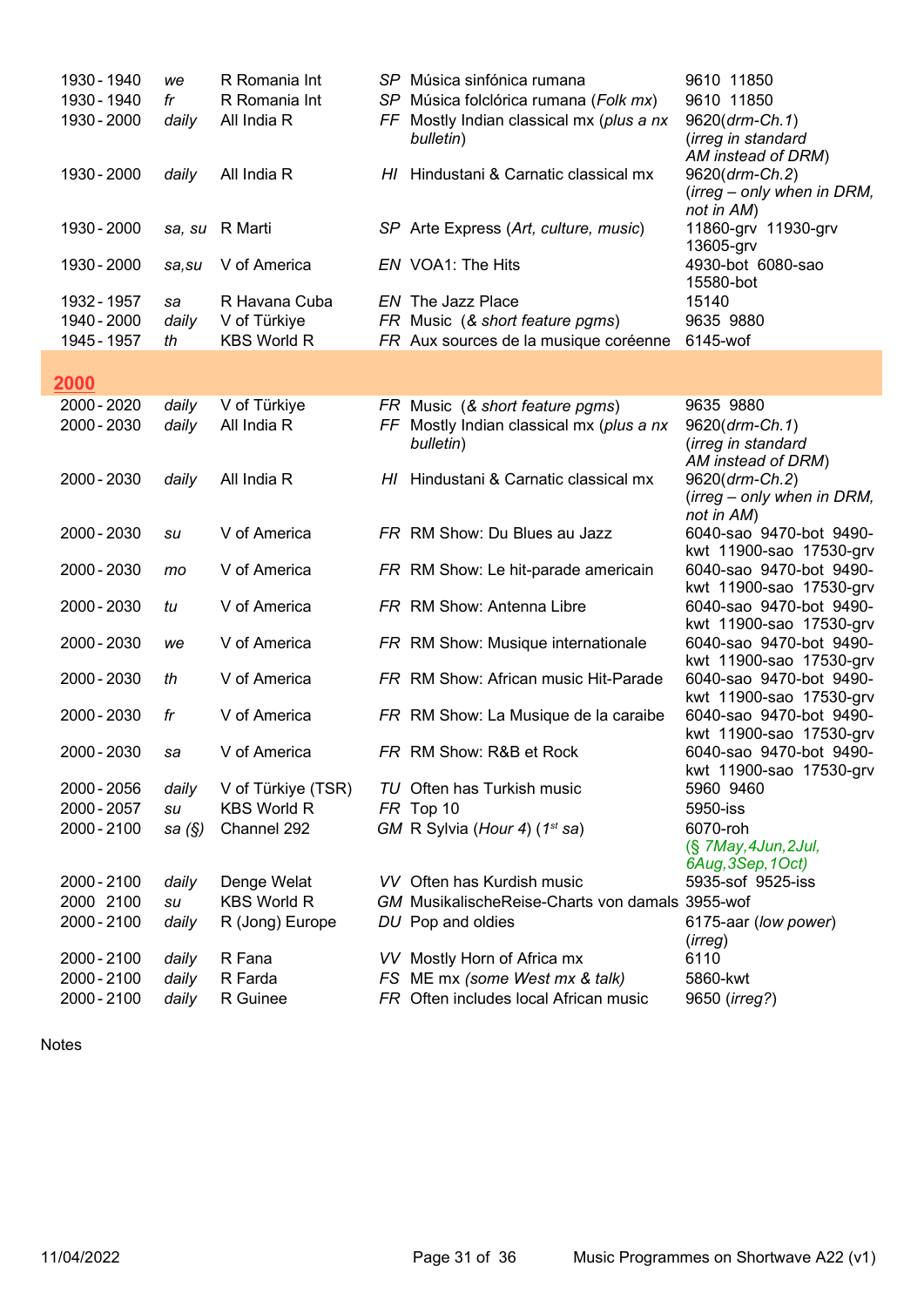| 2000 - 2100   | daily     | R Onda             | PT | FR/ Pop oldies & Brazilian music                                | 6140-mrg (low power)<br>(irreg)                   |
|---------------|-----------|--------------------|----|-----------------------------------------------------------------|---------------------------------------------------|
| 2000 - 2100   | daily     | Radio 208          |    | MX Progressive, classic rock 60-80's                            | 5970-hvi (low power)                              |
| 2000 - 2100   | daily     | Radio 4KZ          |    | <b>EN</b> Varied oldies/hits                                    | 5055 (low power)                                  |
| 2000 - 2100   |           | dly-irregRockPower |    | DU Rock/pop & "Offshore-era" oldies                             | 7270-njm (low power)<br>(irreg)                   |
| 2000 - 2100   | daily     | RTV du Mali        |    | VV Often includes local African music                           | 5995                                              |
| 2000 - 2100   | daily     | Saudi Radio Int    |    | IN/ Mostly Arabic music                                         | 9675                                              |
|               |           |                    | TU |                                                                 | (Indonesian or Turkish)                           |
| 2000 - 2100   | sa $(\S)$ |                    |    | Scandinavian WE R Finn Varied schedule for each broadcast       | alt: 6170<br>5980                                 |
|               |           |                    |    |                                                                 | 11690 alt: 11720<br>$(\S$ 4Jun, 2Jul, 3Sep, 1Oct) |
| 2000 - 2100   | daily     | Shortwave Radio    |    | <b>EN</b> Various progs including Andy Walker                   | 3975-win 6160-win                                 |
|               |           |                    |    | or Prog Milll or Stafford's World or                            |                                                   |
|               |           |                    |    | DX/media px                                                     |                                                   |
| 2000 - 2100   | sa, su    | V of America       |    | EN Music Time in Africa                                         | 4930-bot 6195-bot 15580-                          |
|               |           |                    |    |                                                                 | bot                                               |
| 2000 - 2100   | mo-fr     | V of America       |    | <b>EN</b> African Beat                                          | 4930-bot 6195-bot 15580-<br>bot                   |
| 2000 - 2100   | mo-fr     | V of Hope - Africa |    | EN Stephen Mdoma: Late Night (Live)                             | 4965 6065 (exc2015-30)                            |
| 2000 - 2100   | daily     | World Music R      |    | MX Varied world music                                           | 5930-brm 25800-mrs (low                           |
|               |           |                    |    |                                                                 | power)                                            |
| 2000 - 2100   | su        | <b>WRMI</b>        |    | EN Memphis Weirdos (Blues/rock/punk)                            | 15770-rmi                                         |
| 2000 - 2100   | tu        | <b>WRMI</b>        |    | EN VORW R Int                                                   | 15770-rmi                                         |
| 2000 - 2100 ± | daily     | R Northern Star    |    | NO Classic Euro/NAm Pop/Rock                                    | 5895-erd (low power) ‡                            |
| 2007 - 2057   | su-fr     | NHK R Japan        |    | JJ Often varied Western or Japanese                             | 9480-yam 11625-yam                                |
| 2010 - 2057   | sa        | <b>KBS World R</b> |    | modern & vintage mx<br>FR Musique coréenne                      | 15130-iss<br>5950-iss                             |
| 2010 - 2057   | sa        | <b>KBS World R</b> |    | GM Unterwegs mit Musik (pop)                                    | 3955-wof                                          |
| 2010 - 2100   | sa, su    | R France Int       |    | FR Musiques du monde                                            | 3965(drm) 9790 11995                              |
| 2010 - 2100   | mo-fr     | R France Int       |    | FR Couleurs Tropicales                                          | 3965(drm) 9790 11995                              |
| 2030 - 2100   | su        | V of America       |    | FR VOA Music Hits                                               | 9490-sao 11900-bot                                |
|               |           |                    |    |                                                                 | 15185-grv                                         |
| 2040 - 2100   | daily     | V of Türkiye       |    | EN Music (& short feature pgms)                                 | 9875                                              |
| 2045 - 2055   | su        | V of Vietnam       |    | <b>EN</b> Vietnamese Contemporary Music                         | 7220                                              |
| 2045 - 2055   | sa        | V of Vietnam       |    | <b>EN</b> Weekend Music                                         | 7220                                              |
| 2045 - 2057   | th        | <b>KBS World R</b> |    | FR Aux sources de la musique coréenne                           | 5950-iss                                          |
| 2045 - 2057   | th        | <b>KBS World R</b> |    | <b>GM</b> Musik verbindet (Traditional)                         | 3955-wof                                          |
| <u> 2100</u>  |           |                    |    |                                                                 |                                                   |
| 2100 - 2120   | daily     | V of Türkiye       |    | EN Music (& short feature pgms)                                 | 9875                                              |
| 2100 - 2130   | we        | R Marti            |    | SP Arte Express (Art, culture, music)                           | 9565-grv 11860-grv                                |
|               |           |                    |    |                                                                 | 11930-grv                                         |
| 2100 - 2130   | su        | R Prague Int       |    | <b>EN</b> Sunday Music Show                                     | 15770-rmi                                         |
| 2100 - 2130   | sa, su    | <b>WRMI</b>        |    | EN Oldies (Bob Biermann)                                        | 9395-rmi                                          |
| 2100 - 2200   | su        | Channel 292        |    | <b>EN</b> Encore Classical Music                                | 3955-roh                                          |
| 2100 - 2200   | mo(S)     | Channel 292        |    | EN Jazz AM (irreg)                                              | 3955-roh (§ Irreg)                                |
| 2100 - 2200   | 18Apr     | Channel 292        |    | GM Cruisin' The Decades (A song per<br>decade from 1910s-2020s) | 3955-roh (§ 18,22Apr)                             |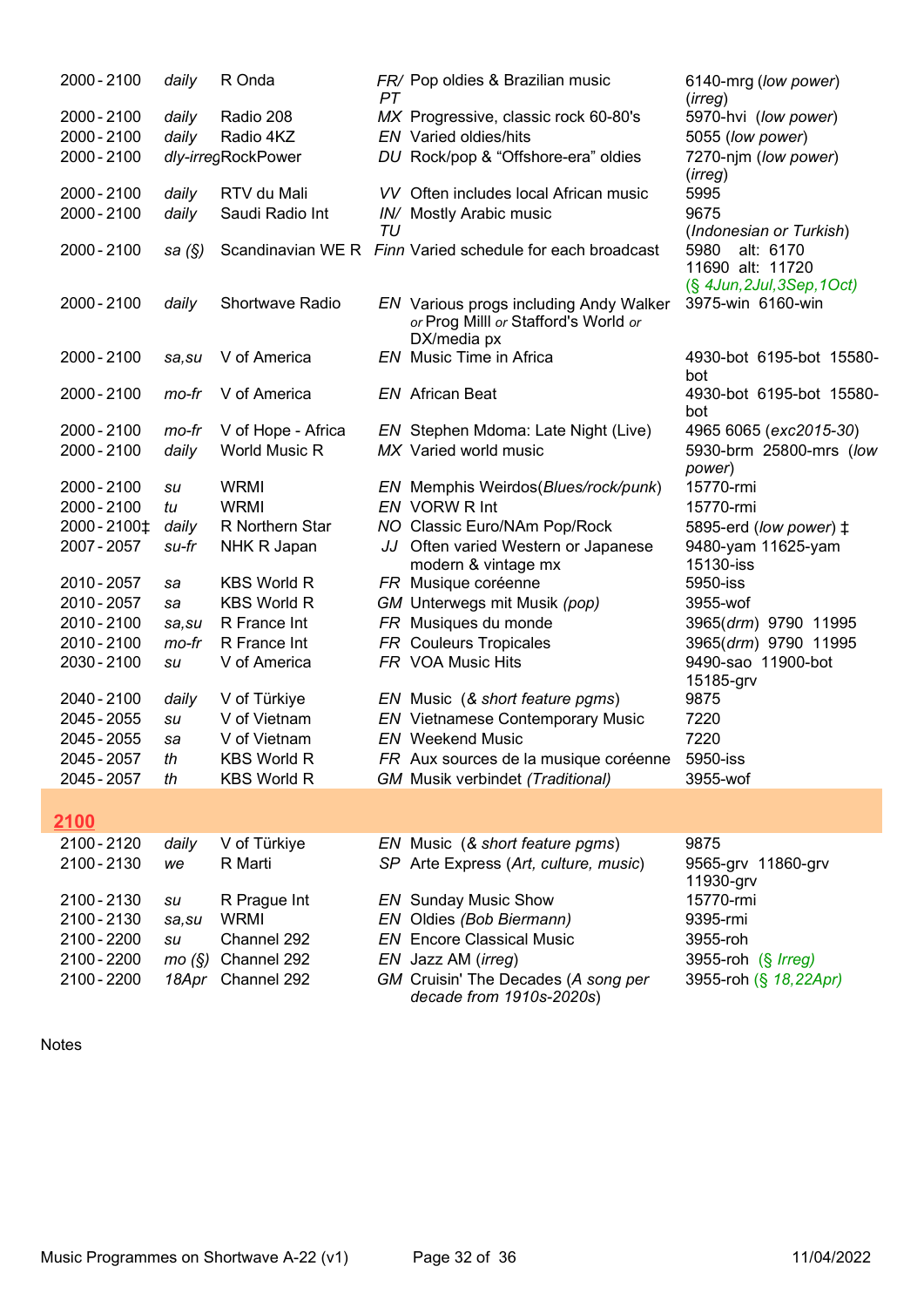| 2100 - 2200                | tu             | Channel 292            | GM Cruisin' The Decades (A song per<br>decade from 1910s-2020s)      | 6070-roh                                         |
|----------------------------|----------------|------------------------|----------------------------------------------------------------------|--------------------------------------------------|
| 2100 - 2200                | sa             | Channel 292            | EN Pop Shop R Show (exc $1^{st}$ sa)                                 | 3955-roh 6070-roh<br>(at 2200 on $1^{st}$ sa)    |
| 2100 - 2200                | sa (§)         | Channel 292            | GM R Sylvia (Hour 5) (1 <sup>st</sup> sa)                            | 6070-roh<br>(§ 7May, 4Jun, 2Jul,                 |
| 2100 - 2200                |                | <b>HCJB</b>            |                                                                      | 6Aug, 3Sep, 1Oct)<br>6050                        |
| 2100 - 2200                | daily<br>daily | PBS Xizang             | var Ecuadorian mx & spiritual talk<br>Tib Varied Chinese music prog. | 4905 4920 6025 6110                              |
|                            |                |                        |                                                                      | 6130 6200 7255 7385                              |
| 2100 - 2200                | daily          | R (Jong) Europe        | DU Pop and oldies                                                    | 6175-aar (low power)                             |
|                            |                |                        |                                                                      | (irreg)                                          |
| 2100 - 2200                | daily          | R Farda                | FS ME mx (some West mx & talk)                                       | 5860-kwt                                         |
| 2100 - 2200                | daily          | R Guinee               | FR Often includes local African music                                | 9650 ( <i>irreg?</i> )                           |
| 2100 - 2200                | mo             | R Marti                | SP Interferencia                                                     | 9565-grv 11860-grv                               |
|                            |                |                        |                                                                      | 11930-grv                                        |
| 2100 - 2200                | fr             | R Marti                | SP Postmoderno                                                       | 9565-grv 11860-grv                               |
|                            |                |                        |                                                                      | 11930-grv                                        |
| 2100 - 2200                | we             | R OZ-Viola             | Dan Midnight Jazz                                                    | 5980-hil (low power)                             |
| 2100 - 2200                | daily          | Radio 208              | MX Progressive, classic rock 60-80's                                 | 5970-hvi (low power)                             |
| 2100 - 2200                | daily          | Radio 4KZ              | <b>EN</b> Varied oldies/hits                                         | 5055 (low power)                                 |
| 2100 - 2200                |                | dly-irregRockPower     | DU Rock/pop & "Offshore-era" oldies                                  | 7270-njm (low power)<br>(irreg)                  |
| 2100 - 2200                | daily          | RTV du Mali            | VV Often includes local African music                                | 5995                                             |
| 2100 - 2200                | fr $(S)$       |                        | Scandinavian WE R Finn Varied schedule for each broadcast            | 5980<br>alt: 6170                                |
|                            |                |                        |                                                                      | 11690 alt: 11720                                 |
| 2100 - 2200                | daily          | Shortwave Radio        | EN Various progs including Andy Walker                               | (§ 3Jun, 1Jul, 2Sep, 30Sep)<br>3975-win 6160-win |
|                            |                |                        | or Prog Milll or Stafford's World or                                 |                                                  |
|                            |                |                        | DX/media px                                                          |                                                  |
| 2100 - 2200                | su             | <b>WBCQ</b>            | <b>EN</b> Marion's Attic                                             | 7490-bcq                                         |
| 2100 - 2200                | fr             | <b>WBCQ</b>            | <b>EN</b> Behaviour Night                                            | 7490-bcq                                         |
| 2100 - 2200                | daily          | World Music R          | MX Varied world music                                                | 5930-brm 25800-mrs (low                          |
|                            |                |                        |                                                                      | power)                                           |
| 2100 - 2200                | su             | <b>WRMI</b>            | <b>EN</b> Cruisin' The Decades                                       | 9955-rmi                                         |
| 2100 - 2200                | su,th,fr WRMI  |                        | EN VORW R Int                                                        | 7730-rmi(su,th)                                  |
|                            |                |                        |                                                                      | 9955-rmi(fr)                                     |
| 2100 - 2200                | daily          | <b>WTWW</b>            | EN Music for Ukraine (Pop/Rock/oldies)                               | 9940-tww (irreg)                                 |
| 2100 - 2200‡               | daily          | R Northern Star        | NO Classic Euro/NAm Pop/Rock                                         | 5895-erd (low power) ‡                           |
| 2105 - 2200                | su             | V of America           | EN VOA1: Country Hits USA                                            | 6195-bot 15580-bot                               |
| 2105 - 2200                | mo             | V of America           | EN VOA1: The Soul Lounge                                             | 6195-bot 15580-bot                               |
| 2105 - 2200                |                | tu, w, sa V of America | EN VOA1: The Hits                                                    | 6195-bot 15580-bot                               |
| 2105 - 2200                | th             | V of America           | EN VOA1: Top 20 countdown                                            | 6195-bot 15580-bot                               |
| 2105 - 2200                | fr             | V of America           | EN Music Time in Africa                                              | 6195-bot 15580-bot                               |
| 2115 - 2125                | sa             | R Romania Int          | SP Top Musical (pop)                                                 | 9620(drm) 11650                                  |
| 2120 - 2130                | th             | R Romania Int          | SP Programa musical                                                  | 9620(drm) 11650                                  |
| 2130 - 2140                | tu             | R Romania Int          | SP Programa musical folclórico (Folk mx)                             | 9620(drm) 11650                                  |
| 2130 - 2140                | we             | R Romania Int          | SP Música sinfónica rumana                                           | 9620(drm) 11650                                  |
| 2130 - 2140<br>2130 - 2200 | fr             | R Romania Int          | SP Música folclórica rumana (Folk mx)                                | 9620(drm) 11650<br>11670 11940 15520 17855       |
|                            | su             | R Exterior Espana      | Sef Frequently includes Ladino music                                 |                                                  |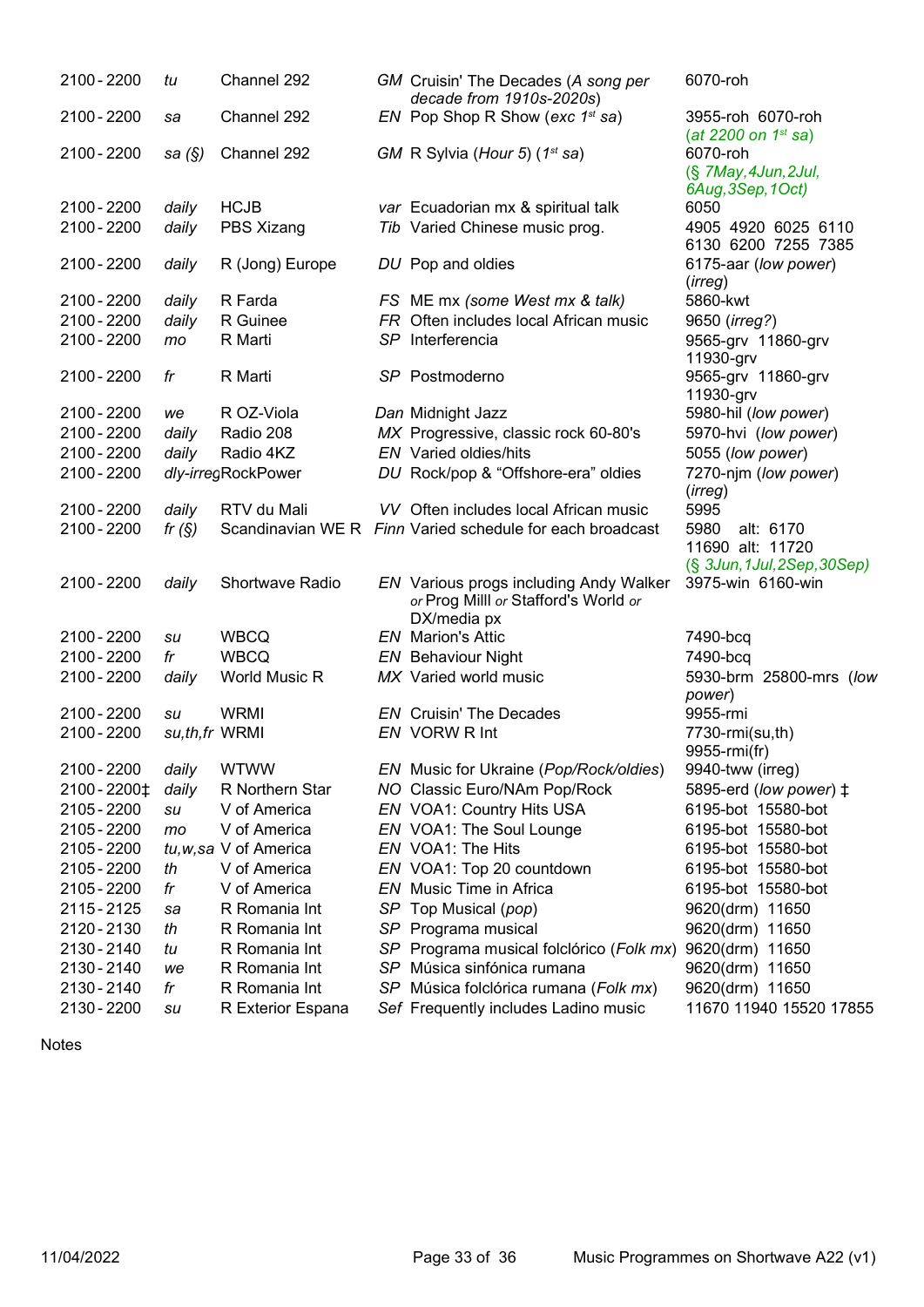| 2130 - 2200 | su        | R Prague Int               | <b>FR</b> Dimanche Musicale                                                                                                  | 15770-rmi                                                      |
|-------------|-----------|----------------------------|------------------------------------------------------------------------------------------------------------------------------|----------------------------------------------------------------|
| 2130 - 2200 | we        | <b>WBCQ</b>                | EN Goddess Irena 1 Music Show                                                                                                | 7490-bcq                                                       |
| 2130 - 2200 | sa        | <b>WRMI</b>                | EN Memphis Weirdos: "May77" (Memphis 7730-rmi<br>music and chat)                                                             |                                                                |
| 2145 - 2155 | su        | V of Vietnam               | <b>EN</b> Vietnamese Contemporary Music                                                                                      | 9730 11885                                                     |
| 2145 - 2155 | sa        | V of Vietnam               | <b>EN</b> Weekend Music                                                                                                      | 9730 11885                                                     |
|             |           |                            |                                                                                                                              |                                                                |
| 2200        |           |                            |                                                                                                                              |                                                                |
| 2200 - 2215 | sa        | <b>WRMI</b>                | $EN$ Mike's Gospel music – may be<br>replaced by Oldies music                                                                | 9955-rmi                                                       |
| 2200 - 2230 |           | mo, we, fR Exterior Espana | EN Frequently includes music features                                                                                        | 11670 11940 15520 17855                                        |
| 2200 - 2230 | tu        | R Exterior Espana          | Sef Frequently includes Ladino music                                                                                         | 11670 11940 15520 17855                                        |
| 2200 - 2300 | mo        | Channel 292                | <b>GM</b> Easy Listening                                                                                                     | 3955-roh (irreg)                                               |
| 2200 - 2300 |           | 12Apr Channel 292          | GM Steelguitar (irreg)                                                                                                       | 3955-roh (§ 12Apr & irreg)                                     |
| 2200 - 2300 | fr        | Channel 292                | GM Cruisin' The Decades (A song per<br>decade from 1910s-2020s)                                                              | 6070-roh                                                       |
| 2200 - 2300 | fr        | Channel 292                | GM Pop Shop R. – Soul Time $(1^{st}$ fr)<br>(primarily northern soul mx)                                                     | 3955-roh 9670-roh<br>(§ 6May, 3Jun, 1Jul, 5Aug,<br>2Sep, 7Oct) |
| 2200 - 2300 | sa $(S)$  | Channel 292                | EN Pop Shop R Show (only $1^{st}$ sa)                                                                                        | 3955-roh 6070-roh<br>(Other weeks at 2100)                     |
| 2200 - 2300 | sa        | Channel 292                | FR R Waves Int                                                                                                               | 9670-roh                                                       |
| 2200 - 2300 | sa $(\S)$ | Channel 292                | GM R Sylvia (Hour 6) (1st sa)                                                                                                | 6070-roh                                                       |
|             |           |                            |                                                                                                                              | (§ 7May, 4Jun, 2Jul,<br>6Aug, 3Sep, 1Oct)                      |
| 2200 - 2300 | daily     | <b>HCJB</b>                | var Ecuadorian mx & spiritual talk                                                                                           | 6050                                                           |
| 2200 - 2300 | su        | <b>KBS World R</b>         | EN4 Sunday Selection (chat/mx)                                                                                               | 11810                                                          |
| 2200 - 2300 | sa        | <b>KBS World R</b>         | <b>EN4 Saturday Playlist</b>                                                                                                 | 11810                                                          |
| 2200 - 2300 | daily     | PBS xizang                 | Tib Varied Chinese music prog.                                                                                               | 4905 4920 6025 6110                                            |
|             |           |                            |                                                                                                                              | 6130 6200 7255 7385                                            |
| 2200 - 2300 | daily     | R Educacion                | SP Varied music programme                                                                                                    | 6185                                                           |
| 2200 - 2300 | daily     | R Farda                    | FS ME mx (some West mx & talk)                                                                                               | 5860-kwt                                                       |
| 2200 - 2300 | daily     | R Guinee                   | FR Often includes local African music                                                                                        | 9650 ( <i>irreg?</i> )                                         |
| 2200 - 2300 | daily     | Radio 208                  | MX Progressive, classic rock 60-80's                                                                                         | 5970-hvi (low power)                                           |
| 2200 - 2300 | daily     | Radio 4KZ                  | <b>EN</b> Varied oldies/hits                                                                                                 | 5055 (low power)                                               |
| 2200 - 2300 | daily     | RTV du Mali                | VV Often includes local African music                                                                                        | 5995                                                           |
| 2200 - 2300 | fr $(S)$  |                            | Scandinavian WE R Finn Varied schedule for each broadcast                                                                    | 5980<br>alt: 6170                                              |
|             |           |                            |                                                                                                                              | 11690 alt: 11720                                               |
|             |           |                            |                                                                                                                              | (§ 3Jun, 1Jul, 2Sep, 30Sep)                                    |
| 2200 - 2300 | su        | <b>WBCQ</b>                | EN Uncle Bill's Melting Pot                                                                                                  | 7490-bcq                                                       |
| 2200 - 2300 | daily     | World Music R              | MX Varied world music                                                                                                        | 5930-brm 25800-mrs (low                                        |
| 2200 - 2300 | su        | <b>WRMI</b>                | <b>EN</b> Frederick Moe's "Imaginary Stations"                                                                               | power)<br>9395-rmi                                             |
| 2200 - 2300 | th,sa     | <b>WRMI</b>                | (Varied mx / themes)<br>EN VORW R Int                                                                                        | & irreg: 15770-rmi<br>9395-rmi(sa)                             |
| 2200 - 2300 | sa        | <b>WRMI</b>                | EN The Mason Vye Show (Canadian and<br>varied pop/rock 1960s-2000s)<br>(New shows fortnightly; repeats<br>intervening weeks) | 9955-rmi(th)<br>5950-rmi                                       |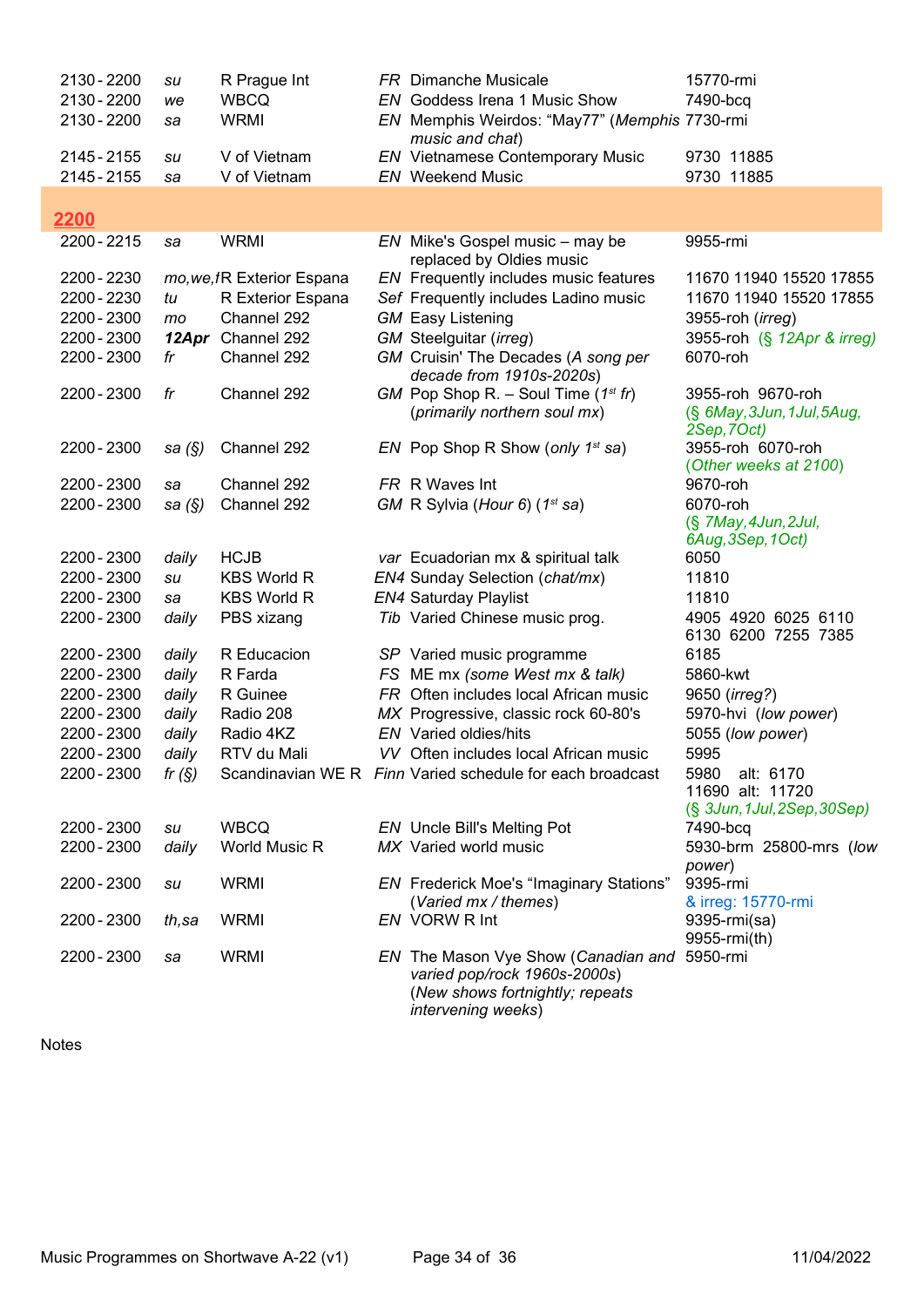| 2200 - 2300                | sa             | <b>WRMI</b>                 | EN The Mason Vye Show (Canadian and<br>varied pop/rock 1960s-2000s)     | 5950-rmi (New shows<br>fortnightly; repeats<br>intervening weeks) |
|----------------------------|----------------|-----------------------------|-------------------------------------------------------------------------|-------------------------------------------------------------------|
| 2200 - 2300                | daily          | <b>WTWW</b>                 | EN Music for Ukraine (Pop/Rock/oldies)                                  | 9940-tww (irreg)                                                  |
| 2200 - 2300                | sa             | <b>WWCR</b>                 | EN VORW R Int                                                           | 6115-wcr                                                          |
| 2200 - 2300‡               | daily          | R Northern Star             | NO Classic Euro/NAm Pop/Rock                                            | 5895-erd (low power) $\ddagger$                                   |
| 2210 - 2250                | daily          | V of Türkiye                | EN Music (& short feature pgms)                                         | 9830                                                              |
| 2230 - 2240                | su             | R Romania Int               | <b>EN</b> Music Time                                                    | 5945 7310 7325 9790                                               |
| 2230 - 2240                | mo             | R Romania Int               | EN Your Music (Pop)                                                     | 5945 7310 7325 9790                                               |
| 2230 - 2240                | tu,fr          | R Romania Int               | EN Truly Romanian (Trad/folk mx)                                        | 5945 7310 7325 9790                                               |
| 2230 - 2240                | we             | R Romania Int               | EN Music of Romania (Trad/folk mx)                                      | 5945 7310 7325 9790                                               |
| 2230 - 2240                | th             | R Romania Int               | EN Music Highlights (Classical mx)                                      | 5945 7310 7325 9790                                               |
| 2230 - 2240                | sa             | R Romania Int               | EN All That Jazz                                                        | 5945 7310 7325 9790                                               |
| 2230 - 2300                | su             | <b>WRMI</b>                 | EN Hobart R Int (DX px also inc mx)                                     | 9955-rmi                                                          |
| 2240 - 2257                | mo-th          | R Tirana                    | EN Modern or traditional music                                          | 5850-rmi 7730-rmi                                                 |
| 2252 - 2256                | daily          | R Romania Int               | EN Simply Folk (A traditional folk song)                                | 5945 7310 7325 9790                                               |
| 2300                       |                |                             |                                                                         |                                                                   |
| 2300 - 2315                | daily          | R Educacion                 | SP Varied music programme                                               | 6185                                                              |
| 2300 - 2330                | su(S)          | Channel 292                 | EN R Northern Europe Int $(3^{rd}$ sa)                                  | 9670-roh (§ 21May,                                                |
|                            |                |                             | (Music from Northern Europe)                                            | 18Jun, 16Jul, 20Aug,                                              |
|                            |                |                             |                                                                         | 17Sep, 15Oct)                                                     |
| 2300 - 2330                | su(S)          | Channel 292                 | EN This is Music Show Express $(3rdsa)$                                 | 9670-roh (§ 21May,                                                |
|                            |                |                             | (Music from Northern Europe)                                            | 18Jun, 16Jul, 20Aug,                                              |
|                            |                |                             |                                                                         | 17Sep, 15Oct)                                                     |
| 2300 - 2330<br>2300 - 2330 | su             | R Prague Int<br><b>WBCQ</b> | <b>FR</b> Dimanche Musicale                                             | 5850-rmi 7730-rmi                                                 |
| 2300 - 2400                | mo             |                             | EN Uncle Bill's Melting Pot (First 1/2 hour)                            | 7490-bcq<br>6050                                                  |
| 2300 - 2400                | daily          | <b>HCJB</b><br>R Farda      | var Ecuadorian mx & spiritual talk                                      | 5860-kwt                                                          |
| 2300 - 2400                | daily          | R Guinee                    | FS ME mx (some West mx & talk)<br>FR Often includes local African music |                                                                   |
| 2300 - 2400                | daily<br>daily | R Rebelde                   | SP Often has Cuban music                                                | 9650 ( <i>irreg?</i> )<br>5025                                    |
| 2300 - 2400                | daily          | Radio 208                   | MX Progressive, classic rock 60-80's                                    | 5970-hvi (low power)                                              |
| 2300 - 2400                | daily          | Radio 4KZ                   | <b>EN</b> Varied oldies/hits                                            | 5055 (low power)                                                  |
| 2300 - 2400                | daily          | RTV du Mali                 | VV Often includes local African music                                   | 5995                                                              |
| 2300 - 2400                | fr $(S)$       |                             | Scandinavian WE R Finn Varied schedule for each broadcast               | 5980<br>alt: 6170                                                 |
|                            |                |                             |                                                                         | 11690 alt: 11720                                                  |
|                            |                |                             |                                                                         | $(S$ 3Jun, 1Jul, 2Sep, 30Sep)                                     |
| 2300 - 2400                | sa, su         | WBCQ                        | <b>EN</b> Radio Timtron Worldwide                                       | 6160-bcq                                                          |
| 2300 - 2400                | mo-th          | <b>WBCQ</b>                 | $EN$ Area 61:                                                           | 6160-bcq                                                          |
|                            |                |                             | (Old-time radio shows from around                                       |                                                                   |
|                            |                |                             | this date in the past) (Hour 1)                                         |                                                                   |
| 2300 - 2400                | daily          | World Music R               | MX Varied world music                                                   | 5930-brm 25800-mrs (low                                           |
| 2300 - 2400                |                | <b>WRMI</b>                 | <b>EN</b> Texas R Shortwave                                             | power)<br>5950-rmi                                                |
|                            | sa             |                             | Repeat (or Encore) presentation of                                      |                                                                   |
|                            |                |                             | a previously aired programme.                                           |                                                                   |
|                            |                |                             | This is a temporary airing by                                           |                                                                   |
|                            |                |                             | WRMI which may be replaced by                                           |                                                                   |
|                            |                |                             | other paid programming at any time.                                     |                                                                   |